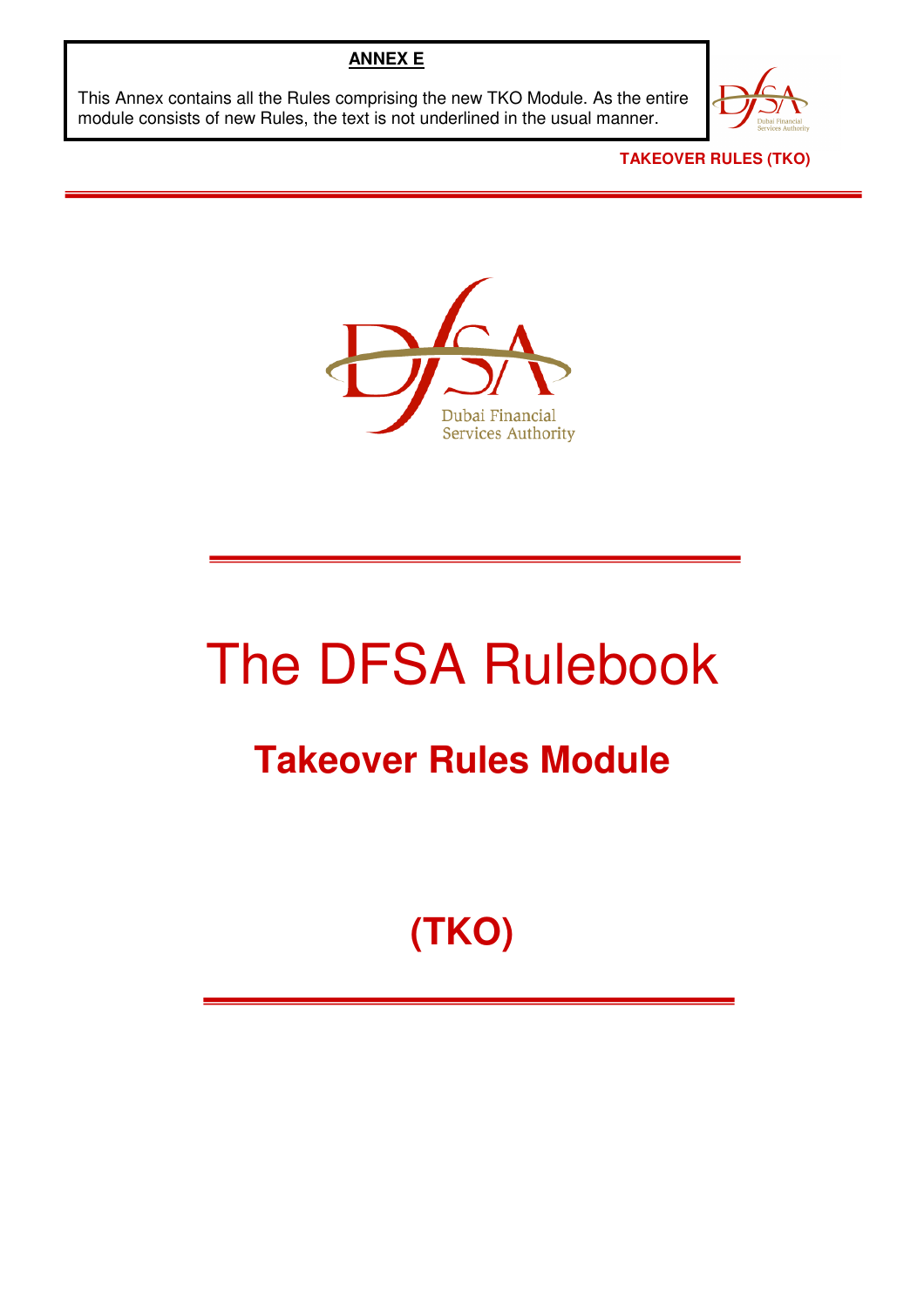

## **Contents**

The contents of this module are divided into the following chapters sections and appendices:

## **1 INTRODUCTION AND THE TAKEOVER PRINCIPLES ....................... 1**

| 1.2 <sub>1</sub> |  |
|------------------|--|
| 1.3              |  |
| 1.4              |  |
|                  |  |

## **2 THE APPROACH, ANNOUNCEMENTS AND ADVICE........................ 7**

| 2.2 |  |
|-----|--|
|     |  |
| 2.4 |  |
| 2.5 |  |
| 2.6 |  |
|     |  |
|     |  |

## **3 RESTRICTED DEALINGS BEFORE AND DURING AN OFFER PERIOD................................................................................................ 13**

| 3.3 |  |
|-----|--|
|     |  |

## **4 MANDATORY BIDS ............................................................................ 16**

## **5 THE TERMS OF A VOLUNTARY BID ................................................ 20**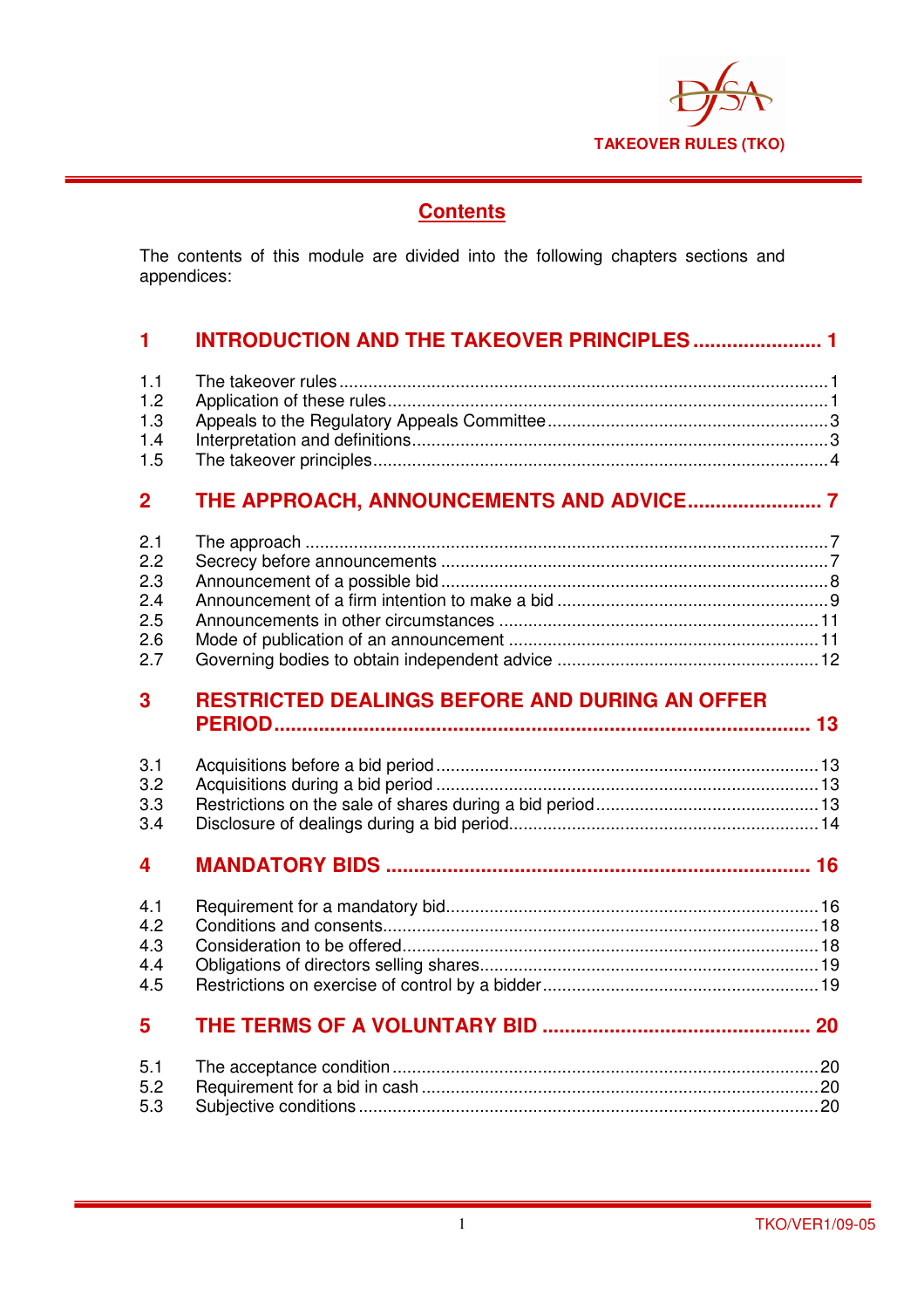

## **TAKEOVER RULES (TKO)**

| 6                                            |                       |  |
|----------------------------------------------|-----------------------|--|
| 6.1<br>6.2<br>6.3<br>6.4                     |                       |  |
| 6.5<br>$\overline{7}$                        |                       |  |
| 7.1<br>7.2<br>7.3<br>7.4                     |                       |  |
| 8                                            |                       |  |
| 8.1<br>8.2<br>8.3<br>8.4                     |                       |  |
| 9                                            |                       |  |
| 9.1<br>9.2<br>9.3<br>9.4                     | <b>Assumptions 31</b> |  |
| 9.5<br>9.6                                   |                       |  |
| 10                                           |                       |  |
| 10.1<br>10.2                                 |                       |  |
| 11                                           |                       |  |
| 11.1<br>11.2<br>11.3<br>11.4<br>11.5<br>11.6 |                       |  |
| 12                                           |                       |  |
| 12.1                                         |                       |  |
| 13                                           |                       |  |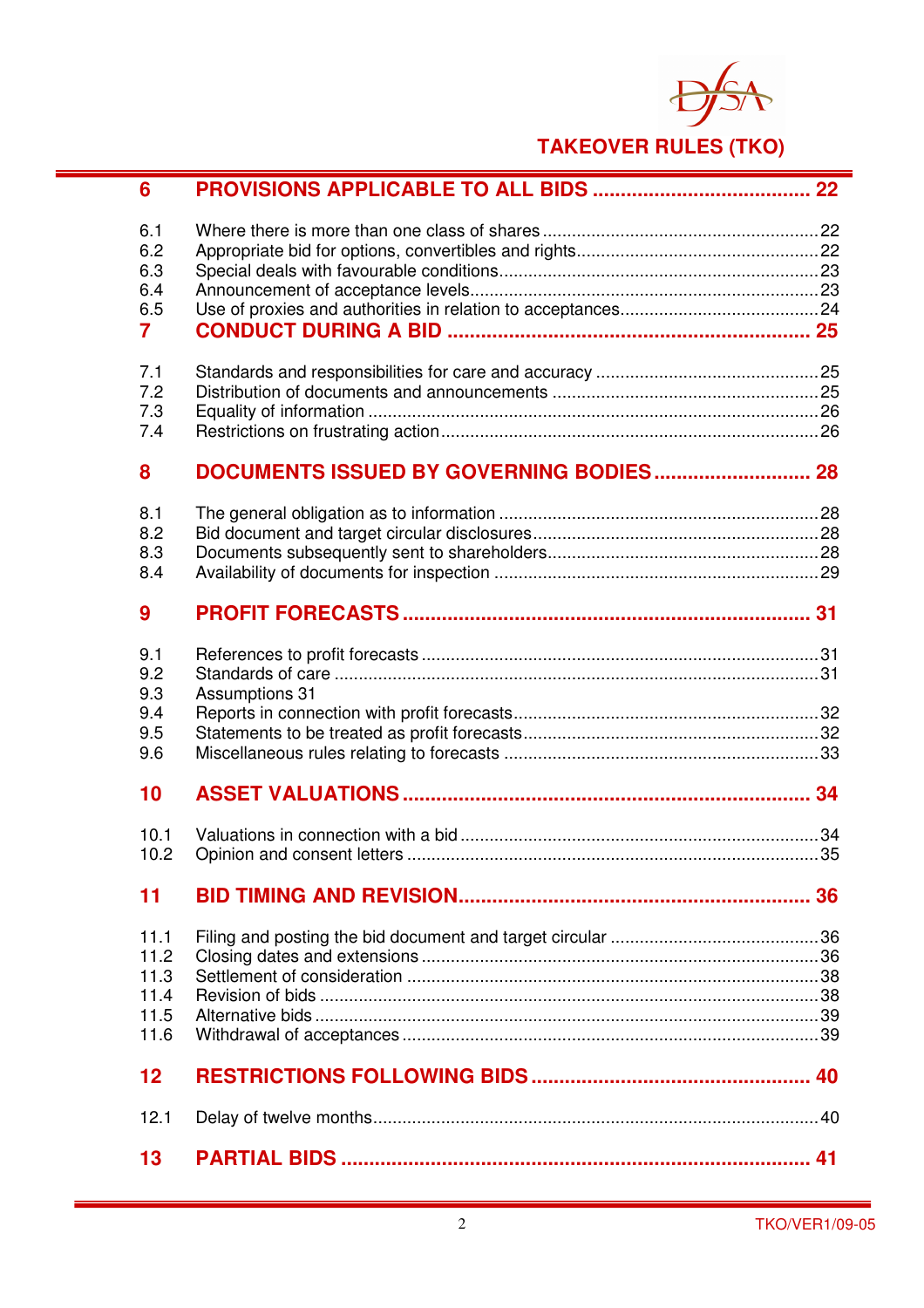

## **TAKEOVER RULES (TKO)**

| 13.1<br>13.2<br>13.3                             |                                                                  |  |
|--------------------------------------------------|------------------------------------------------------------------|--|
| 14                                               | REDEMPTION OR ACQUISITION OF OWN CAPITAL  43                     |  |
| 14.1<br>14.2                                     |                                                                  |  |
| 15                                               |                                                                  |  |
| 15.1<br>15.2                                     |                                                                  |  |
| 16                                               |                                                                  |  |
| 16.1                                             | Applications to waive or modify the Markets Law 2004 and rules47 |  |
| 17                                               |                                                                  |  |
| 17.1                                             |                                                                  |  |
|                                                  |                                                                  |  |
| A1.1<br>A1.2<br>A1.3<br>A1.4<br>App <sub>2</sub> |                                                                  |  |
| A2.1<br>A2.2                                     |                                                                  |  |
|                                                  |                                                                  |  |
|                                                  | App3 CONTENTS OF SUBSEQUENT DOCUMENTS  57                        |  |
| A3.1                                             |                                                                  |  |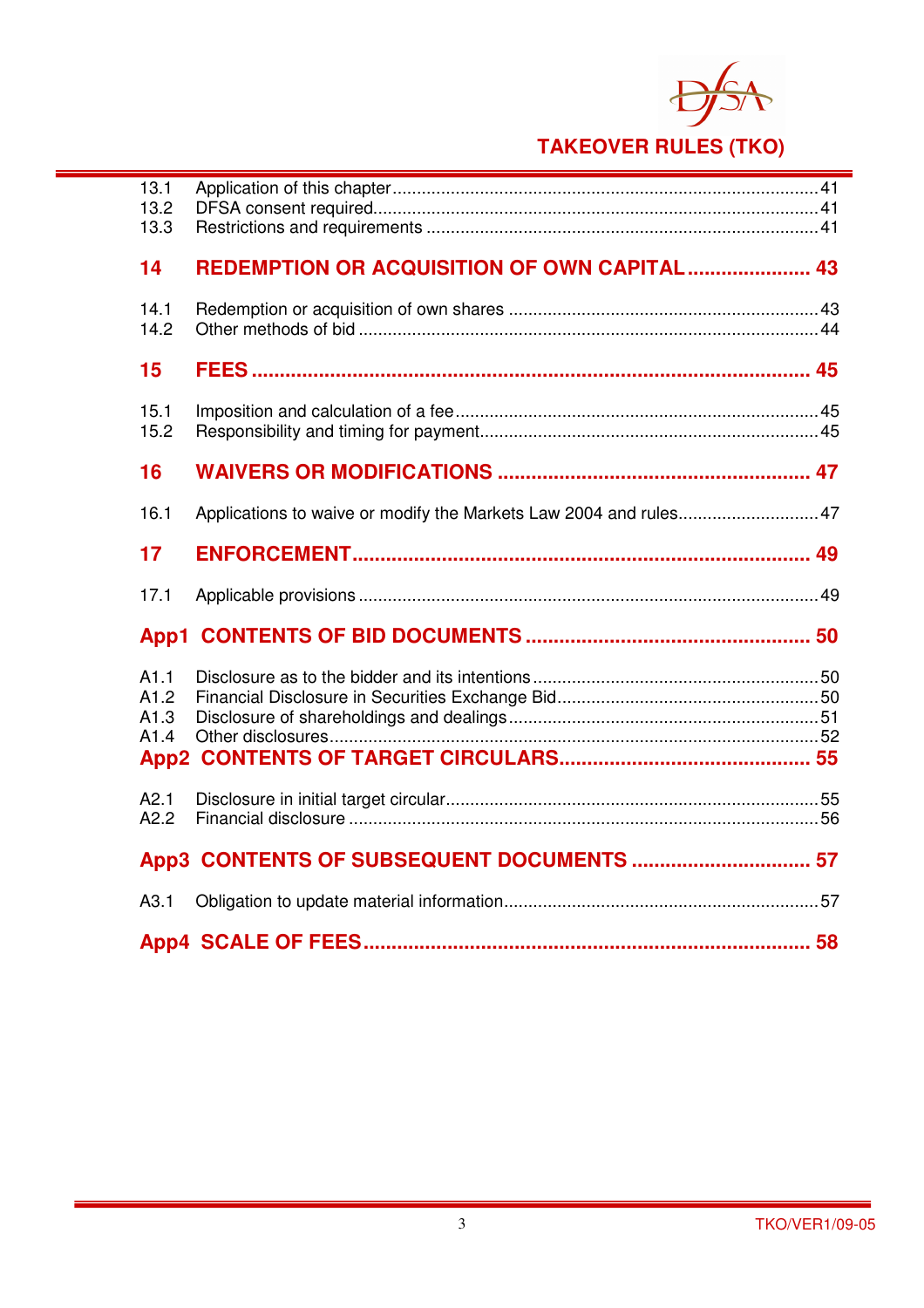

## **1 INTRODUCTION AND THE TAKEOVER PRINCIPLES**

## **1.1 The takeover rules**

- **1.1.1** The Rules in this Module (TKO) comprise the Takeover Rules referred to in the Markets Law 2004.
- **1.1.2** Unless the context otherwise provides, a reference to "Rules" in this Module is a reference to these Takeover Rules.

#### **Guidance**

- 1. The Rules in this Module (TKO) are made in accordance with Article 34 of the Markets Law 2004.
- 2. The purpose of these Rules is set out in Article 33 of the Markets Law 2004, being to:
	- a. ensure that a Takeover takes place in an efficient, competitive, fair and informed market;
	- b. ensure that shareholders are treated fairly and shareholders of the same class are treated the same; and
	- c. provide an orderly framework within which a Takeover is conducted.
- 3. The Rules throughout this Module are based upon and should be read in conjunction with the Takeover Principles as prescribed in Section 1.5.
- 4. The Rules are not concerned with the financial or commercial advantages or disadvantages of a Takeover. These are matters for the Bidders and Targets and their shareholders.
- 5. When there is any doubt whatsoever as to whether a proposed course of conduct is in accordance with the Takeover Principles or with other more specific Rules, parties or their advisers should consult the DFSA in advance to obtain guidance.
- 6. Takeover transactions may from time to time be subject to the dual jurisdiction of the DFSA and a regulator of another jurisdiction. In such cases, early consultation should take place with the DFSA as to how any conflicts between the relevant rules and regulations may be resolved. In appropriate circumstances, a waiver or modification from these Rules may be appropriate – see the Guidance to Chapter 16.

## **1.2 Application of these rules**

- **1.2.1** The Rules in this Module (TKO) apply to Persons to whom the Markets Law 2004 applies, and in particular:
	- (a) Reporting Entities as Targets or potential Targets under the Rules: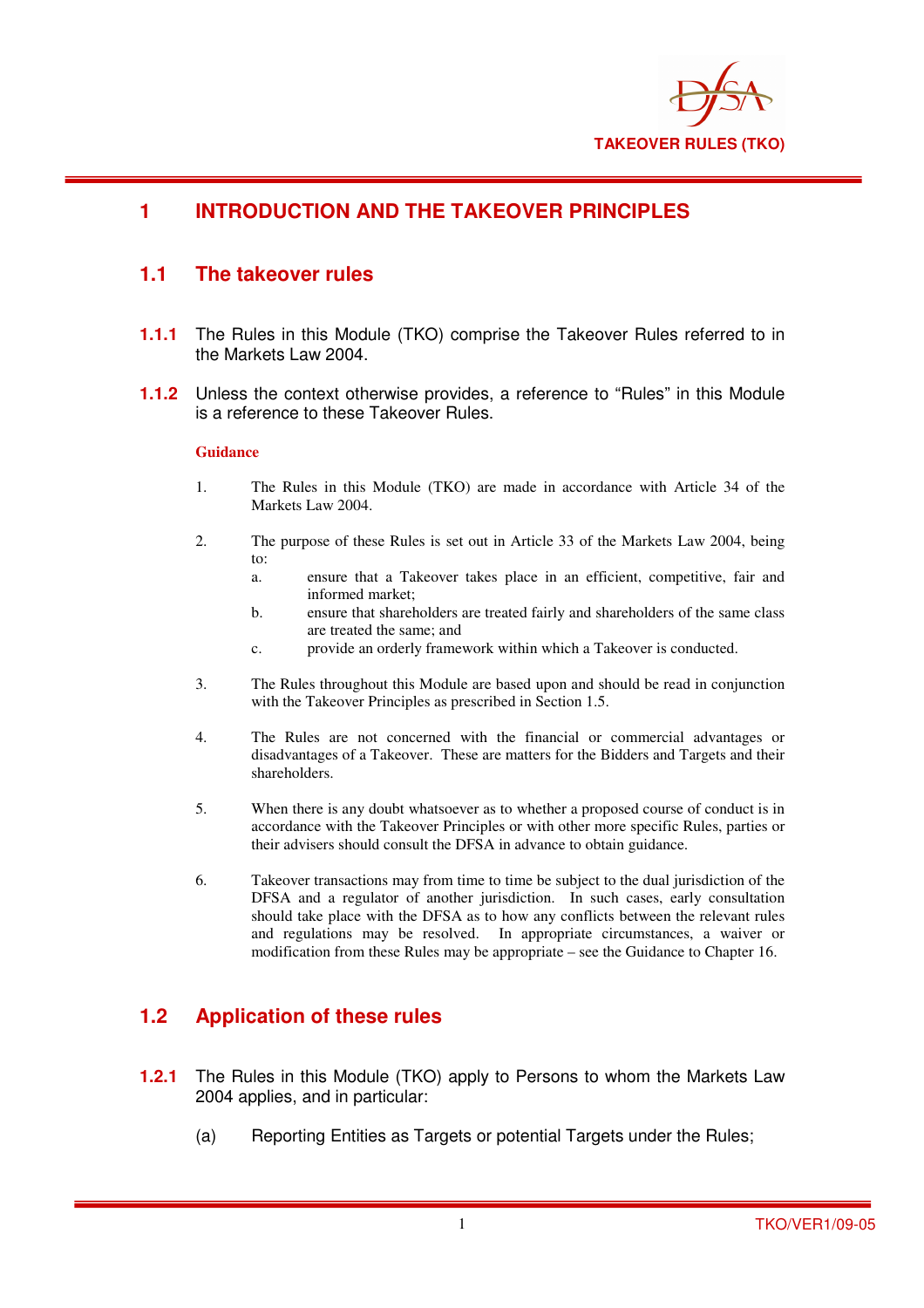

- (b) Bidders or potential Bidders and any Person acting in concert with them;
- (c) Directors and officers of Targets and Bidders; and
- (d) professional advisers in relation to a Takeover transaction.

- 1. The Rules apply to Takeover transactions, however effected, including:
	- a. partial Bids;
	- b. Bids by a parent entity for Shares in its subsidiary; and
	- c. certain other transactions where control of a Reporting Entity is to be obtained or consolidated.
- 2. Each Director of a Bidder and of the Target has a responsibility to ensure, so far as he is reasonably able, that these Rules are complied with in the conduct of a Bid. Financial advisers have a particular responsibility to comply with the Rules and to ensure, so far as they are reasonably able, that a Bidder and the Target, and their respective Directors, are aware of their responsibilities under the Rules and will comply with them. Financial advisers should also be mindful of conflicts of interest.
- **1.2.2** Subject to Rule 1.2.3, the Rules apply to offers or bids for Shares of a Reporting Entity, and also to Convertibles, options and subscription rights relating to a Reporting Entity as provided Section 6.2 of the Rules.
- **1.2.3** The Rules do not apply in respect of offers or bids for Shares of a Person who is a Reporting Entity solely by reason of one or more of the following:
	- (a) the Person has filed a prospectus with the DFSA under Article 15 of the Markets Law for the sole purpose of issuing Securities that:
		- (i) are not Shares nor Securities that are convertible to Shares; and
		- (ii) do not confer, directly or indirectly, a voting right;
	- (b) the Person has or had, at any time, Securities admitted to an Official List of Securities where such Securities:
		- (i) are not Shares nor Securities that are convertible to Shares; and
		- (ii) do not confer, directly or indirectly, a voting right;
		- or
	- (c) the Person merged with or acquired a Reporting Entity to which, by reason of this Rule or otherwise, these Rules do not apply.

#### **Guidance**

In exceptional cases, the DFSA may waive or modify the application of the Rules if it is satisfied that circumstances are appropriate. See Chapter 16 of these Rules. For example, the DFSA may, in appropriate circumstances, waive the application of the Rules in relation to a Person who is a Reporting Entity solely by reason of the DFSA having declared that the Person is a Reporting Entity.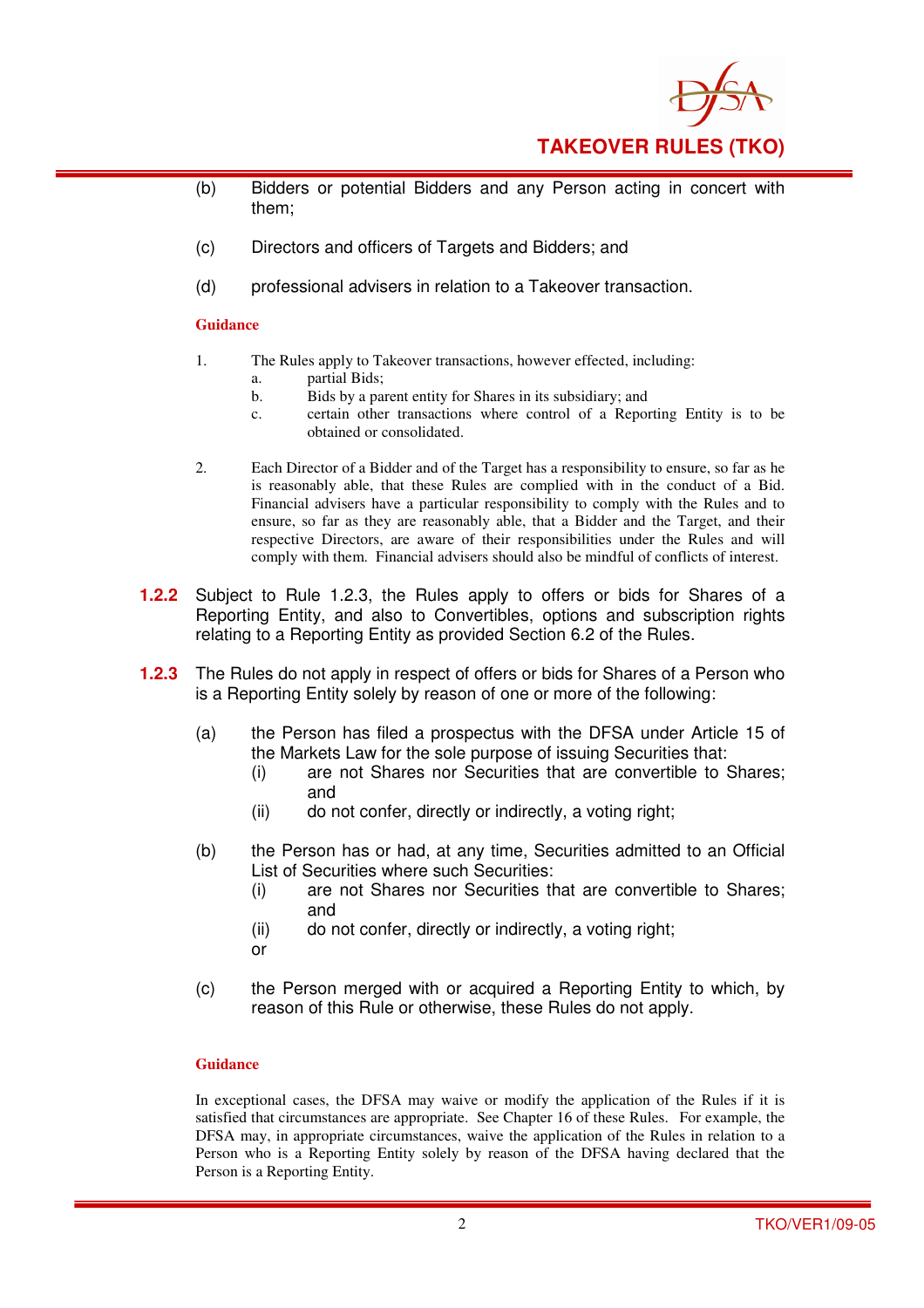

## **1.3 Appeals to the Regulatory Appeals Committee**

- **1.3.1** The Regulatory Appeals Committee has jurisdiction to hear and determine an appeal in relation to any decision of the DFSA under these Rules.
- **1.3.2** An appeal under Rule 1.3.1 may be made by:
	- (a) an applicant for a decision; or
	- (b) a Bidder or Target whose interests may be materially affected by a decision.

## **1.4 Interpretation and definitions**

**1.4.1** For the purpose of these Rules, Persons "acting in concert" comprise Persons who, pursuant to an agreement or understanding (whether formal or informal). actively co-operate, through the acquisition by any of them of Shares in a Reporting Entity, to obtain or consolidate control of that Reporting Entity.

#### **Guidance**

The DFSA will presume (without limiting the general application of the definition in the Markets Law) that the following Persons will be "acting in concert" with other Persons in the same category unless the contrary is established:

- a. any of the following with each other: a company, its parent, subsidiaries and fellow subsidiaries, and their associated companies, and companies of which such companies are associated companies, (for this purpose ownership or control of 20% or more of the equity Share capital of a company is regarded as the test of associated company status);
- b. a company with any of its Directors (together with their close relatives and related trusts);
- c. a company with any of its pension funds;
- d. an investment manager with any investment company, unit trust, or other Person whose investments such investment manager manages on a discretionary basis, in respect of relevant investment accounts;
- e. a financial or other professional adviser (including a stockbroker) with its client in respect of the Shareholdings of the adviser and Persons controlling, controlled by or under the same control as the adviser; and
- f. Directors of a Reporting Entity which is subject to a Bid or where the Directors have reason to believe a bona fide Bid for their Reporting Entity may be imminent.
- **1.4.2** For the purpose of these Rules, a purchase for "cash" includes a contract or arrangement where the consideration consists of a debt instrument capable of being redeemed in less than 3 years.
- **1.4.3** For the purpose of these Rules, an investment manager or stockbroker will be "connected" with a Bidder or the Target, as the case may be, if the investment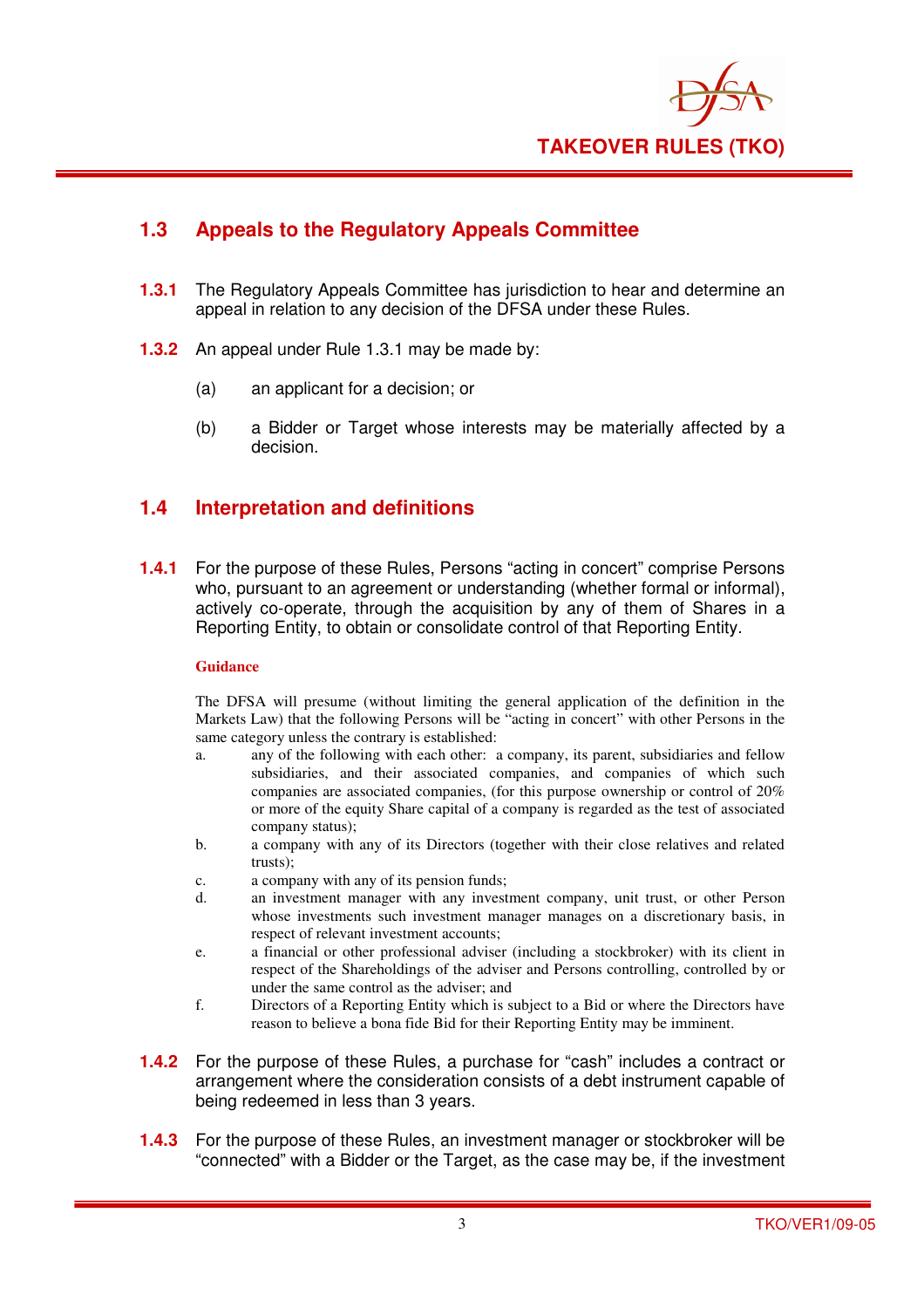

manager and/or stockbroker is controlled by, controls or is under the same control as:

- (a) a Bidder;
- (b) the Target;
- (c) any bank or financial or other professional advisers to a Bidder or the Target; or
- (d) an investor in a consortium (for example, through a special purpose vehicle formed for the purpose of making a Bid).
- **1.4.4** For the purpose of these Rules, "control" means a holding, or aggregate holdings, of Shares carrying 30% or more of the voting rights of a Person, irrespective of whether the holding or holdings give de facto control, and includes control arising from acting in concert with another person or other persons.
- **1.4.5** For the purpose of these Rules, the "posting" of a document is effected by ordinary postal service delivery or by any other process of delivery which is reasonably certain to bring the contents of the document to the attention of the intended individual addressee.
- **1.4.6** For the purpose of these Rules, a "purchase" or other acquisition of Shares, where relevant, includes the purchase of Shares assented to a Bid.
- **1.4.7** For the purpose of these Rules, a "right" over Shares includes any right acquired by a Person by virtue of an agreement to purchase Shares or an option to acquire Shares or an irrevocable commitment to accept a Bid to be made by him or an agreement to acquire voting rights or general control of them.
- **1.4.8** For the purpose of these Rules, a "Securities Exchange Bid" is a Bid in which the consideration includes Securities of the Bidder or any other Person.
- **1.4.9** For the purpose of these Rules, "voting rights" means all the voting rights attributable to the Share capital of a Reporting Entity which are currently exercisable at a general meeting.

#### **Guidance**

Where a waiver or modification is sought as per Guidance Note 1 to Rule 4.1.3, consideration should also be given as to whether the definition of "voting rights" will require consequential modification.

## **1.5 The takeover principles**

**1.5.1** All shareholders of a Target must be treated fairly by a Bidder and all shareholders of the same class must be treated equally.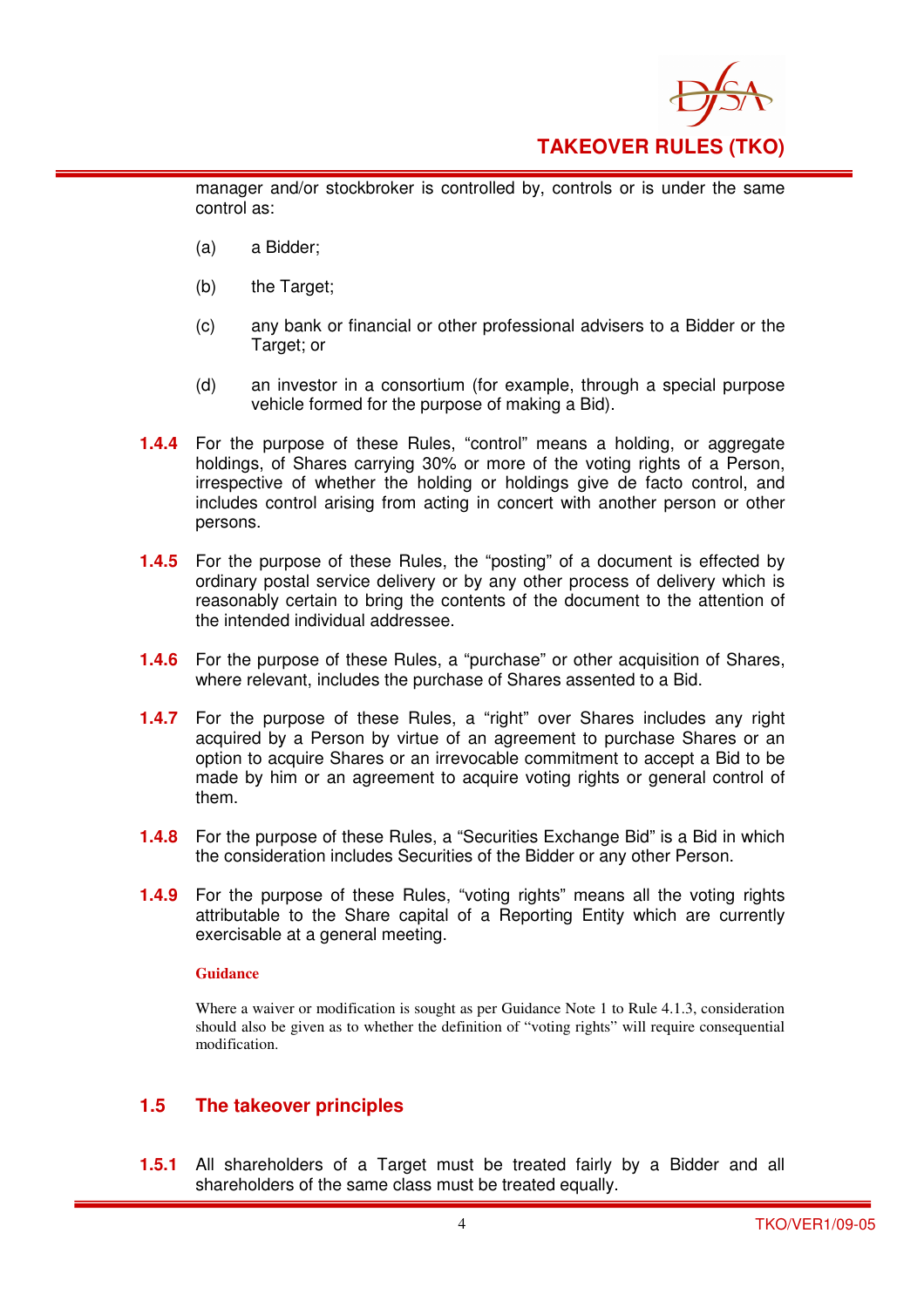

**1.5.2** During the course of a Bid, or when a Bid is contemplated, neither a Bidder, nor a Target, nor any of their respective advisers may furnish information to some shareholders which is not available to all shareholders. This principle does not apply to the furnishing of information in confidence by a Target or its adviser to a bona fide potential Bidder or its adviser, or vice versa.

#### **Guidance**

Where information is disclosed in confidence to a Bidder or Target, a Director may receive material information in his capacity as Director. That Director, or his associates, may also hold shares in the Bidder or Target in a personal capacity. In these circumstances, a Director should be mindful of his duties, including in relation to conflicts of interests and misuse of position. Directors should also be well aware of restrictions and prohibitions under the Markets Law 2004 including Article 42 relating to insider dealing.

- **1.5.3** A Bidder must only announce a Bid:
	- (a) after the most careful and responsible consideration; and
	- (b) when the Bidder has every reason to believe that it can and will continue to be able to implement the Bid.
- **1.5.4** A Bidder and Target must:
	- (a) give shareholders of the Target sufficient time and information to enable them to reach a properly informed decision on a Bid; and
	- (b) not withhold any material information from the shareholders of the Target.
- **1.5.5** Any document or advertisement addressed to shareholders containing information or advice from a Bidder or the Target or their respective Governing Bodies or advisers must be prepared with the highest standards of fairness, care and accuracy.
- **1.5.6** Bidders and Targets must use every endeavour to prevent the creation of a false market in the Securities of a Bidder or the Shares of a Target. Parties involved in Bids must take care that statements are not made which may mislead shareholders or the market.
- **1.5.7** At no time after a bona fide Bid has been communicated to the Governing Body of a Target, or after the Governing Body of a Target has reason to believe that such a Bid might be imminent, may any action be taken by the Governing Body of the Target, without the approval of the shareholders in general meeting, which could effectively result in any bona fide Bid being frustrated or in the shareholders being denied an opportunity to decide on its merits.
- **1.5.8** A Bidder and Target must exercise rights of control in good faith and without the oppression of a minority.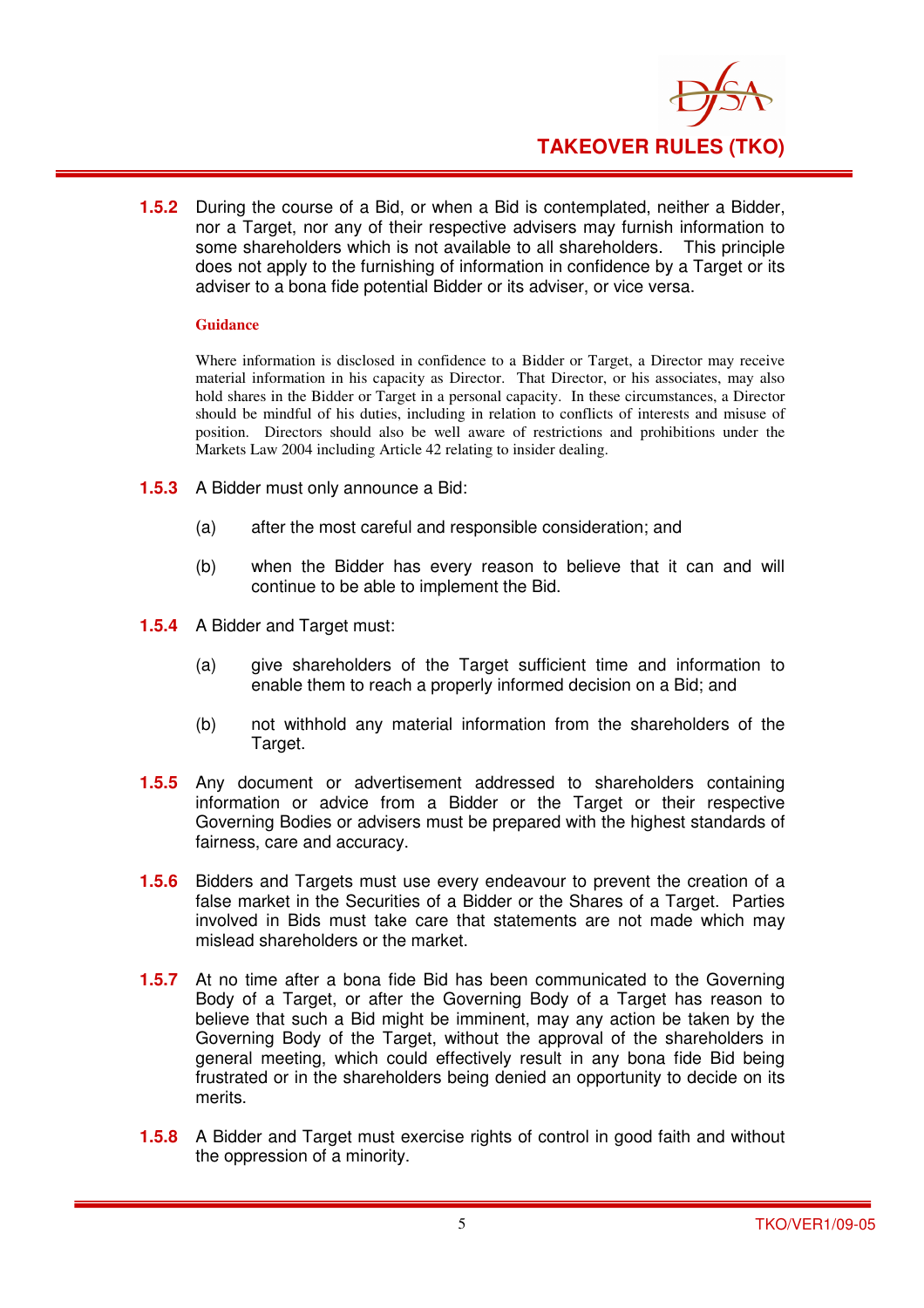

- **1.5.9** The Governing Body of a Target must act in the interests of the Target as a whole. The shareholders' interests, taken as a whole, must be considered when a Governing Body or its Directors are giving advice to shareholders.
- **1.5.10** Directors of a Bidder and the Target must, in advising their shareholders, act only in their capacity as Directors and not have regard to their personal or family shareholdings or to their personal relationships with the Bidder or Target. Directors of the Target must give careful consideration before they enter into any commitment with a Bidder (or anyone else) which would restrict their freedom to advise their shareholders in the future.
- **1.5.11** Where a Person (or Persons acting in concert) acquires control of a Reporting Entity, a general Bid to all other shareholders is normally required, and a similar obligation may arise if control is consolidated. Where an acquisition is contemplated as a result of which a Person may incur such an obligation, he must, before making the acquisition, ensure that he can and will be able to continue to be able to implement such a Bid.
- **1.5.12** All Persons concerned with a Takeover which is subject to the Takeover Rules must co-operate to the fullest extent with the DFSA and provide all relevant information.

- 1. These Takeover Principles are prescribed in accordance with Article 35 of the Markets Law 2004. The principles have the full force and effect of Rules and are therefore binding and enforceable. They are essentially statements of good standards of commercial behaviour. They apply to all transactions with which the Takeover Rules are concerned. They are, however, expressed in broad general terms and the Markets Law 2004 and these Rules do not define the precise extent of, or the limitations on, their application.
- 2. The remaining Rules in this Module effectively expand upon these Takeover Principles, and provide examples of their application and make provision governing specific aspects of Takeover procedure. Although most of the Rules are expressed in more detailed language than the Takeover Principles, they are not framed in technical language and, like the Takeover Principles, are to be interpreted to achieve their underlying purpose. Therefore, their spirit must be observed as well as their letter and the DFSA may waive or modify the application of a Rule if it considers that, in the particular circumstances of the case, it would operate unduly harshly or in an unnecessarily restrictive or burdensome, or otherwise inappropriate, manner. See Article 58 of the Markets Law 2004 and Chapter 16 of these Rules.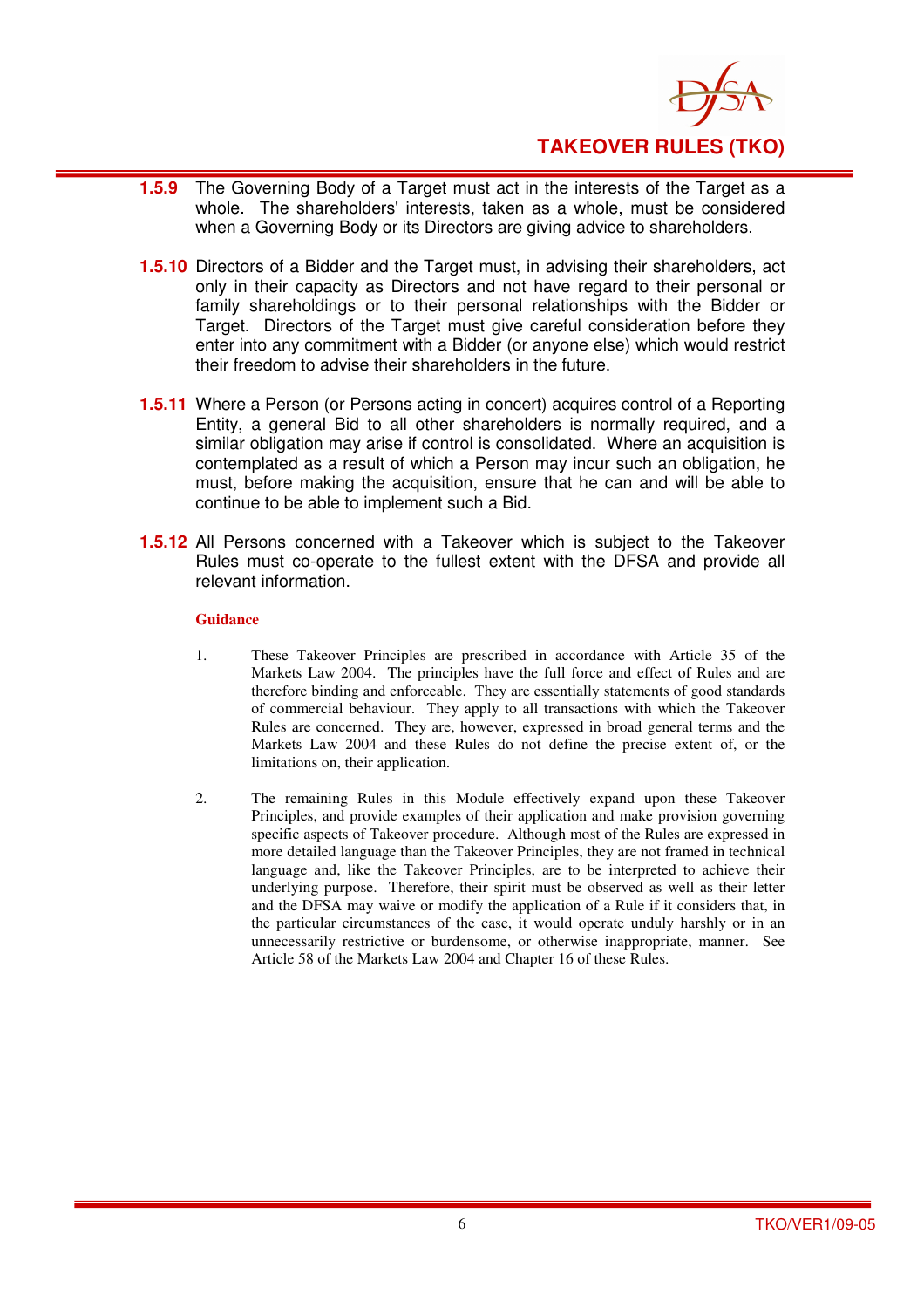

## **2 THE APPROACH, ANNOUNCEMENTS AND ADVICE**

## **2.1 The approach**

- **2.1.1** A Person must, in making a Bid or in making an approach with a view to a Bid being made, make such Bid or approach in the first instance to the Governing Body of the Target or to its duly authorised advisers.
- **2.1.2** If a Bid or approach is made by a Person on behalf of an ultimate Bidder or potential Bidder, the Person must disclose the identity of the ultimate Bidder or potential Bidder at the outset of making the Bid or approach.
- **2.1.3** A Bidder must, upon receiving a request from the Governing Body of the Target, provide information reasonably required to verify that the Bidder is, or will be, in a position to implement the Bid in full.

## **2.2 Secrecy before announcements**

- **2.2.1** Before an announcement by which the relevant information is made publicly available, a Person privy to confidential information, which constitutes Material Information or otherwise, concerning a Bid or contemplated Bid must treat that information as secret and may only pass it to another Person if:
	- (a) it is necessary to do so; and
	- (b) that Person is made aware of the need for secrecy.

#### **Guidance**

Other legislation similarly applies to use and disclosure of confidential information. Persons associated with potential Takeover transactions should, for instance, be well aware of restrictions and prohibitions under the Markets Law 2004 including Article 42 relating to insider dealing.

**2.2.2** A Person concerned in a Bid or contemplated Bid must take reasonable steps so as to minimise the chances of an accidental leak of information.

#### **Guidance**

A Bidder or Target should maintain appropriate systems and controls to ensure the maintenance of confidentiality. This may include, for example, maintaining a register of information disclosed and to whom.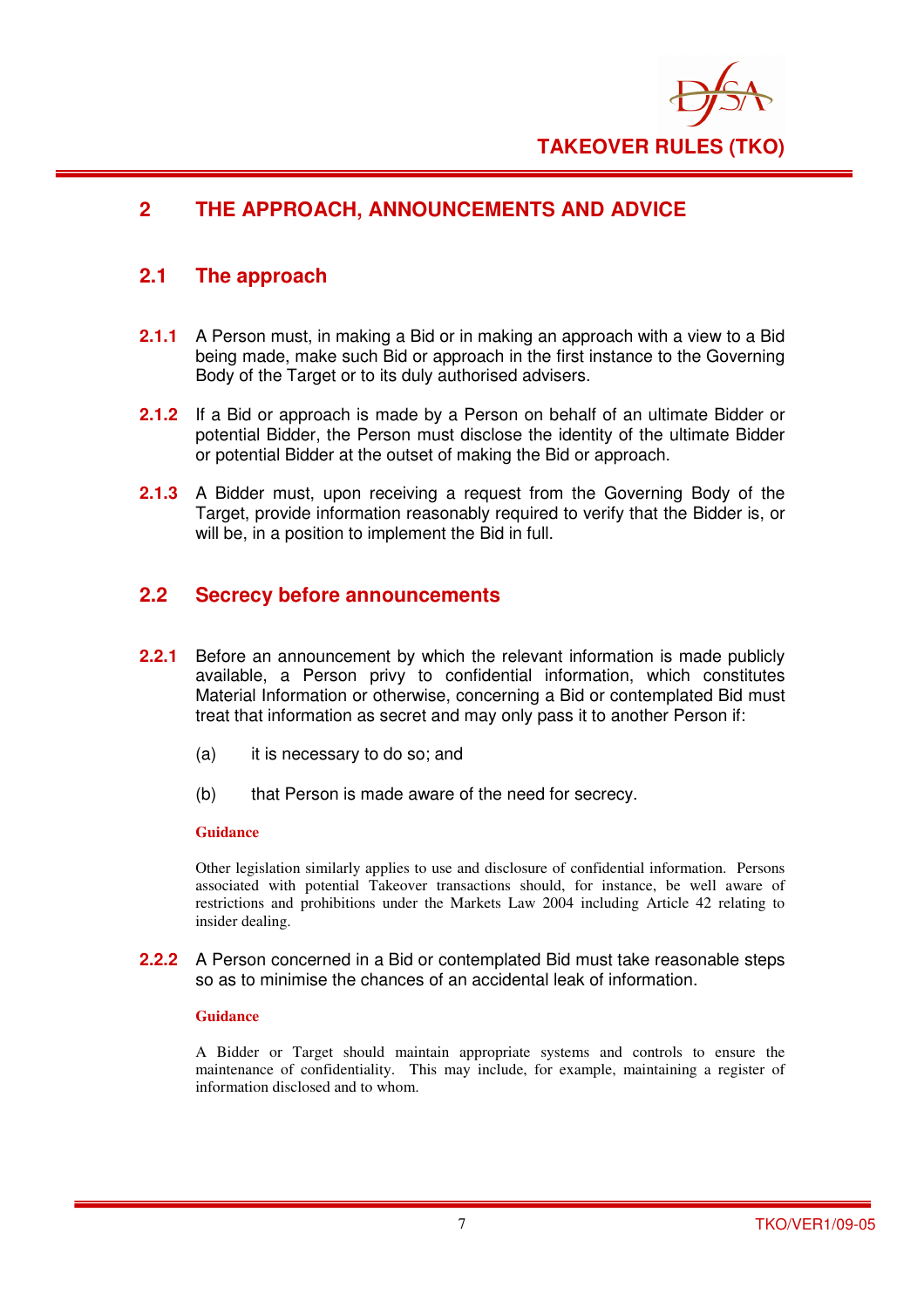

## **2.3 Announcement of a possible bid**

#### **Guidance**

An announcement of a possible Bid is intended to preserve the integrity of trading in a Reporting Entity's Shares on the Authorised Market Institution, or any other exchange upon which that entity's Shares are traded, preceding or during negotiations which may lead to an announcement of a firm intention to make a Bid.

- **2.3.1** A potential Bidder must make an announcement of a possible Bid when, before approaching a potential Target:
	- (a) either:
		- (i) the potential Target is the subject of rumour and speculation; or
		- (ii) there is an abnormal movement in the price of the potential Target's Shares:

and

(b) there are reasonable grounds to conclude that it is the potential Bidder's actions (whether through inadequate security or otherwise) which have led to the situation.

- 1. As a consequence of this Rule, the potential Bidder should keep a close watch on the potential Target's Share price for any signs of untoward movement.
- 2. The DFSA should be consulted at the latest when a potential Target becomes the subject of any rumour and speculation or where there is a material or abrupt movement in its share price after the time when a Bid is first actively considered.
- 3. Additional information may be the subject of a later supplementary announcement.
- 4. A potential Bidder should consult with the DFSA at the earliest opportunity where the requirement to make an announcement pursuant to Rule 2.3.1 may be considered inappropriate. The DFSA may waive or modify the application of the Rule if it is satisfied that circumstances are appropriate. See Chapter 16 of these Rules.
- **2.3.2** A Target must make an announcement of a possible Bid when, following an approach to it which may or may not lead to a Bid:
	- (a) the Target is the subject of rumour and speculation; or
	- (b) there is an abnormal movement in the price of the Target's Shares; or
	- (c) negotiations or discussions are about to be extended to include more than a very restricted number of Persons (outside those in the entities concerned who need to know and their immediate advisers).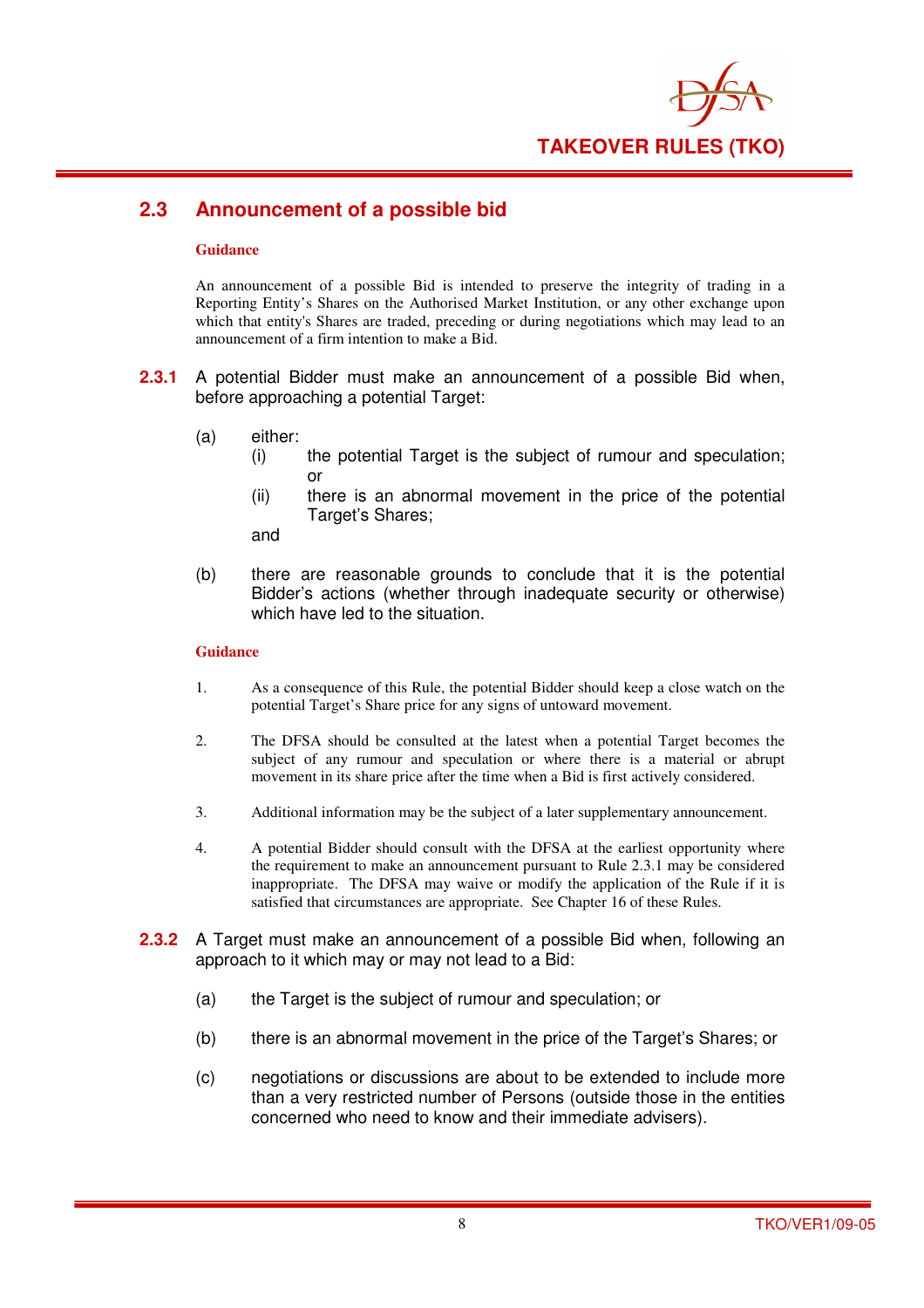

- 1. As a consequence of this Rule, the Target should keep a close watch on its Share price for any signs of untoward movement.
- 2. The DFSA should be consulted at the latest when the Target becomes the subject of any rumour and speculation or where there is a price movement of 10% or more above the lowest Share price since the time of the approach. An abrupt price rise of a smaller percentage could also be considered abnormal. In considering whether a price movement is abnormal, the DFSA may look at a range of factors, including the general market, publicly available information, and the relevant time period.
- 3. Additional information may be the subject of a later supplementary announcement.
- **2.3.3** An announcement of a possible Bid must:
	- (a) name the potential Bidder; and
	- (b) state that the shareholders concerned should exercise caution in dealing in their Shares.

#### **Guidance**

The announcement of a possible Bid may be brief and couched in general terms and should, in the normal course, state that talks are taking place or that a potential Bidder is considering making a Bid or that an announcement is pending which could have a material effect on the price of the Shares.

## **2.4 Announcement of a firm intention to make a bid**

- **2.4.1** A Bidder must make an announcement of a firm intention to make a Bid immediately upon:
	- (a) giving any notification to the Target as described in Rule 2.4.2; or
	- (b) an acquisition of Shares which gives rise to an obligation to make a Mandatory Bid under Chapter 4 of these Rules;

whichever is the earlier.

#### **Guidance**

The respective obligations of the Target and of the Bidder to make announcements under these Rules may be satisfied by the making of a joint announcement.

**2.4.2** A Target must make an announcement when the Governing Body of the Target has been notified of a firm intention to make a Bid from a serious source, irrespective of the attitude of the Governing Body to the Bid.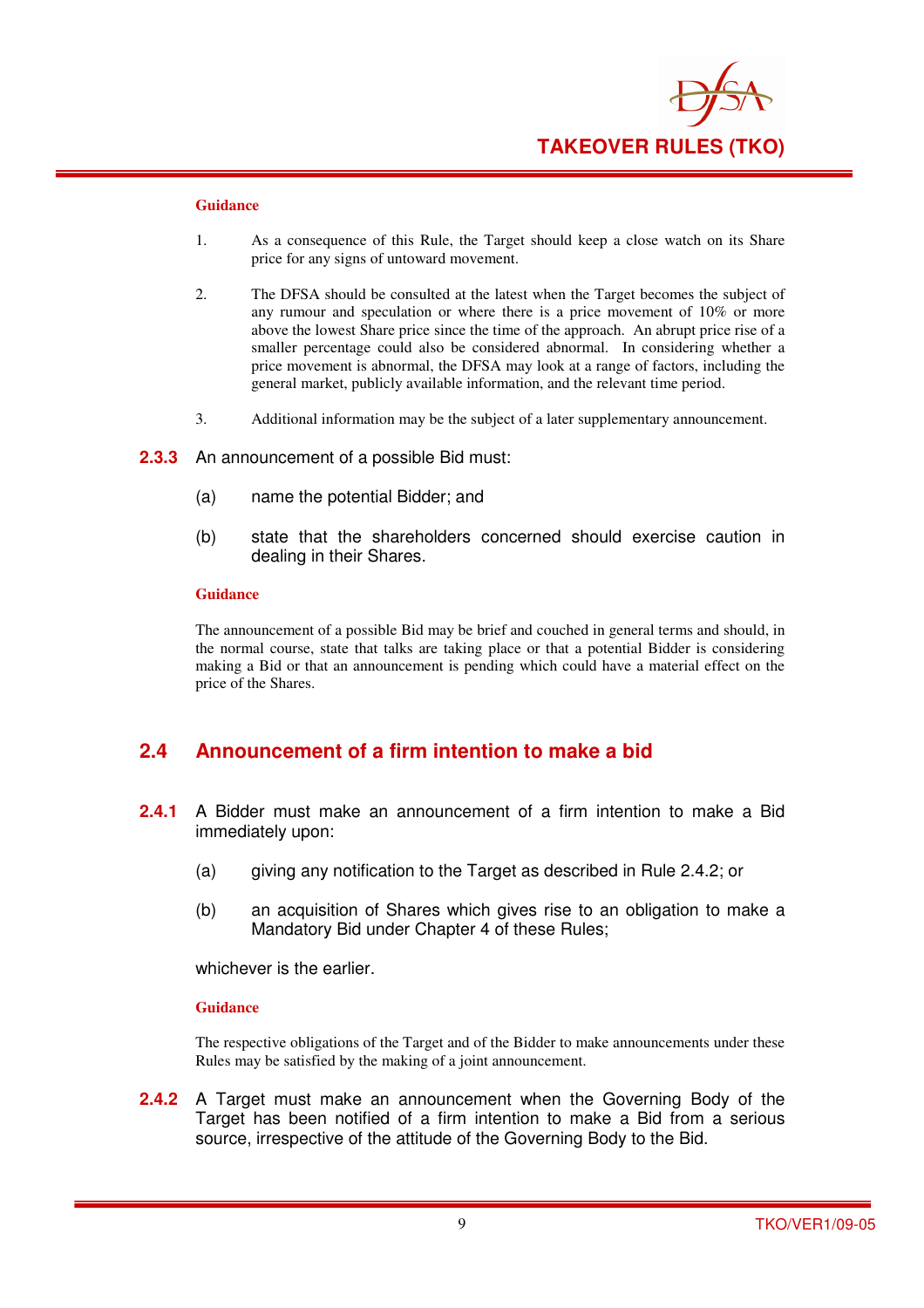

- **2.4.3** An announcement by the Bidder of a firm intention to make a Bid must contain:
	- (a) the identity of the Bidder;
	- (b) the principal terms of the Bid;
	- (c) details of any existing holding of Shares in the Target:
		- (i) which the Bidder owns or over which it has control;<br>(ii) which is owned or controlled by any Person actin
			- which is owned or controlled by any Person acting in concert with the Bidder or in respect of which the Bidder has received an irrevocable commitment to accept the Bid;
		- (iii) in respect of which the Bidder holds an option to purchase; and
		- (iv) in respect of which any Person acting in concert with the Bidder holds an option to purchase;
	- (d) all material conditions (including normal conditions relating to acceptances, listing and increase of capital) to which the Bid or the posting of it is to be subject; and
	- (e) details of any arrangement which exists with any Bidder, with the Target or with any Person acting in concert with the Bidder or with the Target in relation to relevant Shares, whether or not any dealings have taken place.

The DFSA may waive or modify the application of Rule 2.4.3 if it is satisfied that circumstances are appropriate. See Chapter 16 of these Rules.

- **2.4.4** A Bidder must not:
	- (a) make an announcement of a firm intention to make a Bid; or
	- (b) take any action which would give rise to the requirement to make such an announcement;

unless the Bidder and its financial adviser have proper grounds for believing that the Bidder is and will continue to be able to implement the Bid.

**2.4.5** The announcement of a firm intention to make a Bid containing a whole or partial cash consideration must include confirmation by the financial adviser or by another appropriate third party that resources are available to the Bidder sufficient to satisfy full acceptance of the Bid.

#### **Guidance**

The DFSA takes the view that the Person confirming availability of resources will not be expected to produce the cash itself if, in giving the confirmation, it acted responsibly and took all reasonable steps to assure itself that the cash was available.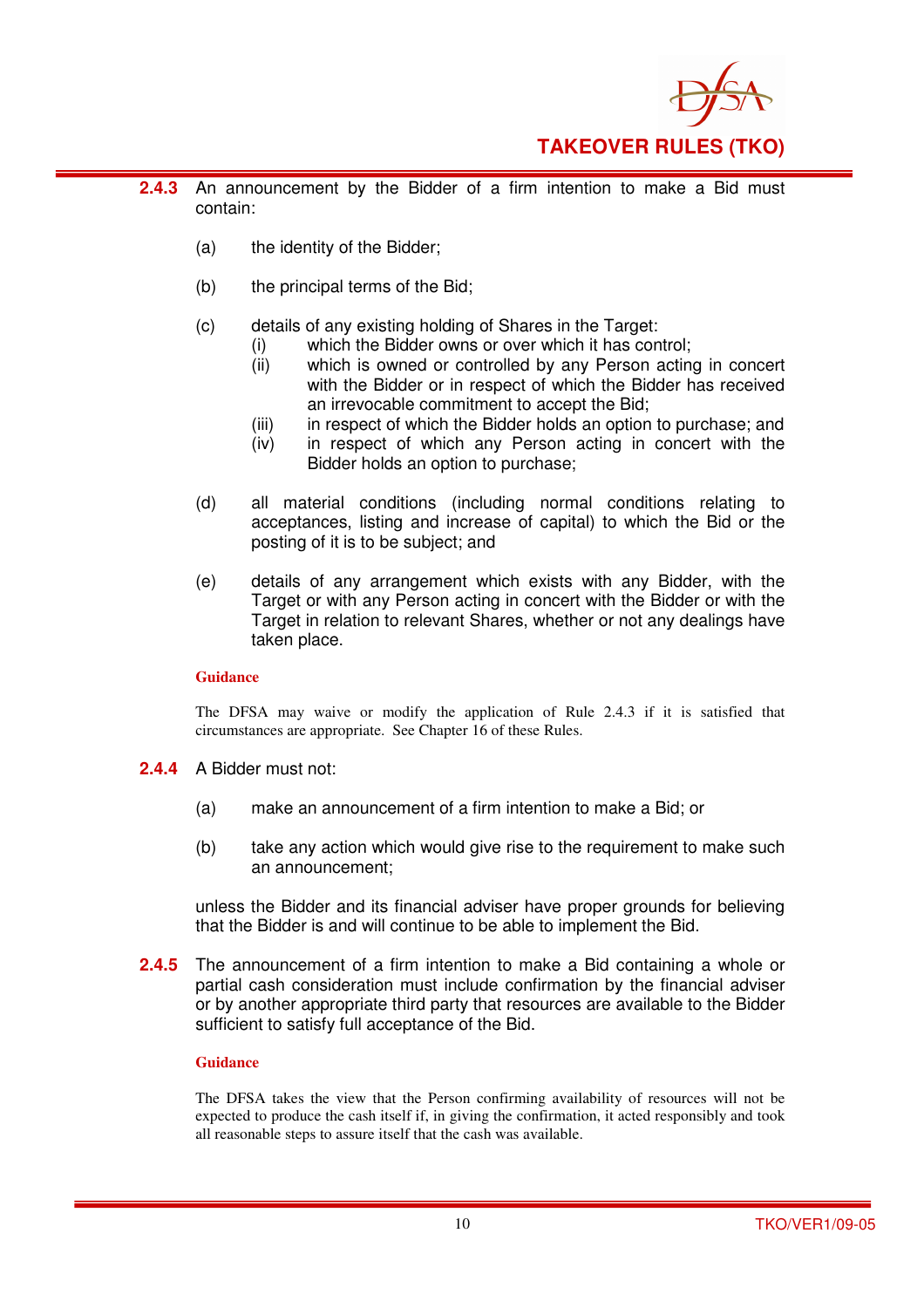

**2.4.6** When there has been an announcement of a firm intention to make a Bid, the Bidder must proceed with the Bid unless the posting of the Bid is subject to the prior fulfilment of a previously disclosed specific condition and that condition has not been fulfilled.

#### **Guidance**

The DFSA may waive or modify the application of Rule 2.4.6 if it is satisfied that circumstances are appropriate. See Chapter 16 of these Rules.

## **2.5 Announcements in other circumstances**

- **2.5.1** Where an acquisition of Target Shares by a Bidder or any Person acting in concert with it gives rise to obligations under:
	- (a) Rule 3.1.1 (acquisitions before a Bid Period), or
	- (b) the Rules in Chapter 4 (Mandatory Bid); or
	- (c) Rule 5.2.1 (requirement for a Bid in cash),

an appropriate announcement must be made immediately after such an acquisition.

**2.5.2** Whenever practicable, the announcement must also state the number of Shares acquired and the consideration paid.

#### **2.6 Mode of publication of an announcement**

**2.6.1** An announcement under Section 2.3, 2.4 or 2.5 must be published in the same manner as a market disclosure required under Rule 8.2.1 of the Offered Securities Rules.

- 1. Rule 8.2.1 of the Offered Securities Rules (OSR) requires announcement to, amongst others, the DIFX. In this regard the DIFX acts as the regulatory information service provider in the DIFC.
- 2. Additional information may be the subject of a later supplementary announcement.
- 3. An announcement should not be delayed while full information is being obtained.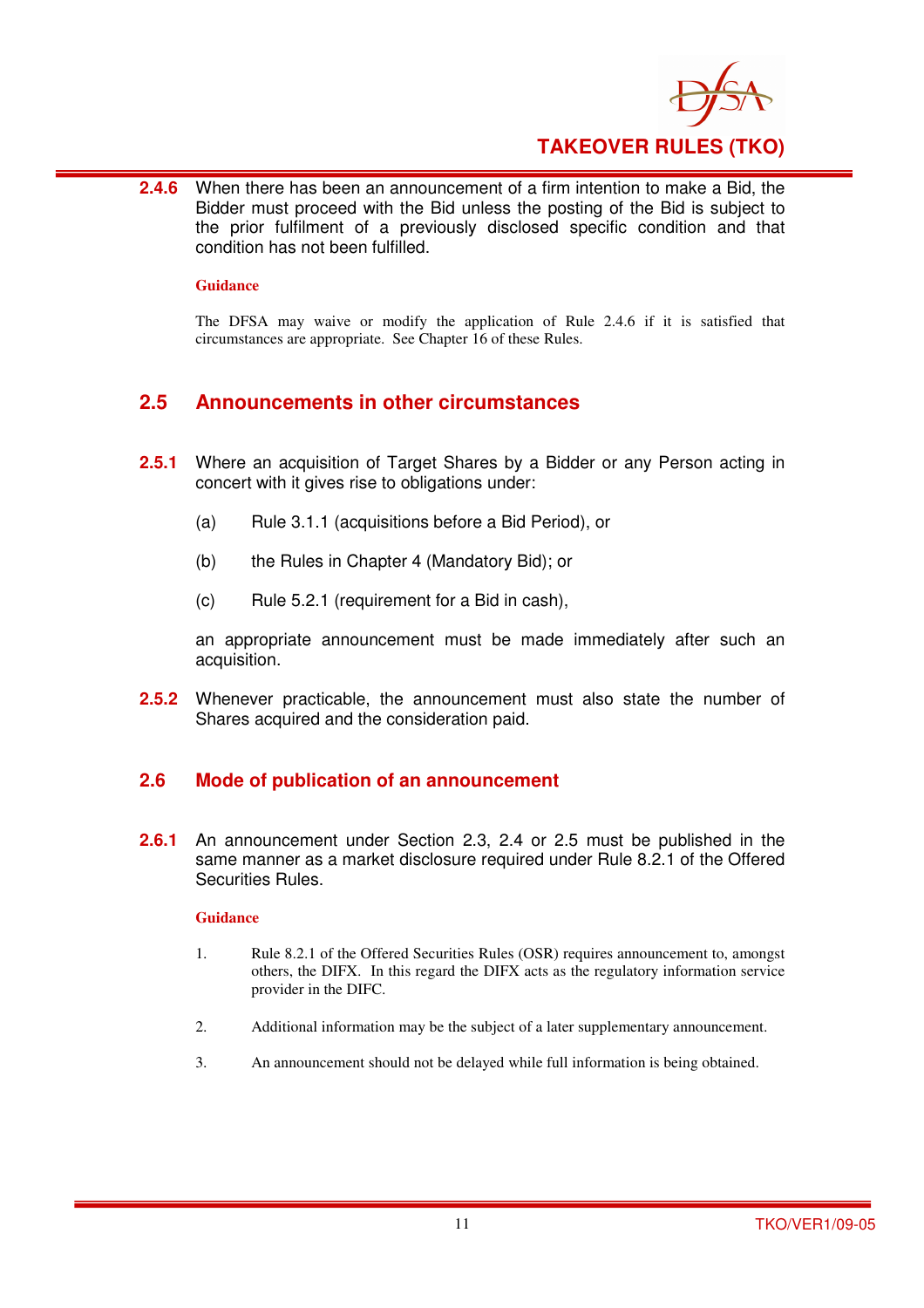

## **2.7 Governing bodies to obtain independent advice**

#### **Guidance**

- 1. Rules 2.7.1 and 2.7.2 require the Target's adviser to have a sufficient degree of independence from the Target to ensure the advice given is properly objective. In certain circumstances it may not be appropriate for a Person who has had a recent advisory relationship with a Bidder to give advice to a Target. Additionally, the DFSA would consider a Person who has a significant interest in or financial connection with either a Bidder or the Target of such a kind as to create a conflict of interest.
- 2. The requirement for competent independent advice is of particular importance where the Bid is a management buyout or similar transaction or is being made by the existing controlling shareholder or group of shareholders. In any such cases, the independence of the adviser must be beyond question.
- 3. The DFSA should be consulted if there is any potential of a contravention of these Rules 2.7.1 and 2.7.2. The DFSA may waive or modify the application of the Rules if it is satisfied that circumstances are appropriate. See Chapter 16 of these Rules.
- **2.7.1** The Governing Body of a Bidder must:
	- (a) obtain competent independent advice on any Bid when the Bid being made is a reverse Takeover or when the Directors are faced with a conflict of interest; and
	- (b) make known the substance of such advice to its shareholders early enough to enable them to make a timely and informed decision on the merits of the Bid.

#### **Guidance**

When the Governing Body of a Bidder is required to obtain competent independent advice, it should do so before announcing its Bid or any revised Bid. Such advice should be as to whether or not the making of the Bid is in the interests of the Bidder's shareholders. Shareholders should have sufficient time to consider advice given to them prior to any general meeting held to implement the proposed Bid.

- **2.7.2** The Governing Body of a Target must:
	- (a) obtain competent independent advice on any Bid including as to how it affects all shareholders; and
	- (b) make known the substance of such advice to its shareholders early enough to enable them to make a timely and informed decision on the merits of the Bid.

#### **Guidance**

In obtaining advice as to how a Bid affects all shareholders, consideration should specifically be given to the effect on minority shareholders or classes of shareholders, where applicable. It is expected that the substance of any such advice will be summarised in the Target Circular. See Sections 8.1 and 8.2 of the Rules.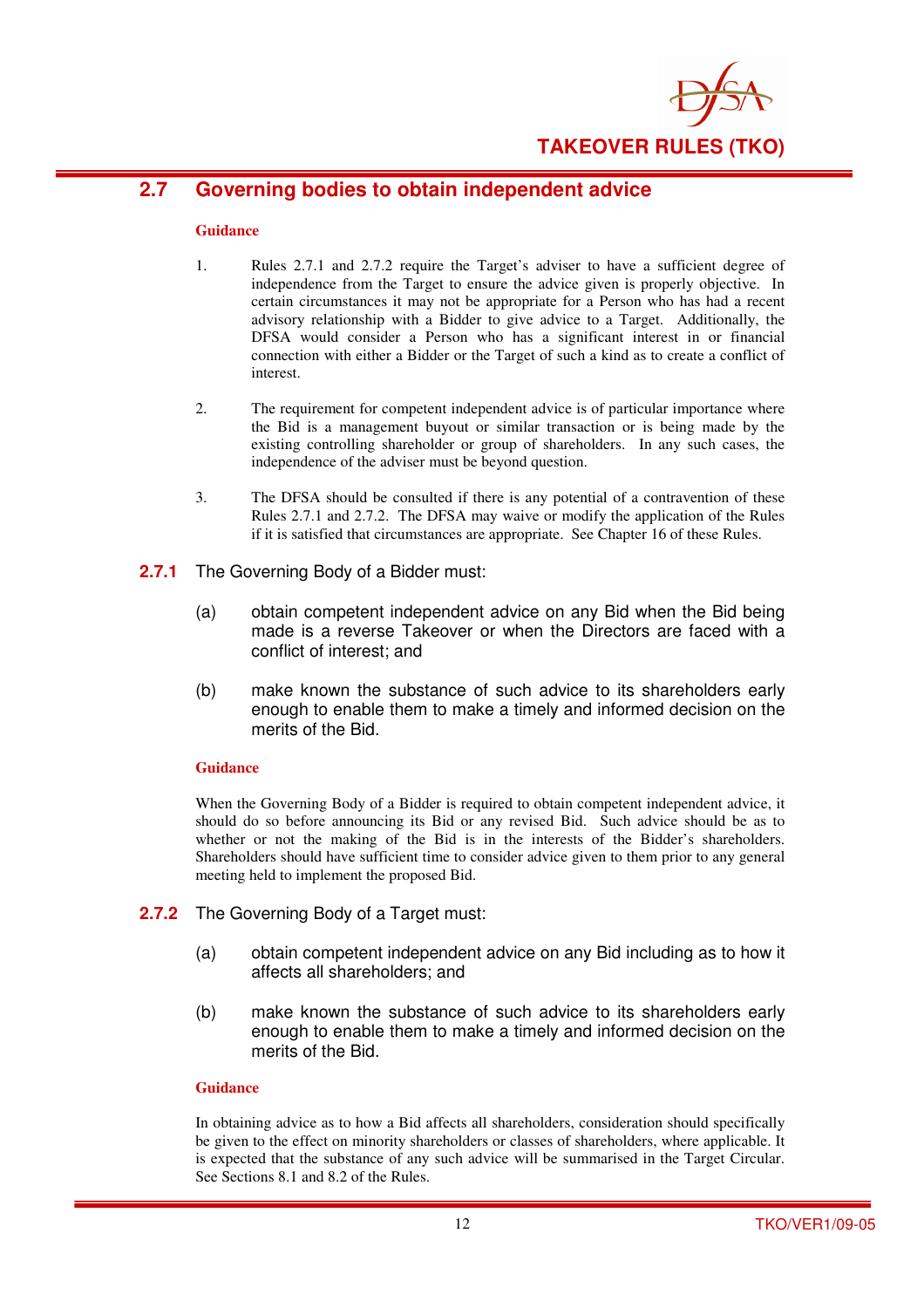

## **3 RESTRICTED DEALINGS BEFORE AND DURING AN OFFER PERIOD**

## **3.1 Acquisitions before a bid period**

- **3.1.1** Subject to Rules 4.3.1 and 5.2.1, when a Bidder or any Person acting in concert with it has acquired Shares in the Target:
	- (a) within the six month period prior to the commencement of the Bid Period; or
	- (b) during the period, if any, between the commencement of the Bid Period and an announcement made by the Bidder in accordance with Section 2.4;

the Bid to the shareholders of the same class must not be on less favourable terms.

## **3.2 Acquisitions during a bid period**

- **3.2.1** If, after the commencement of the Bid Period and before the Bid closes for acceptance, a Bidder or any Person acting in concert with it acquires relevant Shares in the Target at above the Bid price (being the then current Bid price), the Bidder must revise its Bid to not less than the highest price paid for the Shares so acquired.
- **3.2.2** Immediately after the acquisition, the Bidder must make an announcement that a revised Bid will be made in accordance with Rule 3.2.1.

#### **Guidance**

In relation to Rule 3.2.2, see also Section 11.4 of these Rules.

**3.2.3** The announcement must also state the number of Shares acquired and the price paid.

## **3.3 Restrictions on the sale of shares during a bid period**

**3.3.1** During a Bid Period, the Bidder and Persons acting in concert with it must not sell any Shares in the Target.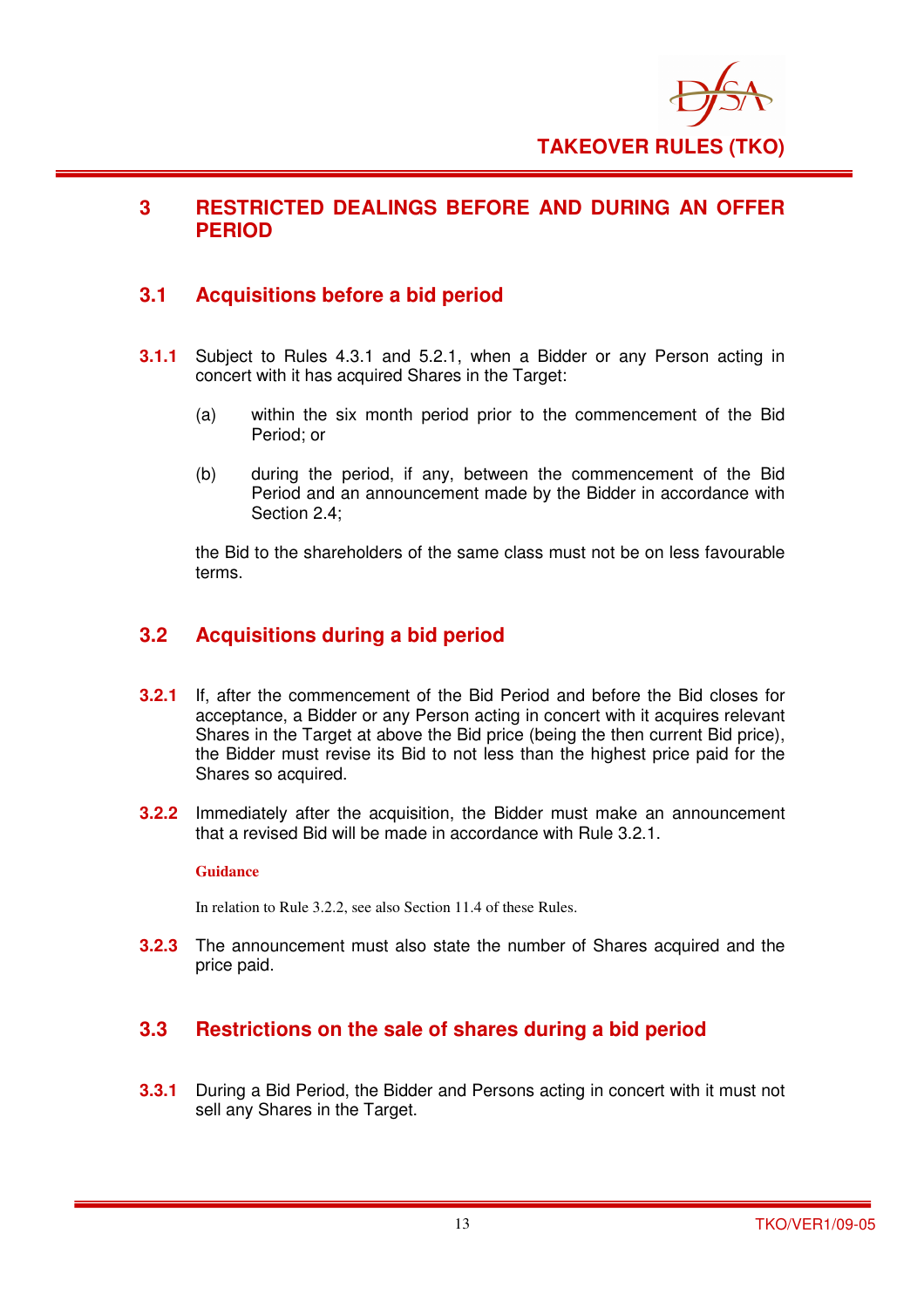

- 1. As a matter of course, the DFSA will not waive the requirements under Rule 3.3.1 for sales where a Mandatory Bid under Chapter 4 is being made.
- 2. Where the DFSA grants a waiver from this requirement, it may:
	- a. require a period of prior public notice that sales might be made; and
	- b. impose a restriction that after notice has been given that sales may be made, neither the Bidder nor Persons acting in concert with it may make further purchases.

## **3.4 Disclosure of dealings during a bid period**

- **3.4.1** Dealings in relevant Securities during a Bid Period by the Bidder or the Target, and by any Person acting in concert, for:
	- (a) their or his own account; or
	- (b) the account of clients;

must be disclosed forthwith by the Person concerned:

- (c) to the DFSA; and
- (d) in the same manner as a market disclosure required under Rule 8.2.1 of the Offered Securities Rules.

#### **Guidance**

Where two or more persons act pursuant to an agreement or understanding, whether formal or informal, to acquire or control relevant Securities, the DFSA will treat them as a single person for the purpose of this Rule.

- **3.4.2** Disclosure of dealings in relevant Securities of a Bidder is only required following:
	- (a) an announcement of a Securities Exchange Bid; or
	- (b) an earlier commencement of a Bid Period if it has not been announced that any Bid is likely to be solely in cash.
- **3.4.3** A disclosure pursuant to Rule 3.4.1 must, at least:
	- (a) provide the total number of the relevant Securities purchased or sold;
	- (b) provide the total number of the respective dealings for the Person's own account and for the account of clients;
	- (c) detail the prices paid or received;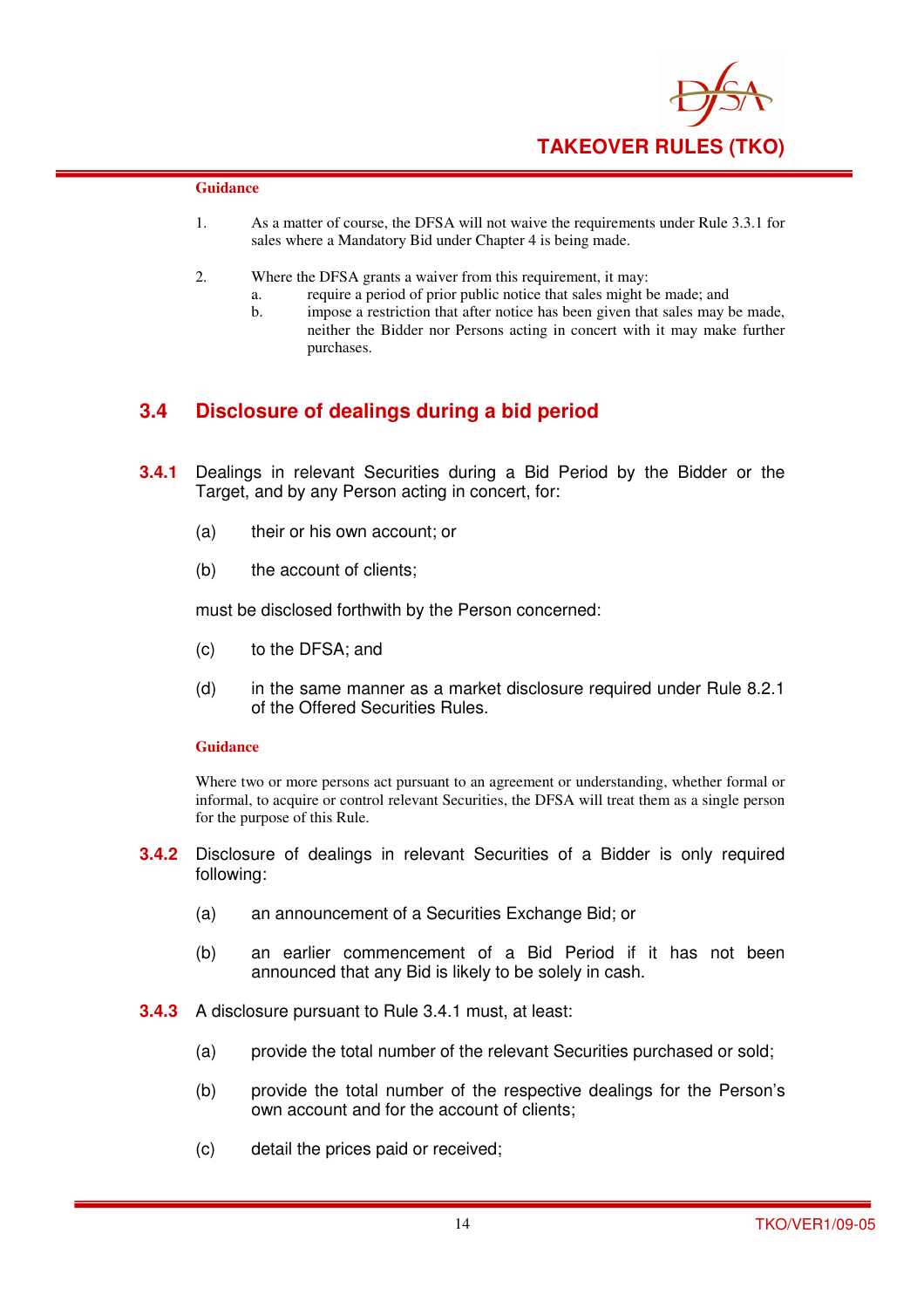

- (d) identify the Person dealing.
- **3.4.4** For the purpose of the Rules in this Section, "relevant Securities" include:
	- (a) Securities of the Target which are subject to a Bid or which carry voting rights;
	- (b) equity Share capital of the Bidder and the Target;
	- (c) Securities of a Bidder which carry substantially the same rights as any to be issued as consideration for a Bid;
	- (d) Securities of Bidder and the Target carrying conversion or subscription rights into any of the above;
	- (e) options in respect of any of the foregoing and derivatives materially referenced to any of the foregoing.

In the case of investment accounts managed on a discretionary basis, relevant Securities or Shares so managed will be treated, for the purpose of this Rule, as controlled by that manager and not by the Person on whose behalf the relevant Securities or Shares are managed.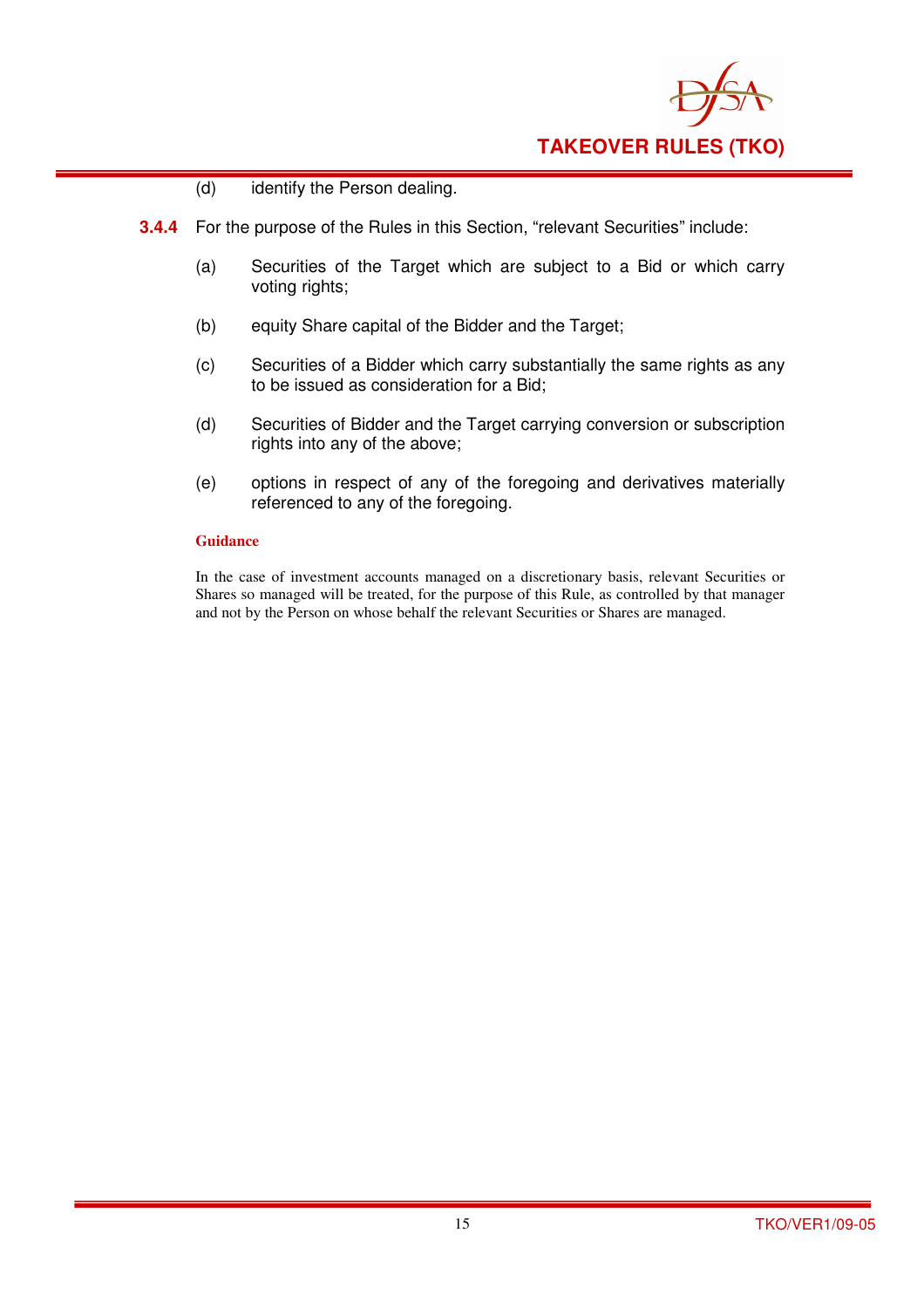

## **4 MANDATORY BIDS**

## **4.1 Requirement for a mandatory bid**

- **4.1.1** Subject to Rule 4.1.2, when:
	- (a) any Person acquires, whether by a series of transactions over a period of time or not, Shares which carry 30% or more of the voting rights of a Reporting Entity;
	- (b) two or more Persons are acting in concert, and they collectively hold Shares which carry less than 30% of the voting rights of a Reporting Entity, and any one or more of them acquires Shares and such acquisition has the effect of increasing to 30% or more their collective holding of Shares carrying voting rights of the Reporting Entity;
	- (c) any Person holds not less than 30% of Shares carrying voting rights of a Reporting Entity and such Person acquires additional Shares and such acquisition has the effect of increasing that person's holding of Shares carrying voting rights by more than 3% from the lowest percentage holding of that Person in the 12 month period ending on and inclusive of the date of the relevant acquisition; or
	- (d) two or more Persons are acting in concert, and they collectively hold not less than 30% of Shares carrying voting rights of a Reporting Entity, and any one or more of them acquires additional Shares and such acquisition has the effect of increasing their collective holding of Shares carrying voting rights by more than 3% from the lowest percentage holding of such Persons in the 12 month period ending on and inclusive of the date of the relevant acquisition;

such Person must extend Bids under these Rules to the holders of any class of equity Share capital, whether voting or non-voting, and also to the holders of any class of voting non-equity Share capital of which such Person, or Persons acting in concert with him, hold Shares.

- 1. Under Article 58 of the Markets Law 2004 and Article 25 of the Regulatory Law 2004, the DFSA may waive or modify the application of the Markets Law 2004 and of the Rules.
- 2. Where an obligation to make a Mandatory Bid arises as a consequence of Persons acting in concert, the DFSA should be consulted at the earliest opportunity to determine, where appropriate, which Person or Persons should mount the Bid and consequently whether any waiver or modification from this Rule is appropriate. The DFSA may, for example, require the Bid to be made by the Person who acquired the shares which triggered the obligation under Rule 4.1.1 to make the Mandatory Bid.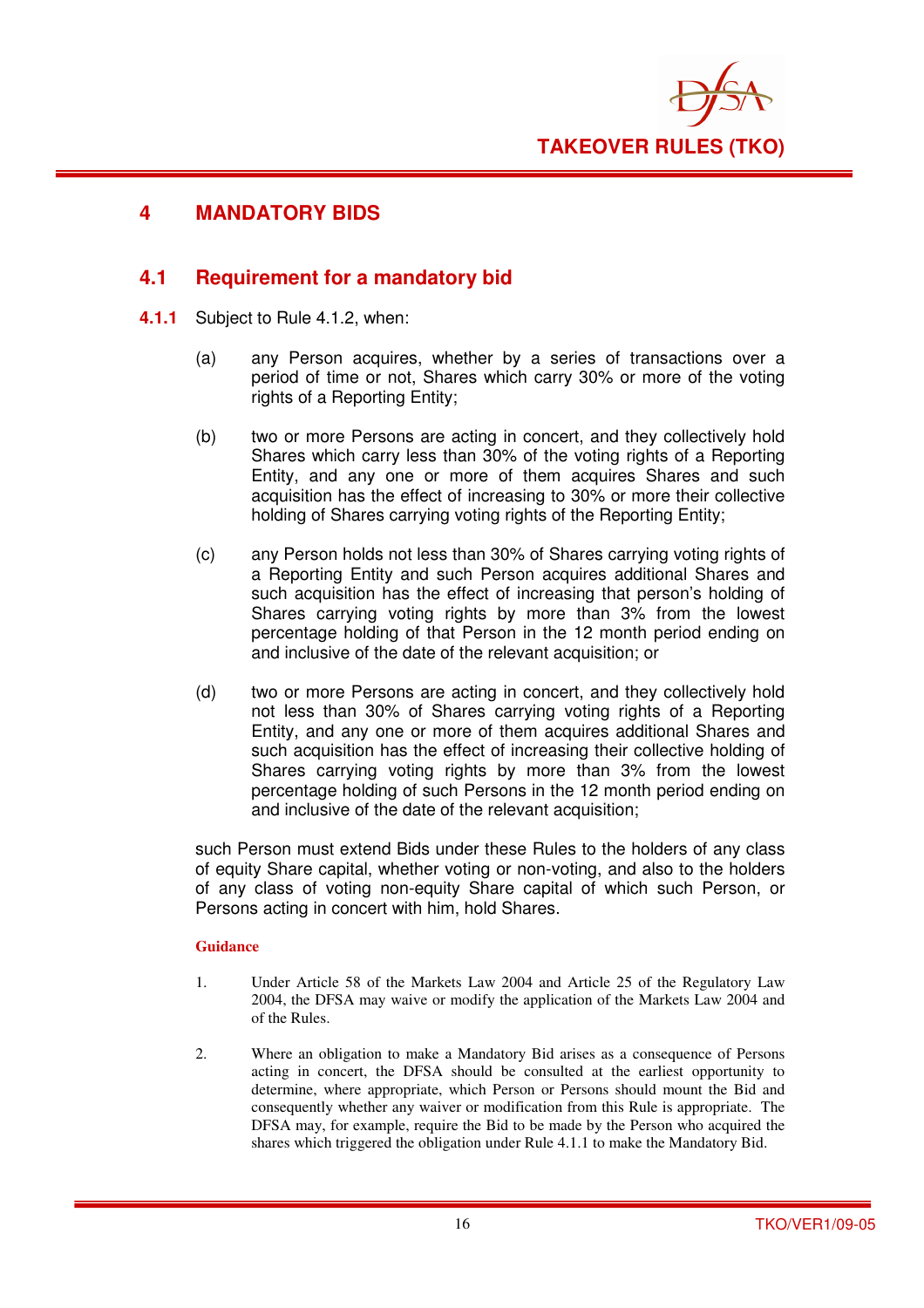

- 3. A definition of "acting in concert" is provided in Rule 1.4.1. As a consequence of that definition, Rule 4.1.1 may require a Bid to be made even when no single Person in a group acting in concert holds 30% or more of the voting rights.
- 4. Where a Person acquires shares independently from other shareholders, and subsequently groups together with other shareholders to co-operate or to consolidate control of a Reporting Entity, and their existing shareholdings amount to 30% or more of the voting rights in the Reporting Entity, the DFSA would not normally require a Bid to be made under Rule 4.1.1. However, having once joined together, Rule 4.1.1 may apply. For example, a Mandatory Bid may be required when a member of the group acquires further shares carrying voting rights such that the total of the groups holdings reach 30% or more.
- 5. The DFSA will entertain an application for waiver or modification relating to the amount of permissible creep under Rule 4.1.1(c) or (d) only in exceptional circumstances. Without in any way limiting the DFSA's discretion, such a circumstance may include where there is a dilution of voting rights by the issue of new shares or otherwise and it is appropriate to net off the dilution against acquisitions.
- **4.1.2** Rule 4.1.1 does not apply in relation to an acquisition of Shares of a Reporting Entity which is the result of:
	- (a) exercise of a right conferred by law of a minority shareholder to have his shareholding compulsorily acquired by a Bidder; or
	- (b) exercise of a right conferred by law of a Bidder to compulsorily acquire the shareholding of a minority shareholder.

- 1. An example of a right described in Rule 4.1.2(a) appears in Article 85 of the Companies Law.
- 2. Provisions described in Rule 4.1.2(b) are commonly referred to as "squeeze-out" or "mopping-up" provisions. See for example Article 83 of the Companies Law.
- **4.1.3** Bids for different classes of equity Share capital must be fair and appropriate, having regard to current circumstances, and the DFSA must be consulted in advance in such cases.

- 1. The DFSA may waive or modify the application of the Rules if it is satisfied that circumstances are appropriate. See Chapter 16 of these Rules.
- 2. When the issue of new Shares as consideration for an acquisition or a cash subscription would otherwise result in an obligation to make a Mandatory Bid under the Rules in this Chapter 4, the DFSA will normally dispense with such obligation if there is a waiver thereof by a majority of independent votes at a meeting of the shareholders. The requirement for a Mandatory Bid will also be dispensed with, provided there has been a majority of independent votes at a properly constituted meeting of shareholders, in cases involving the underwriting of an issue of Shares. The DFSA may in its discretion grant a dispensation in cases where an underwriter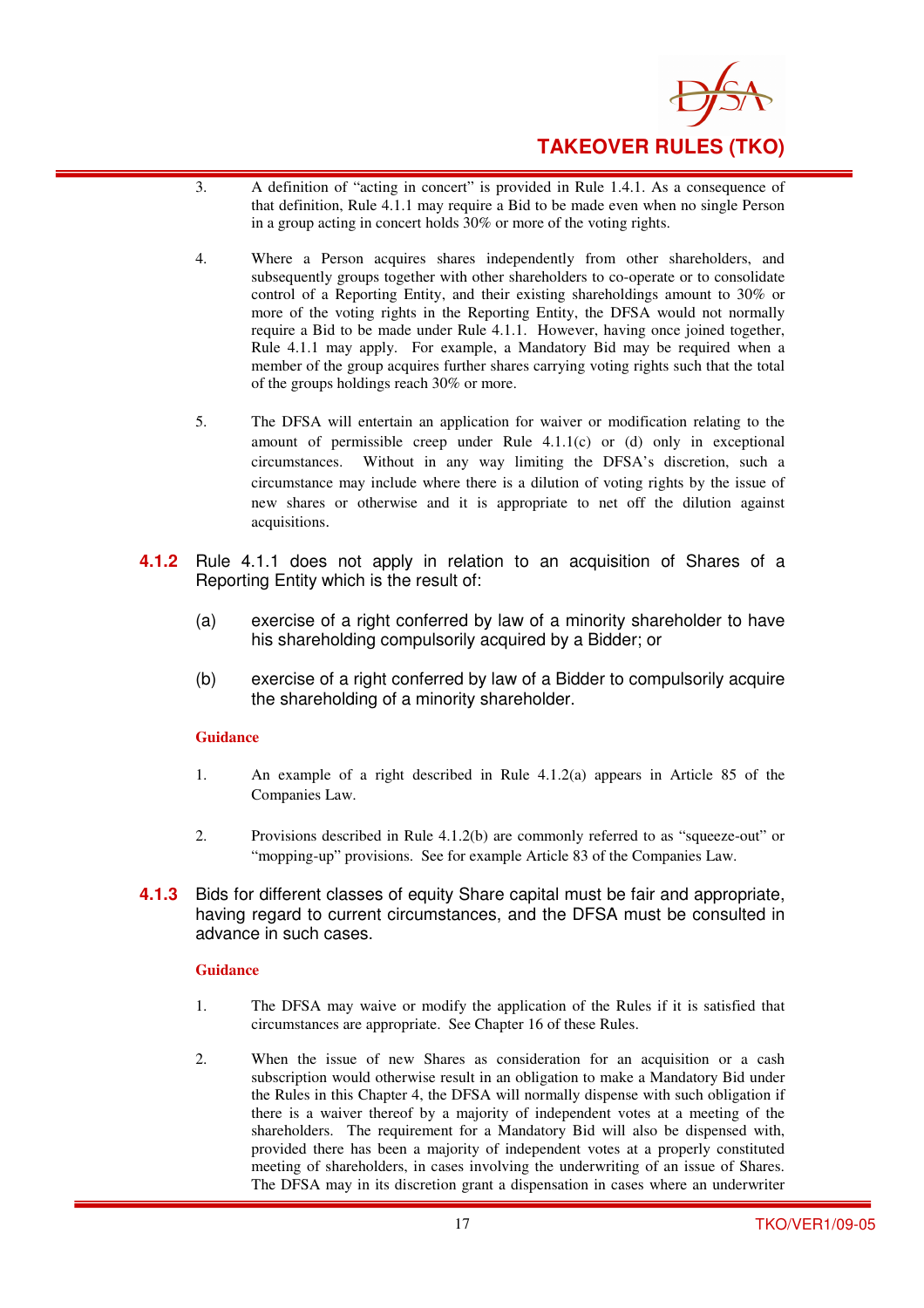

incurs an obligation under these Rules unexpectedly, for example as a result of an inability to obtain sub-underwriters for all or part of his liability. Where a waiver or modification is granted as per this Guidance, consideration should also be given as to whether the definition of "voting rights" in Section 1.4 will require consequential modification.

- 3. Notwithstanding the fact that, at a general meeting of the Reporting Entity, the issue of new Shares is made conditional upon the prior approval of a majority of votes of shareholders independent of the transaction:
	- a. the DFSA will not normally dispense with an obligation under this Section if the Person to whom the new Shares are to be issued or any Persons acting in concert with him have acquired relevant Shares in the Target in the 12 months prior to the posting of the Bid Document but subsequent to negotiations, discussions or the reaching of understandings or agreements with the Directors of the Target in relation to the proposed issue of new Shares;
	- b. a waiver by independent votes shall be invalidated if any acquisitions are made in the period between the posting of the Bid Document to the shareholders and the meeting.
- 4. The DFSA may dispense with the requirement of a Mandatory Bid where the approval of independent votes to the transfer of existing Shares from one holder to another is obtained.

## **4.2 Conditions and consents**

- **4.2.1** A Mandatory Bid made under these Rules must be conditional only upon the Bidder having received acceptances in respect of Shares which, together with Shares acquired or agreed to be acquired before or during the Bid, will result in the Bidder and any Person acting in concert with it holding Shares carrying more than 50% of the voting rights.
- **4.2.2** No acquisition of Shares which would give rise to a requirement for a Mandatory Bid under these Rules may be made if the making or implementation of such Bid would or might be dependent on the passing of a resolution at any meeting of shareholders of the Bidder or upon any other conditions, consents or arrangements.

#### **Guidance**

The DFSA may waive or modify the application of Rules 4.2.1 or 4.2.2 if it is satisfied that circumstances are appropriate. See Chapter 16 of these Rules.

## **4.3 Consideration to be offered**

**4.3.1** Mandatory Bids made under these Rules must, in respect of each class of Shares involved, be in cash or be accompanied by a cash alternative at not less than the highest price paid by the Bidder or any Person acting in concert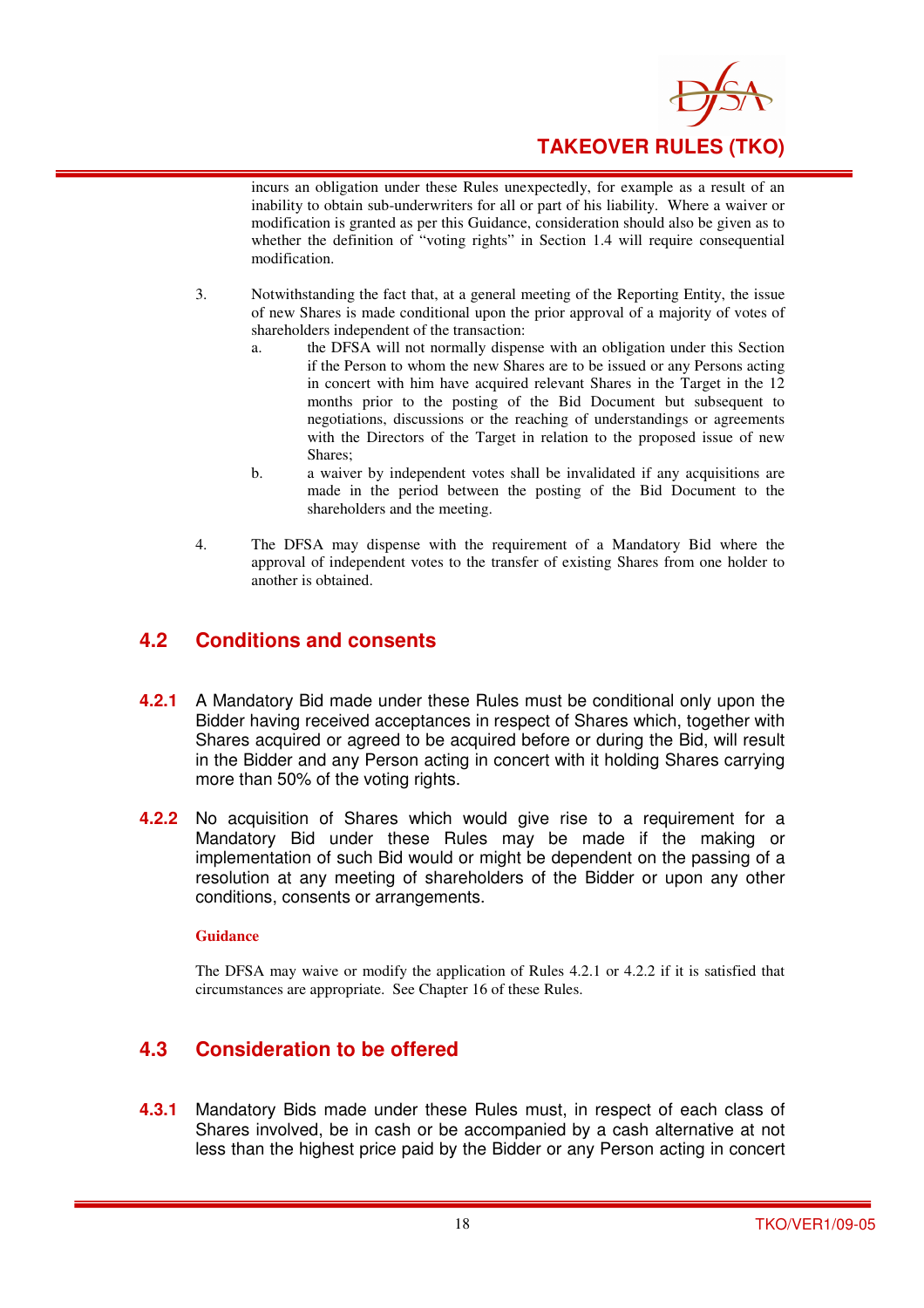

with it for Shares of that class during the Bid Period and within the preceding six months.

#### **Guidance**

- 1. If the Bidder considers that the highest price should not apply in a particular case, the Bidder should consult the DFSA. The DFSA may waive or modify the application of Rule 4.3.1 if it is satisfied that circumstances are appropriate to provide a dispensation from this Rule. See Chapter 16 of these Rules. Factors that the DFSA may take into account include the size or timing of the relevant acquisitions, the attitude of the Governing Board of the Target, whether Shares had been purchased at high prices from Directors or other Persons closely connected with the Bidder or Target, and the number of Shares purchased in the preceding six months.
- 2. The DFSA should be consulted where there is more than one class of Shares involved.
- 3. Also note related provisions, Rule 3.1.1 (acquisitions before a Bid Period) and Rule 5.2.1 (requirement for a Bid in cash).
- **4.3.2** The cash Bid or any cash alternative must remain open after the Bid has become or is declared unconditional as to acceptances for not less than 14 days after the date on which it would otherwise have expired.

#### **Guidance**

See also Rule 11.2.2.

## **4.4 Obligations of directors selling shares**

- **4.4.1** When a Director of a Reporting Entity sells Shares owned or controlled by him in that Reporting Entity to an identifiable purchaser as a result of which the purchaser is required to make a Bid under the Rules in this Chapter, such Director must stipulate as a condition of the sale that the purchaser undertakes to fulfil his obligations under the Rules.
- **4.4.2** In addition, such Director must not resign from the Governing Body until the first closing date of the Bid or the date upon which the Bid becomes or is declared unconditional, whichever is the later.

## **4.5 Restrictions on exercise of control by a bidder**

**4.5.1** No nominee of a Bidder or Persons acting in concert with it may be appointed to the Governing Body of the Target, nor may a Bidder and Persons acting in concert with it exercise the votes attaching to any Shares held in the Target, until the Bid Document has been posted.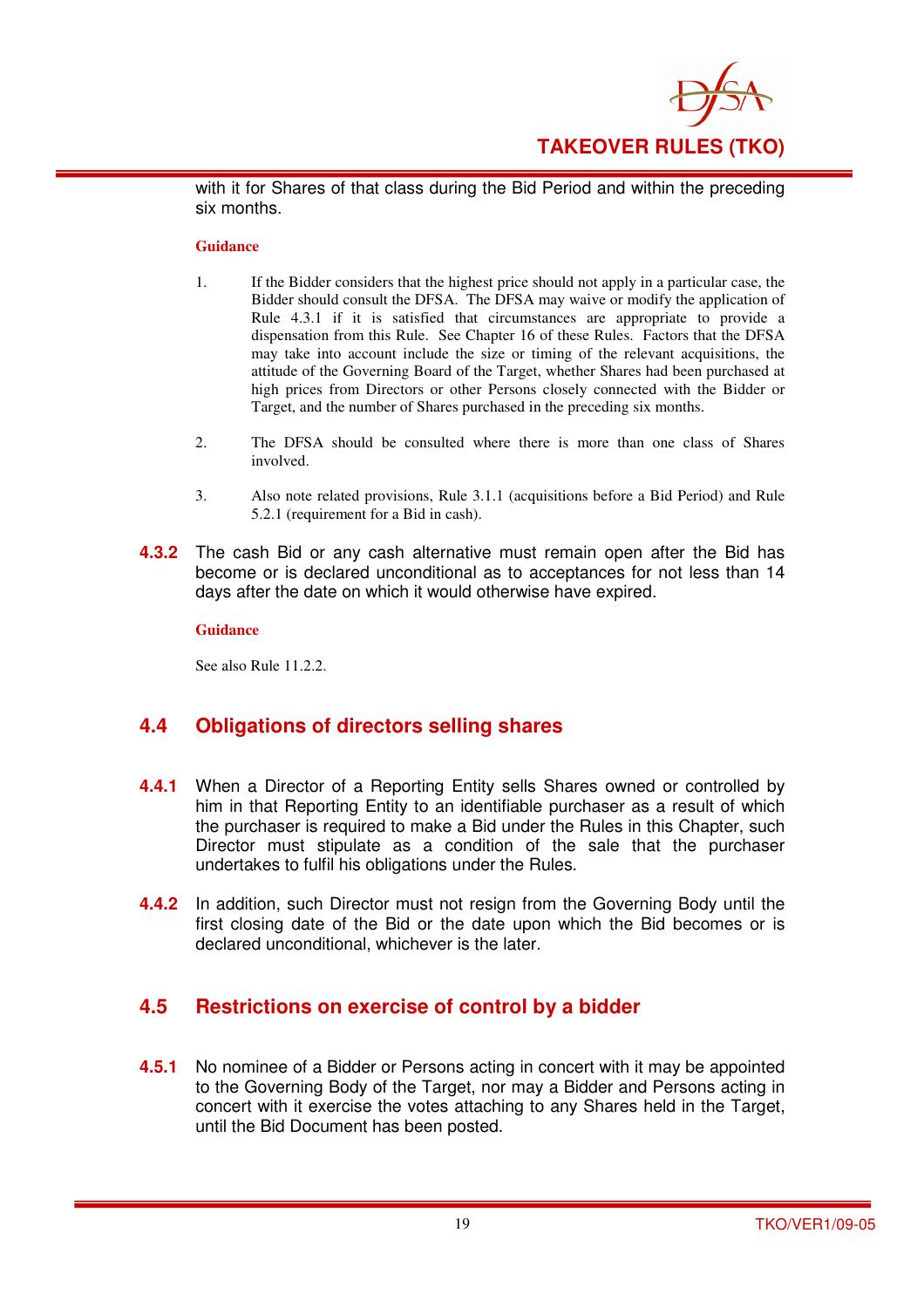

## **5 THE TERMS OF A VOLUNTARY BID**

## **5.1 The acceptance condition**

- **5.1.1** It must be the condition of any Bid for voting equity Share capital which, if accepted in full, would result in the Bidder holding Shares carrying over 50% of the voting rights of the Target, that the Bid will not become or be declared unconditional as to acceptances unless the Bidder has acquired or agreed to acquire (either pursuant to the Bid or otherwise) Shares carrying over 50% of the voting rights attributable to:
	- (a) the equity Share capital alone; and
	- (b) the equity Share capital and the non-equity Share capital combined.

## **5.2 Requirement for a bid in cash**

**5.2.1** Where the Shares of any class under Bid in the Target acquired for cash by a Bidder or any Person acting in concert with it during the Bid Period, or within six months prior to its commencement, carry 10% or more of the voting rights currently exercisable at a class meeting of that class, the Bid for that class must be in cash or accompanied by a cash alternative at not less than the highest price paid by the Bidder or any Person acting in concert with it for Shares of that class during the Bid Period or within six months prior to its commencement.

#### **Guidance**

- 1. The DFSA may waive or modify the application of Rule 5.2.1 if it is satisfied that circumstances are appropriate. For example, if the Bidder considers that the highest price ought not to apply in a particular case, it must consult the DFSA, which may grant a waiver or modification to reflect an adjusted price See Chapter 16 of these Rules.
- 2. Also note related provisions, Rule 3.1.1 (acquisitions before a Bid Period) and Rule 4.3.1 (consideration to be offered in a Mandatory Bid).

## **5.3 Subjective conditions**

**5.3.1** Subject to prior consent of the DFSA, a Bid shall not be subject to conditions which depend solely on subjective judgements by the Directors of the Bidder or the fulfilment of which is in their hands.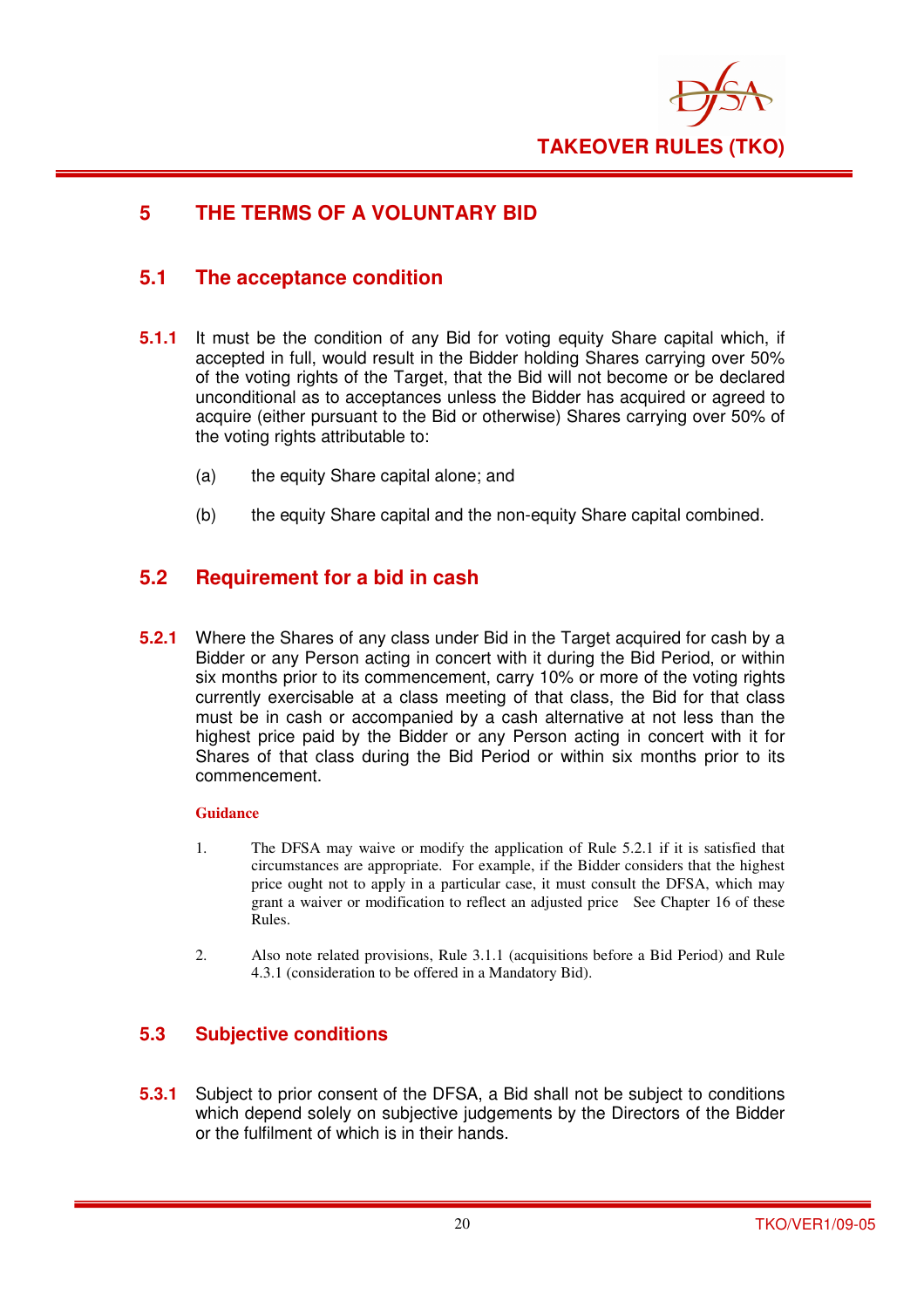

- 1. The DFSA may be prepared to accept an element of subjectivity in certain special circumstances where it is not practicable to specify all the factors on which satisfaction of a particular condition may depend. This may especially arise in cases involving official authorisations, the granting of which may be subject to an additional material obligation of the Bidder. Consent would also normally be granted where an announcement for a Bid is to be expressed as being conditional on statements or estimates being appropriately verified.
- 2. A Bidder should not invoke any condition, other than the acceptance condition, so as to cause the Bid to lapse unless the circumstances which give rise to the right to invoke the condition are of material significance to the Bidder in the context of the Bid.
- 3. Conditions that depend solely on a force majeure are not prohibited by this Rule.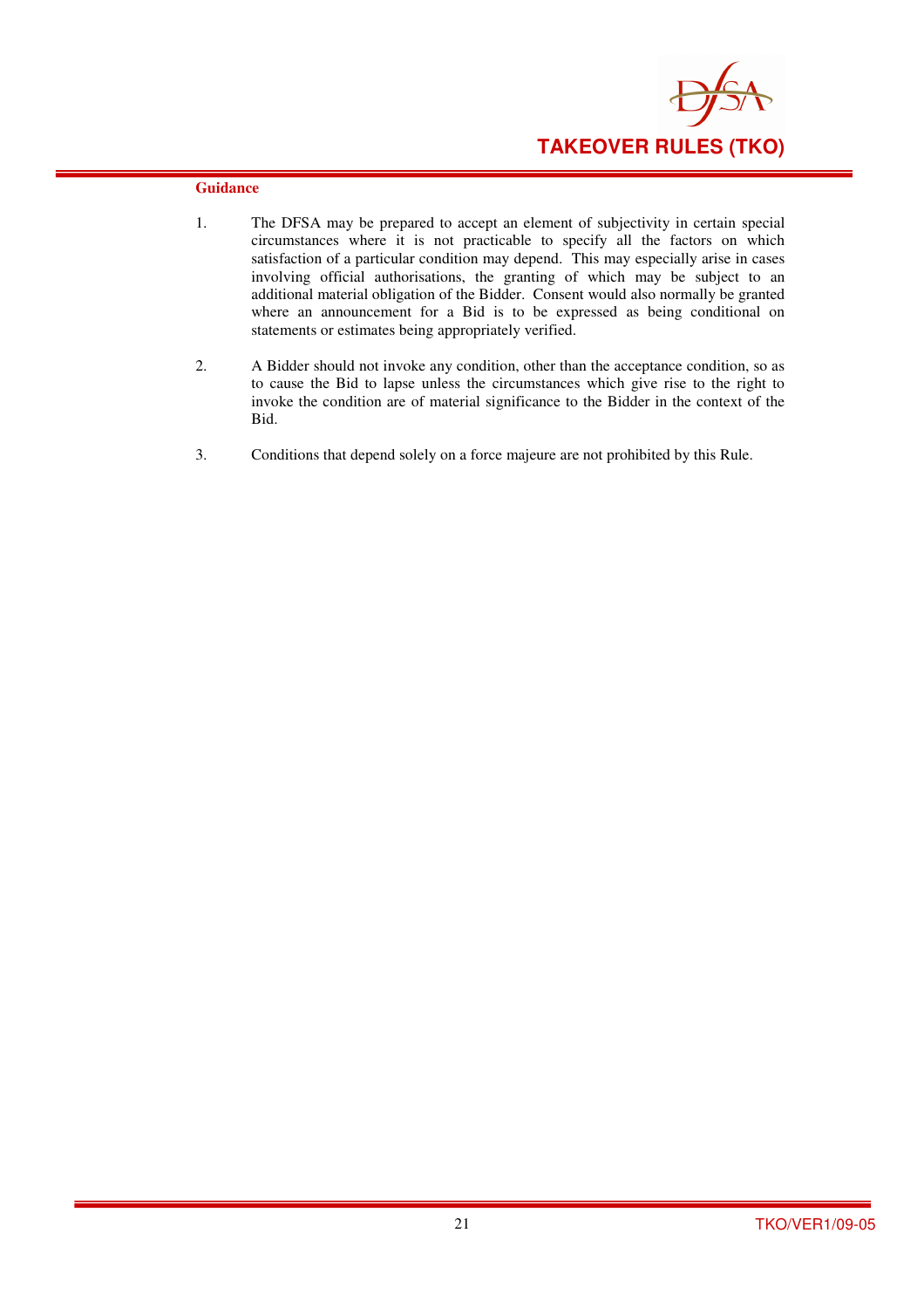

## **6 PROVISIONS APPLICABLE TO ALL BIDS**

## **6.1 Where there is more than one class of shares**

- **6.1.1** Where a Target has more than one class of Shares as its capital, the Bidder must:
	- (a) make a fair and appropriate Bid, having regard to current circumstances, for each class whether such capital carries voting rights or not;
	- (b) consult the DFSA in advance of such a Bid being made; and
	- (c) ensure that a Bid for non-voting Shares is not conditional on any particular level of acceptances in respect of that class unless the Bid for the voting Shares is also conditional on the success of the Bid for the non-voting Shares.

#### **Guidance**

A fair and appropriate Bid need not necessarily be an identical Bid.

- **6.1.2** Classes of non-equity Share capital need not be the subject of a Bid, except in the circumstances referred to in Rule 4.1.1.
- **6.1.3** Where a Bid is made for more than one class of Shares, separate Bids must be made for each class.

## **6.2 Appropriate bid for options, convertibles and rights**

- **6.2.1** When a Bid is made for Shares and the Target has:
	- (a) issued options conferring a right to acquire Shares;
	- (b) issued Convertibles conferring a right to convert a Security into Shares; or
	- (c) issued subscription rights conferring a right to subscribe for Shares;

which remain outstanding, the Bidder must make a Bid or proposal to the holders of each such category of options, Convertibles or subscription rights.

- **6.2.2** A Bid or proposal under Rule 6.2.1 must, in relation to the holders in each such category:
	- (a) be fair and appropriate;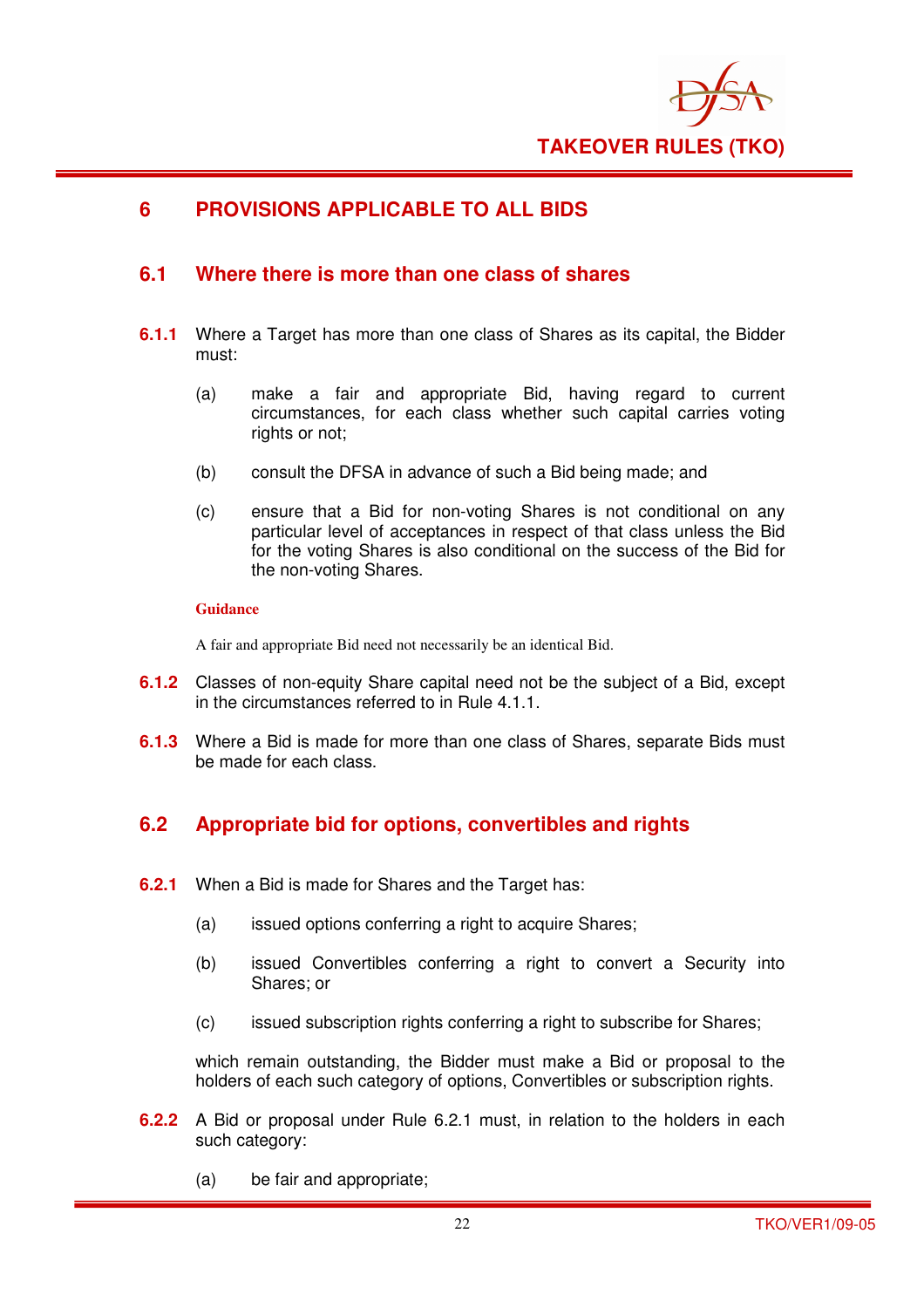

- (b) provide equal treatment; and
- (c) ensure that their interests are safeguarded.

## **6.3 Special deals with favourable conditions**

**6.3.1** A Bidder or Persons acting in concert with it must not make any arrangements with shareholders and must not deal or enter into arrangements to deal in Shares of the Target, or enter into arrangements which involve acceptance of a Bid, either during a Bid or when one is reasonably in contemplation, if there are favourable conditions attached which are not being extended to all shareholders.

#### **Guidance**

The DFSA may waive or modify the application of Rule 6.3.1 if it is satisfied that circumstances are appropriate. See Chapter 16 of these Rules.

### **6.4 Announcement of acceptance levels**

- **6.4.1** By 9:00am (Dubai time) at the latest on the business day following the day on which a Bid is due to expire, or becomes or is declared unconditional as to acceptances, or is extended, the Bidder must make an appropriate announcement including an announcement made in the same manner as a market disclosure required under Rule 8.2.1 of the Offered Securities Rules.
- **6.4.2** The announcement must state the total numbers of Shares and rights over Shares (as nearly as practicable);
	- (a) for which acceptances of the Bid have been received;
	- (b) held before the Bid Period; and
	- (c) acquired or agreed to be acquired during the Bid Period;

and must specify the percentages of the relevant classes of Shares represented by these numbers.

- 1. See also Rule 11.2.2.
- 2. If, during a Bid, any statements are made by a Bidder or its advisers about the level of acceptances of the Bid or the number or percentages of shareholders who have accepted the Bid, an immediate announcement must be made in conformity with these Rules.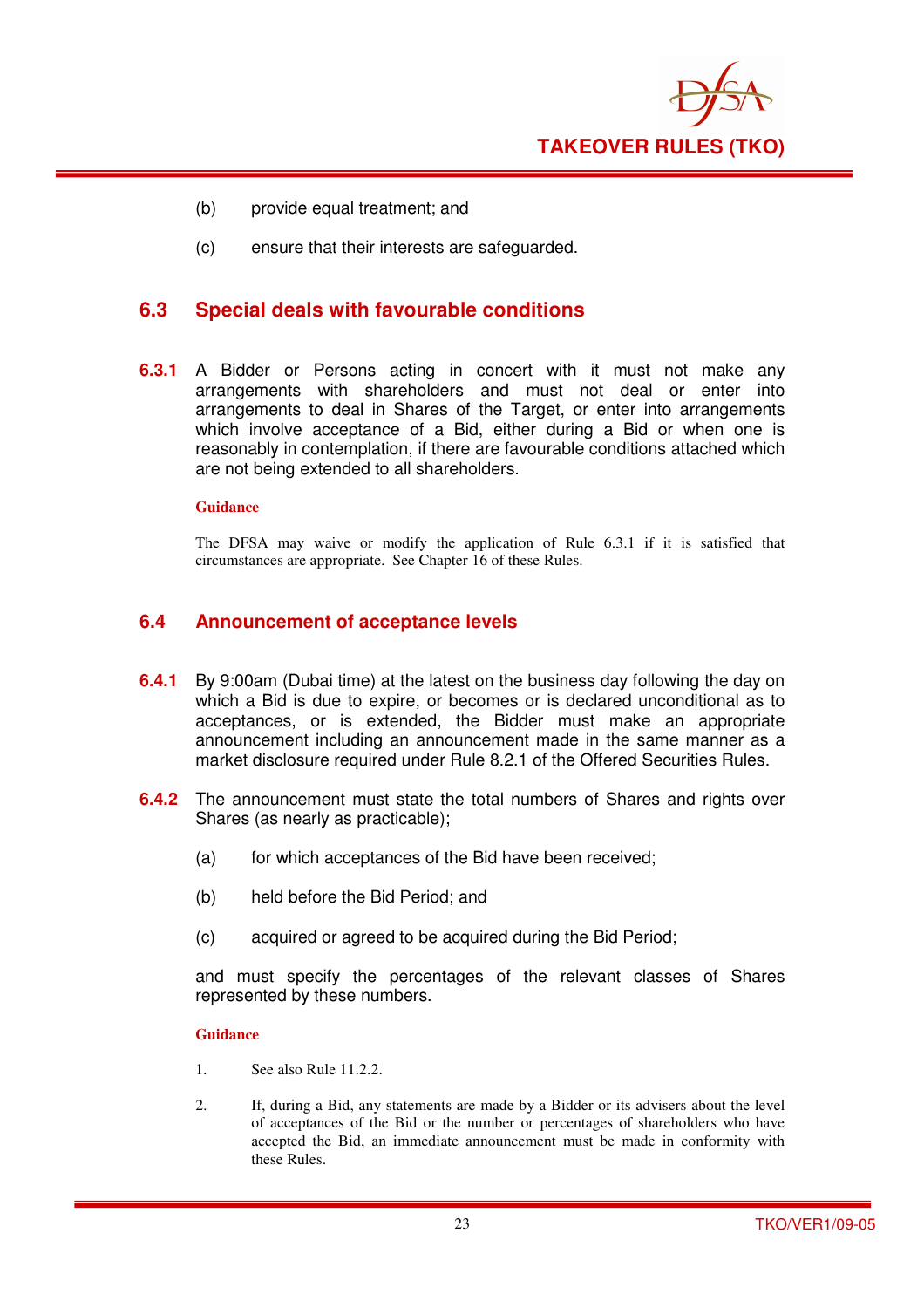

3. If a Bidder fails within the time limit to comply with the requirements in this Section, the DFSA or Authorised Market Institution (as appropriate) may consider a temporary suspension of listing of the Target's Shares and, where appropriate, the Bidder's Shares until the relevant information is given.

## **6.5 Use of proxies and authorities in relation to acceptances**

- **6.5.1** A Bidder must not require the shareholders of the Target, as a term of his acceptance of a Bid, to appoint a proxy to vote in respect of those Shares or to appoint a particular Person to exercise any other rights or take any other action in relation to those Shares unless the appointment is on the following terms, which must be set out in the Bid Document:
	- (a) the proxy may not vote, the rights may not be exercised and no other action may be taken unless the Bid is wholly unconditional or, in the case of voting by the proxy, the Bid will become wholly unconditional or lapse immediately upon the outcome of the resolution in question;
	- (b) where relevant, the votes are to be cast as far as possible to satisfy any outstanding condition of the Bid;
	- (c) the appointment ceases to be valid if the acceptance is withdrawn; and
	- (d) the appointment applies only to Shares in respect of which there is an acceptance of the Bid.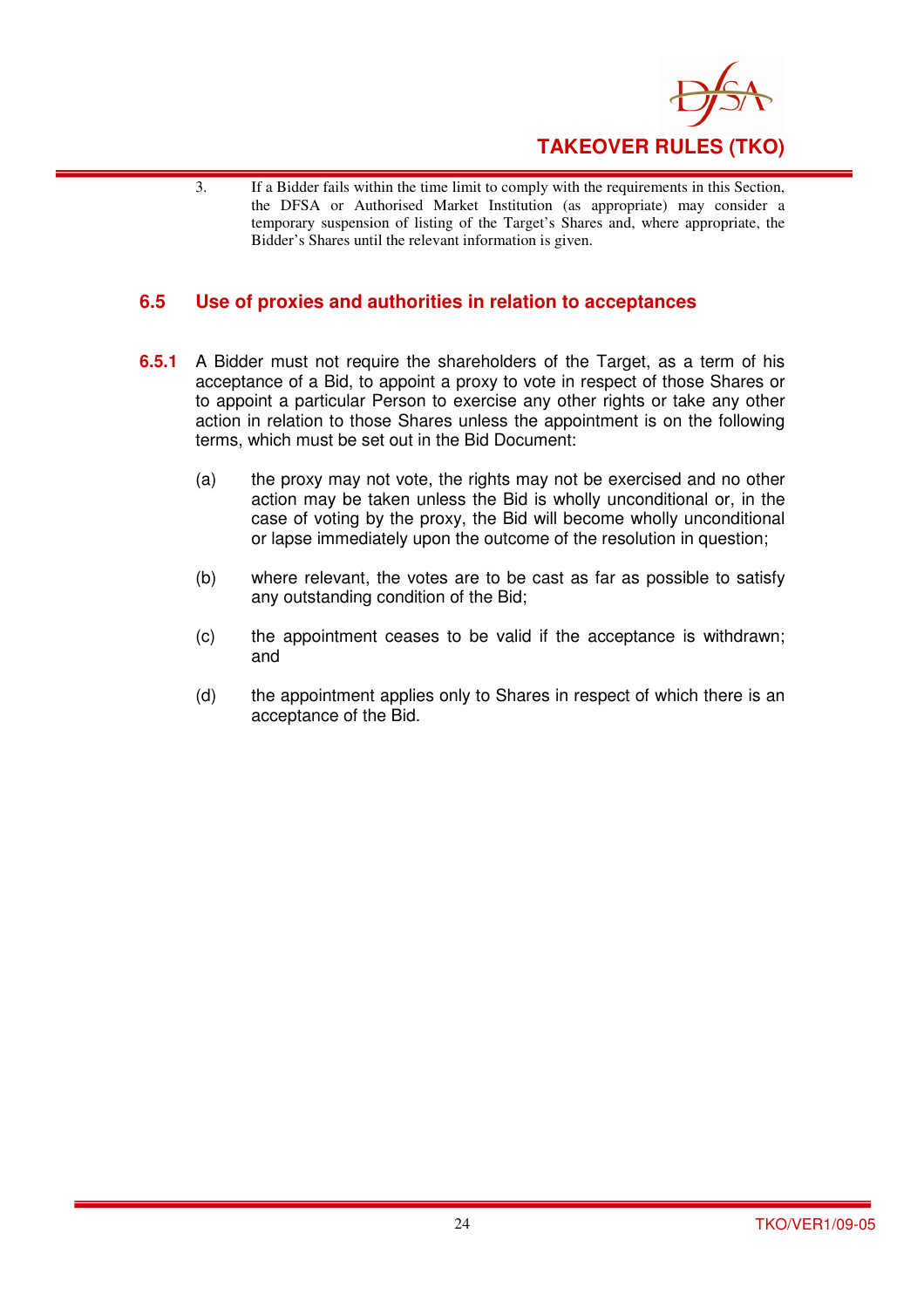

## **7 CONDUCT DURING A BID**

## **7.1 Standards and responsibilities for care and accuracy**

- **7.1.1** A Bidder and the Target, respectively, must ensure that each document or advertisement issued, or statement made, by them or on their behalf during the course of a Bid:
	- (a) satisfies the highest standards of accuracy;
	- (b) adequately and fairly presents any information contained in it; and
	- (c) will not mislead shareholders and the market or create uncertainty.

#### **Guidance**

- 1. This Rule applies whether the document, advertisement or information is issued directly by the Bidder or Target or by an adviser on their behalf.
- 2. Campaigns in which shareholders are contacted by telephone should be conducted only by staff of the financial advisers who are fully conversant with the requirements of and their responsibilities under the Rules. Only previously published information which remains accurate, and is not misleading at the time it is quoted, should be used in telephone campaigns. Shareholders should not be put under pressure and should be encouraged to consult their professional advisers.
- **7.1.2** Each document issued to shareholders or advertisements published in connection with a Bid, in which there is a material expression of opinion must state that the Directors of the Bidder and/or, where appropriate, the Target, accept responsibility for the information contained in the document or advertisement and that to the best of their knowledge and belief (having taken all reasonable care to ensure that such is the case) the information contained in the document or advertisement is in accordance with the facts and, where appropriate, that it does not omit anything likely to affect the import of such information.
- **7.1.3** If it is proposed that any Director shall be excluded from such a statement referred to in Rule 7.1.2, the omission and the reasons for it must be stated in the document or advertisement.

## **7.2 Distribution of documents and announcements**

**7.2.1** Copies of all relevant documents and announcements bearing on a Bid, and of advertisements and any material to be released to the media, must at the time of release be filed with the DFSA.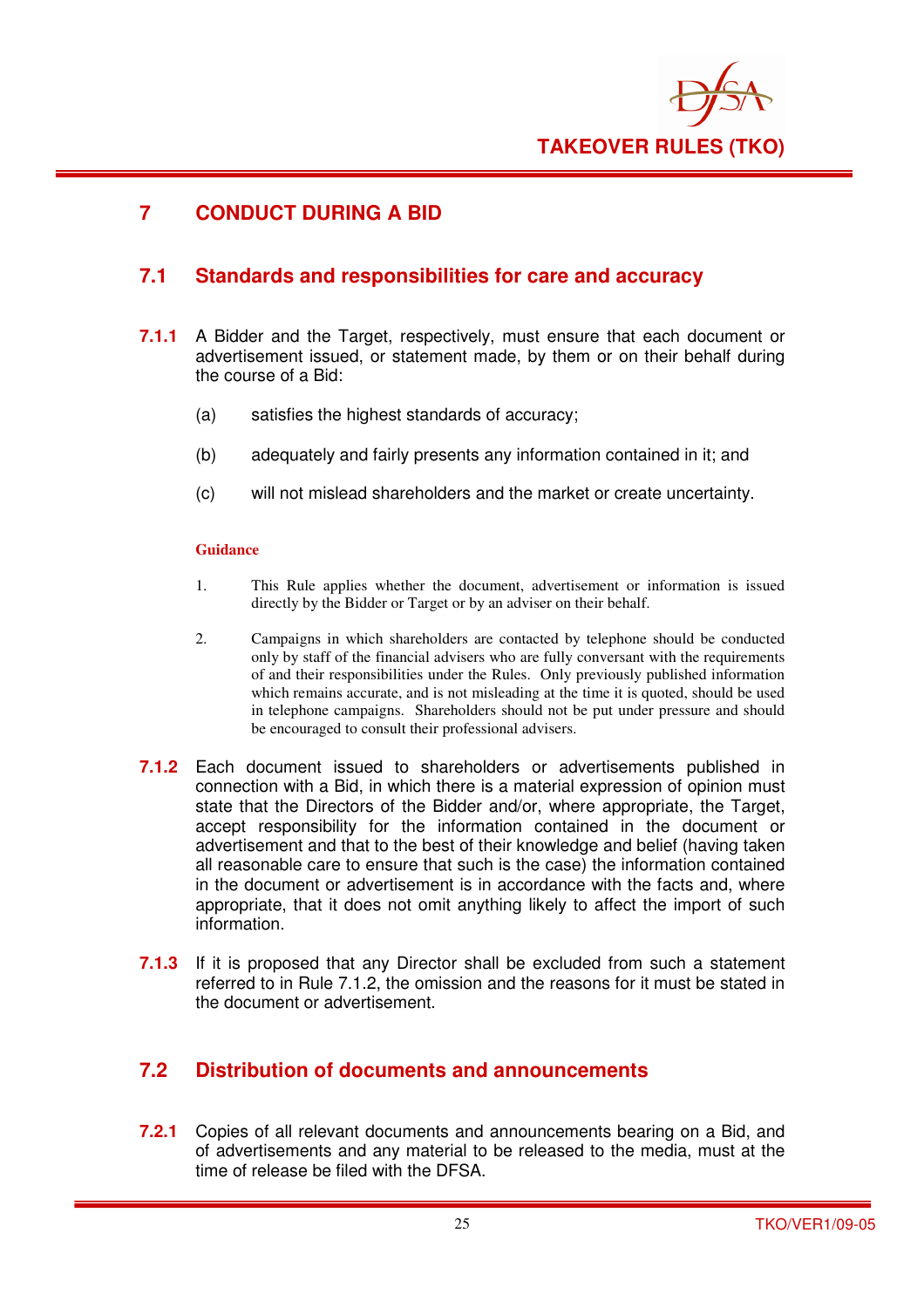

The time of filing of Bid Documents and Target Circulars with the DFSA is addressed in Section 11.1.

**7.2.2** Copies of all relevant documents and announcements when issued or made must also be made available at the same time to the advisers to all other parties to the Bid.

## **7.3 Equality of information**

- **7.3.1** Subject to Rule 7.3.2, information about entities involved in a Bid must be made equally available to all shareholders as nearly as possible at the same time and in the same manner.
- **7.3.2** Rule 7.3.1 does not apply to:
	- (a) the furnishing of information in confidence by a Target to a bona fide potential Bidder or vice versa; or
	- (b) the issue of circulars to their own investment clients by brokers or advisers to any party to the transaction.
- **7.3.3** Any information, including particulars of shareholders, given to one Bidder or potential Bidder, must, on request, be furnished equally and as promptly to another Bidder or bona fide potential Bidder, even if that other Bidder is less welcome.
- **7.3.4** If the Bid or potential Bid is for a management buy-out or similar transaction, the Bidder or potential Bidder must, on request, forthwith furnish the independent Directors of the Target or its advisers with all information which has been furnished by the Bidder or potential Bidder to external providers or potential providers of finance (whether equity or debt) for the buy-out.

## **7.4 Restrictions on frustrating action**

- **7.4.1** During the course of a Bid, or even before the date of the Bid if the Governing Body of the Target has reason to believe that a bona fide Bid might be imminent, the Governing Body must not, except in pursuance of a contract entered into earlier, without the approval of the shareholders to the relevant proposal given in general meeting:
	- (a) issue any authorised but unissued Shares;
	- (b) issue or grant options in respect of any unissued Shares;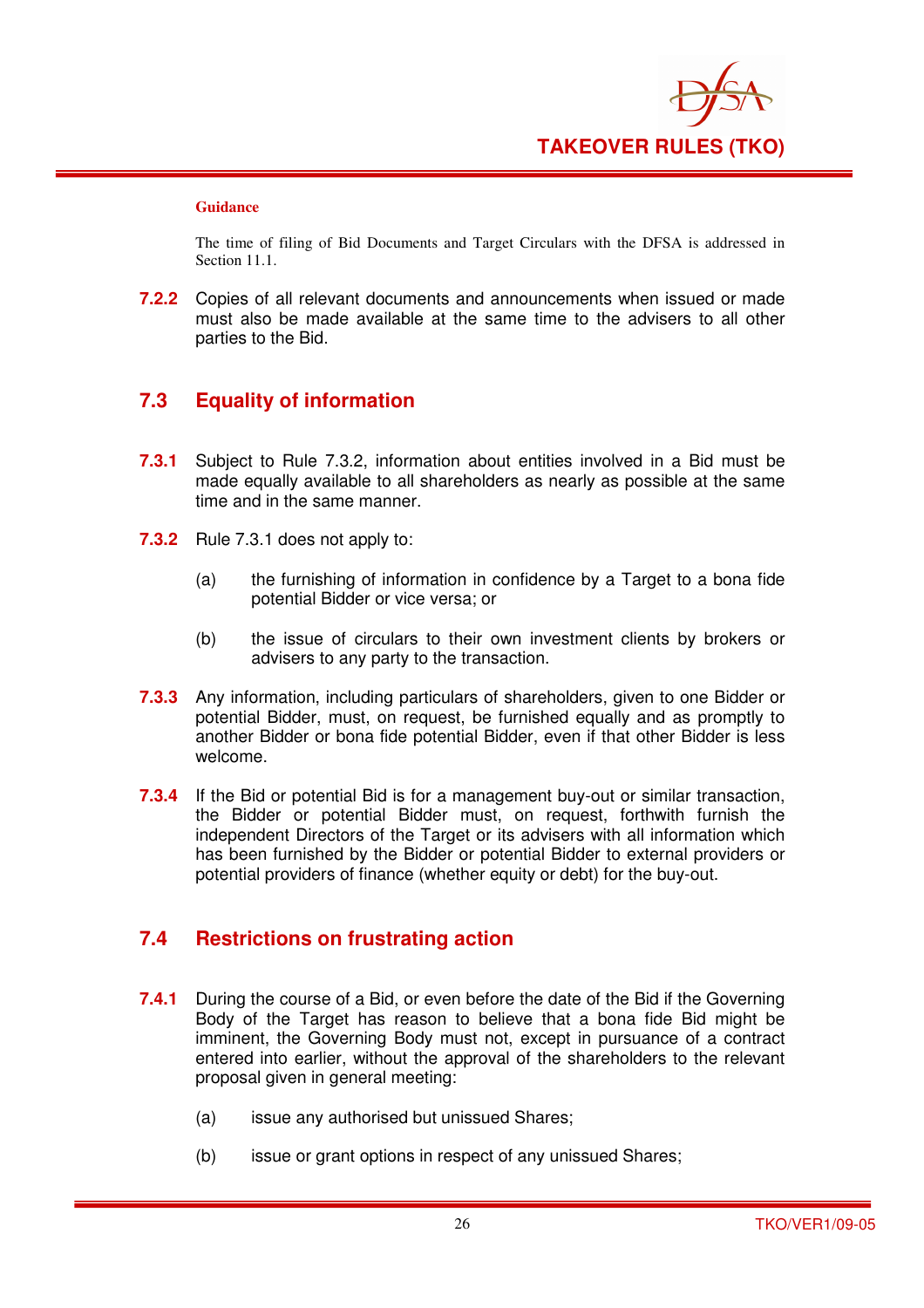

- (c) create or issue, or permit the creation or issue of, any Securities carrying rights of conversion into or subscription for Shares;
- (d) sell, dispose of or acquire, or agree to sell, dispose of or acquire, assets of a material amount;
- (e) enter into contracts otherwise than in the ordinary course of business; or
- (f) pay any dividend which is abnormal as to timing and amount.
- **7.4.2** The notice convening the general meeting of shareholders must include information about the Bid or contemplated Bid.
- **7.4.3** Where it is considered that an obligation or other special circumstance already exists, although a formal contract has not been entered into, the DFSA must be consulted and its consent obtained to proceed without a meeting of shareholders.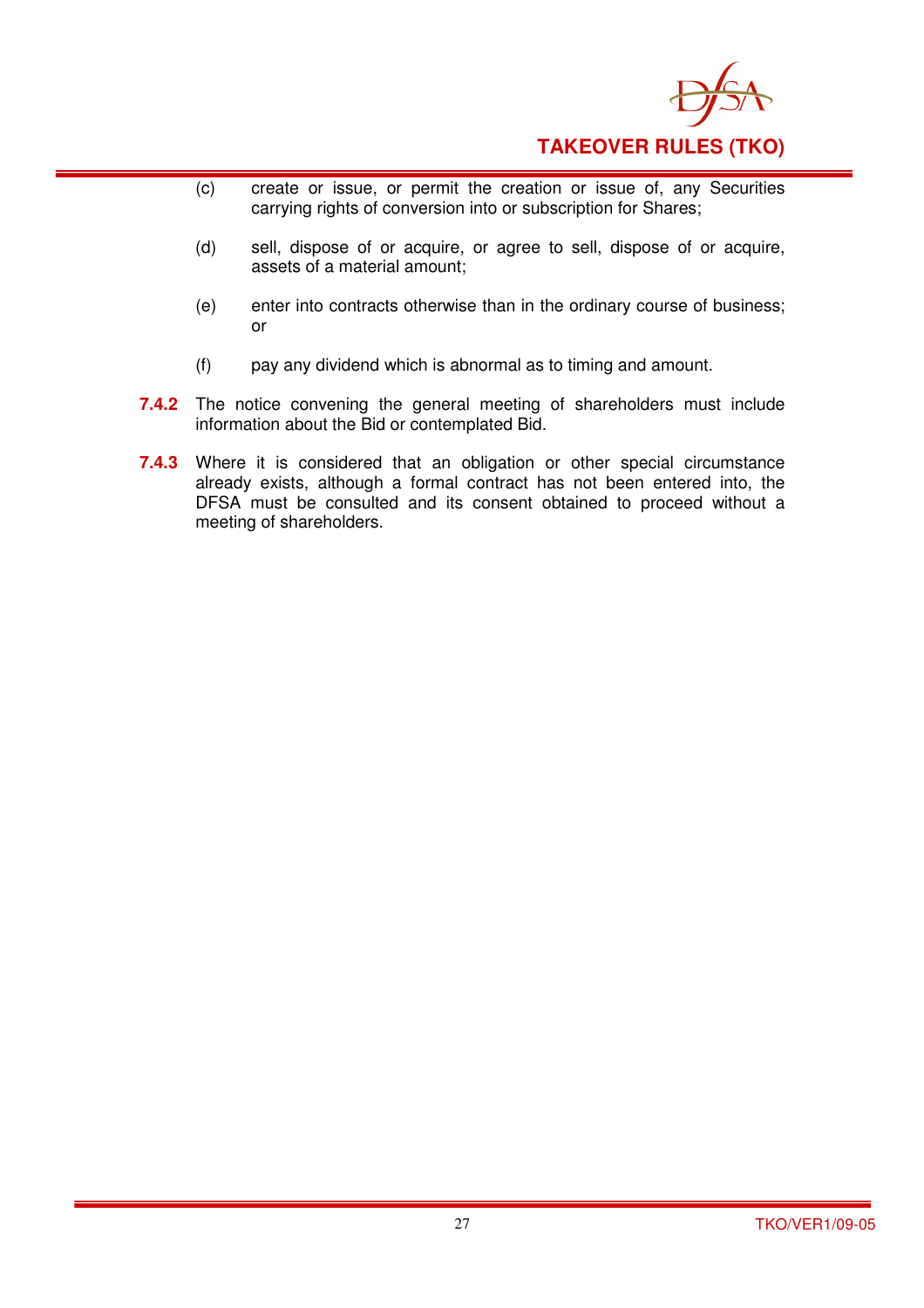

## **8 DOCUMENTS ISSUED BY GOVERNING BODIES**

## **8.1 The general obligation as to information**

**8.1.1** The Governing Bodies of the Bidder and Target must give sufficient information and advice to the shareholders of the Target to enable them to reach a properly informed decision as to the merits of a Bid. Such information must be made available to such shareholders early enough to enable them to make a timely and informed decision.

## **8.2 Bid document and target circular disclosures**

**8.2.1** In its Bid Document, the Bidder must disclose the information specified in App1, together with any other relevant information to enable the Target's shareholders to reach a properly informed decision.

#### **Guidance**

See also Rule 11.1.1.

**8.2.2** The Governing Body of the Target must circulate its views on the Bid, including any alternative Bids, to its shareholders in a Target Circular.

#### **Guidance**

Nothing in these Rules precludes a Bidder and a Target issuing a joint document under which they comply with their respective obligations.

**8.2.3** In its initial Target Circular, the Governing Body of the Target must disclose the information specified in App2 (whether recommending acceptance or rejection of the Bid), together with any other information it considers to be relevant to enable its shareholders to reach a properly informed decision on the Bid.

#### **Guidance**

See also Rule 11.1.2.

## **8.3 Documents subsequently sent to shareholders**

**8.3.1** Documents subsequently sent to shareholders of the Target by either the Bidder or Target during the Bid Period must contain the information specified in App3.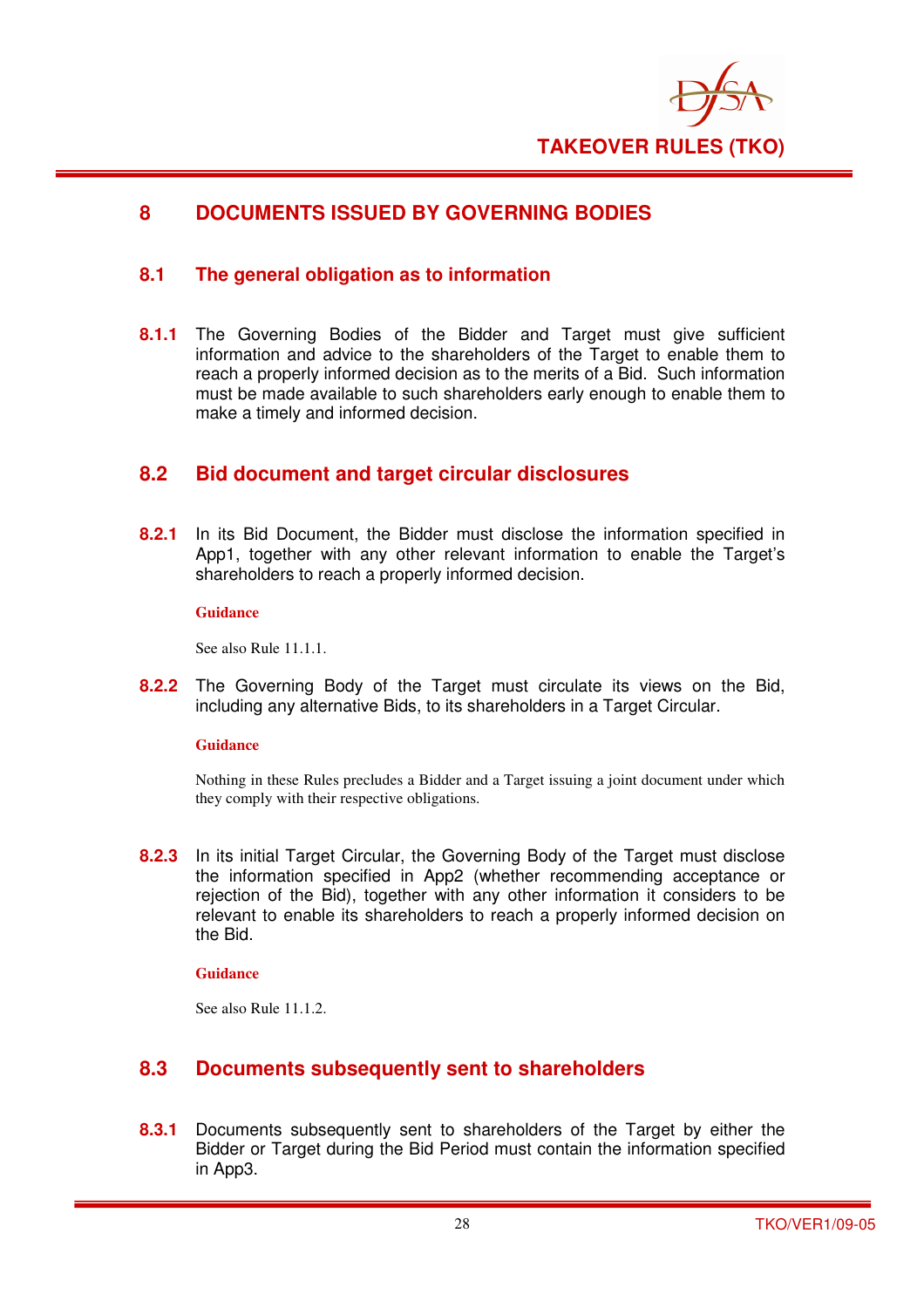

## **8.4 Availability of documents for inspection**

- **8.4.1** Where a Bidder or Target:
	- (a) has prepared or possesses any document prescribed in Rule 8.4.2; or
	- (b) has referred to or relied upon any document prescribed in Rule 8.4.2 in its Bid Document or Target Circular:

the Bidder or Target respectively must make any such document available for inspection from the time the Bid Document or Target Circular, as appropriate, is published until the end of the Bid Period. The Bid Document or Target Circular must state which documents are so available and the place in the DIFC where inspection can be made:

- **8.4.2** The following documents are prescribed for the purposes of Rule 8.4.1:
	- (a) Where a profit forecast has been made:
		- (i) the reports of the auditors or reporting accountants (Rule 9.4.1); and
		- (ii) the letters giving the consents of the auditors or reporting accountants and appropriate external valuers to the issue of the relevant document, with the report in the form and context in which it is included or, if appropriate, to the continued use of the report in a subsequent document (Rules 9.4.4 and 9.6.1).
	- (b) Where an asset valuation has been made:
		- (i) the valuation certificate and associated report or a schedule containing details of the aggregate valuation (Section 10.2); and
		- (ii) a letter stating that the valuer has given and not withdrawn his consent to the publication of his valuation certificate in the form and context in which it is included in the relevant document.
	- (c) Any document evidencing an irrevocable commitment to accept a Bid or any arrangement, undertaking or agreement relating to the commitment to accept a Bid or to the circumstances in which the Bidder may or may not invoke or seek to invoke a condition to its Bid.
	- (d) The memorandum and articles of association of the Target, and where there is a Securities Exchange Bid, also of the Bidder.
	- (e) The annual financial statements of the Target, and, where there is a Securities Exchange Bid, also the Bidder for the last three completed financial years in respect of which audited annual financial statements have been issued.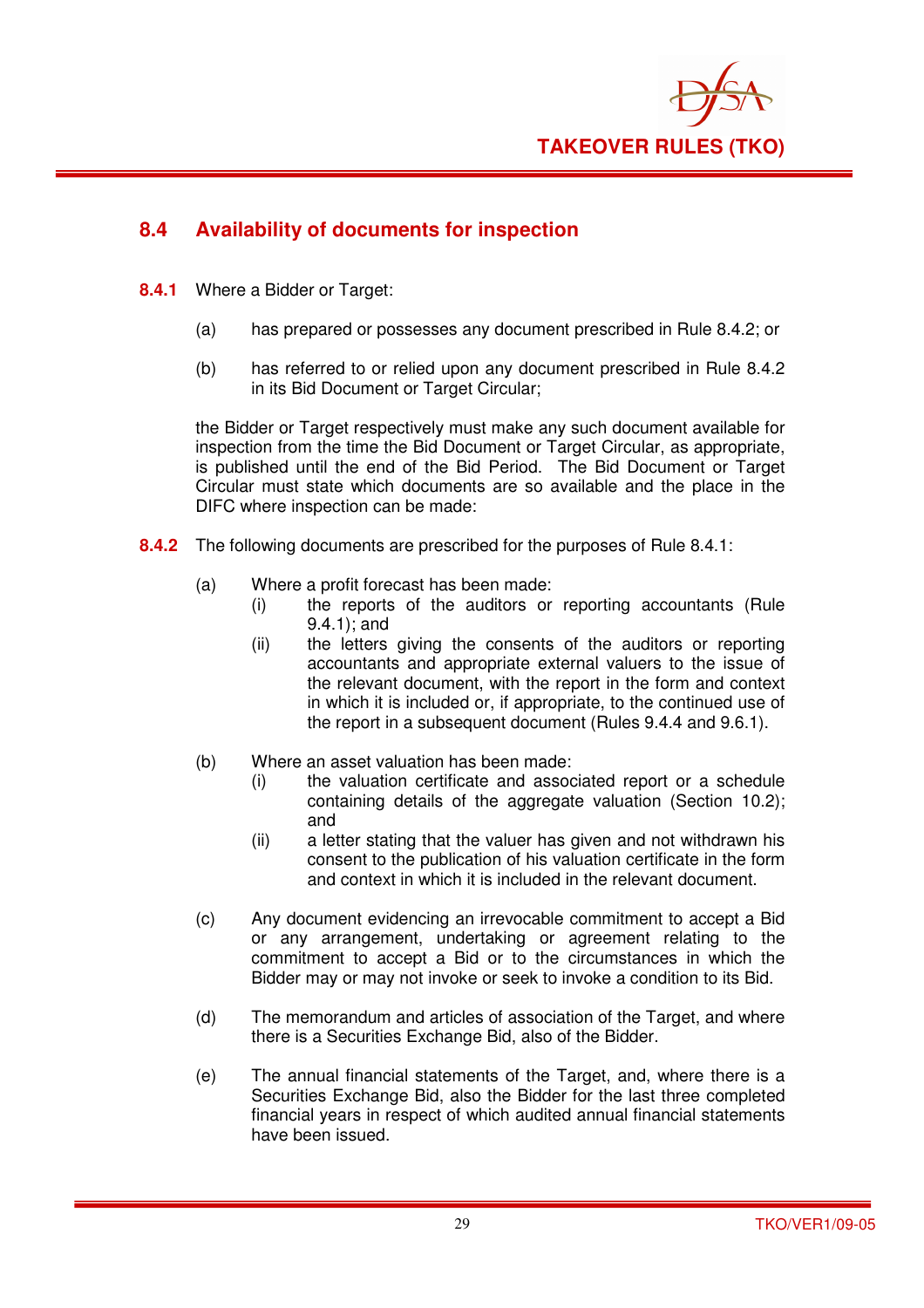

(f) Any other document materially relied upon in the Bid Document or Target Circular.

#### **Guidance**

The DFSA may waive or modify the application of certain provisions of this Section 8.4 if it is satisfied that circumstances are appropriate. See Chapter 16 of these Rules.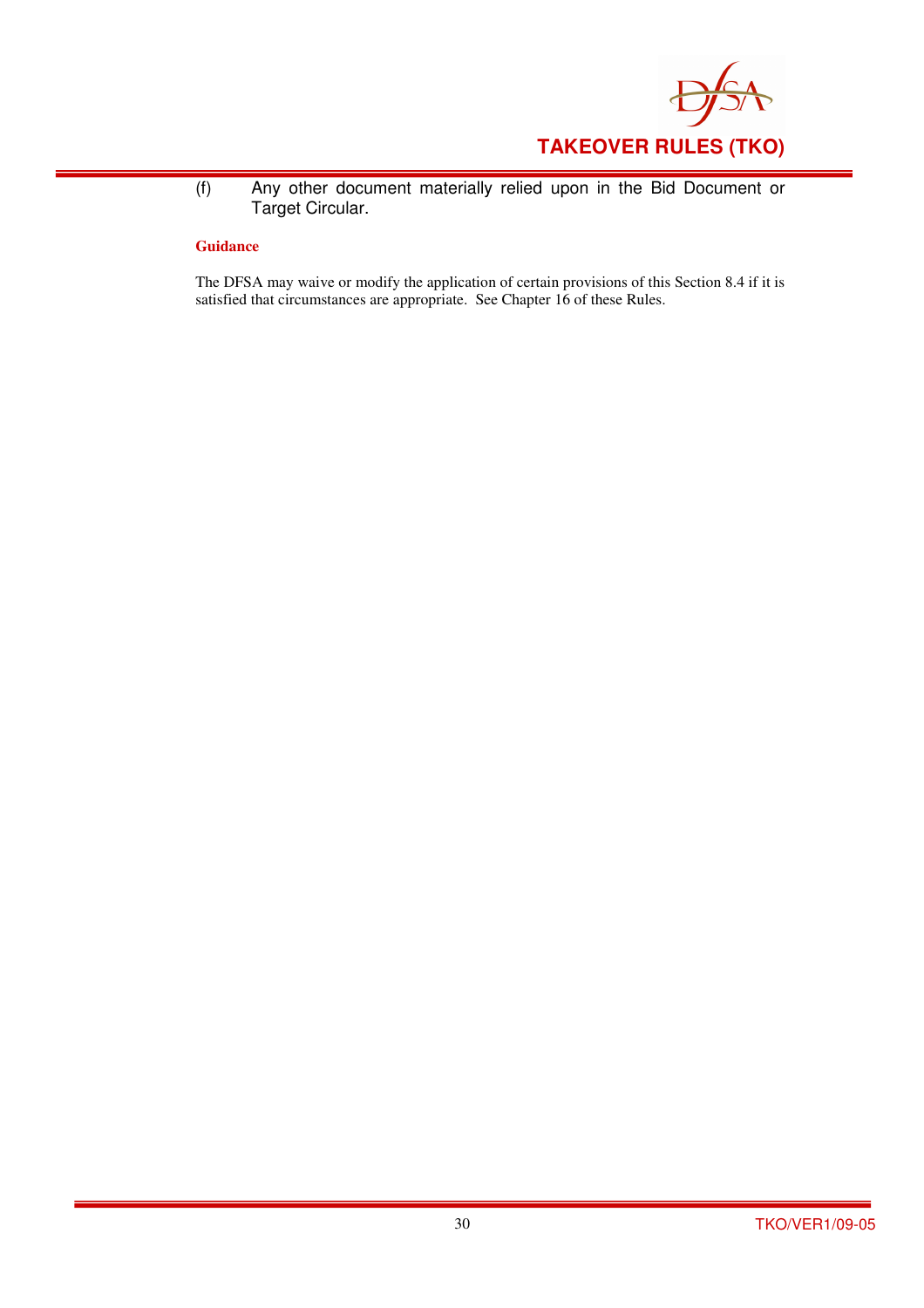

## **9 PROFIT FORECASTS**

## **9.1 References to profit forecasts**

- **9.1.1** A reference in this Section 9 to:
	- (a) a "profit forecast" includes a forecast of loss; and
	- (b) a "profit" includes a loss.

## **9.2 Standards of care**

- **9.2.1** When a profit forecast is to be given by a Bidder or Target to shareholders, the Directors of the respective Bidder or Target:
	- (a) are responsible for the compilation of the profit forecast; and
	- (b) in so doing, must compile the forecast with the highest standards of objectivity, care and accuracy.

#### **Guidance**

The hazards attached to the forecasting of profits must in no way detract from the necessity of maintaining the highest standards of accuracy and fair presentation in all communications to shareholders in a Bid.

## **9.3 Assumptions**

- **9.3.1** When a profit forecast appears in any document addressed to shareholders in connection with a Bid, the material assumptions, including the commercial assumptions, upon which the Directors have based their profit forecast, must be stated and explained in the document.
- **9.2.2** When, after a Bid Document has been posted, a profit forecast is given in a public announcement (whether by newspaper or any other means of publication), any assumptions on which the forecast is based must be included in the announcement.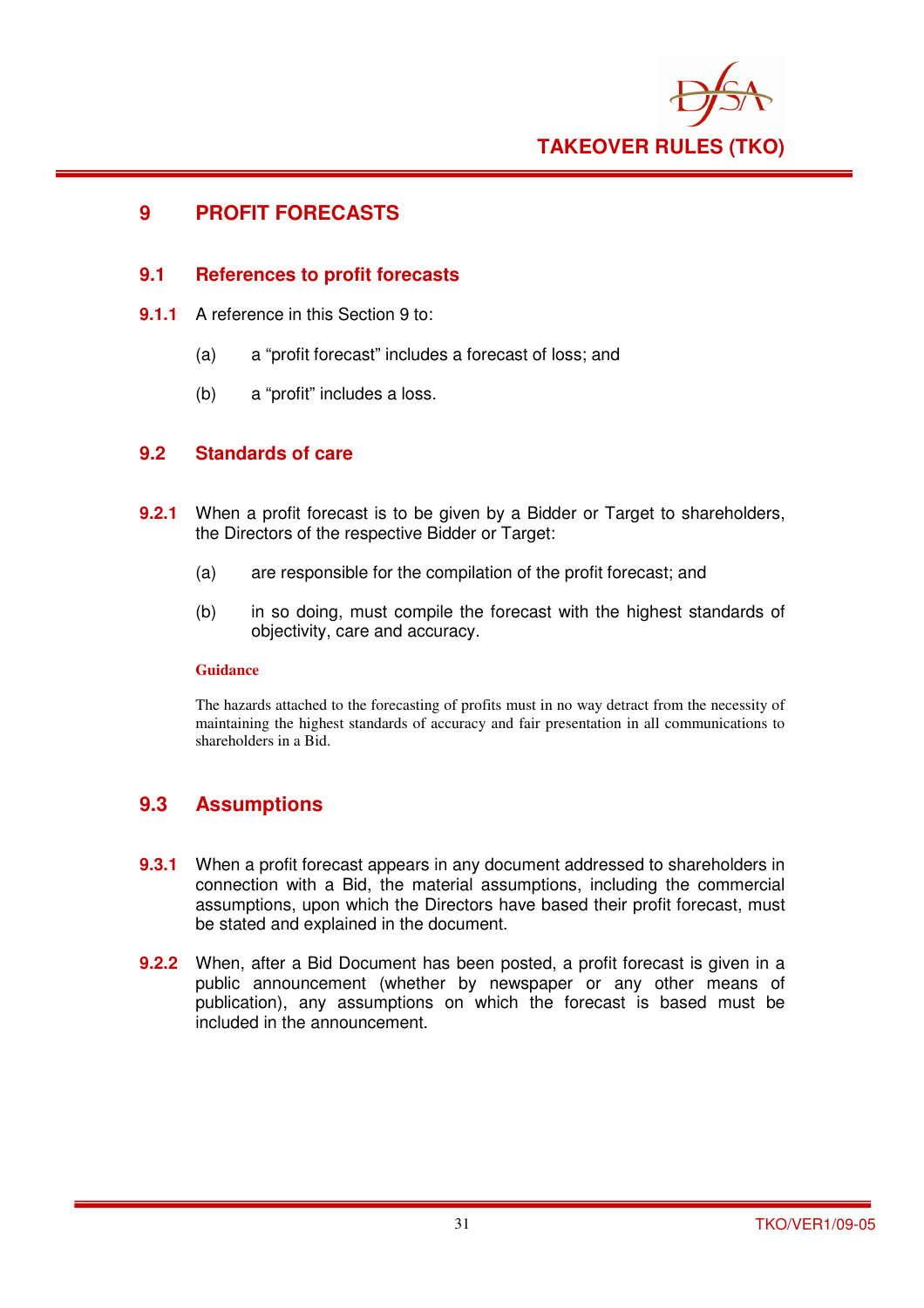

## **9.4 Reports in connection with profit forecasts**

- **9.4.1** In all cases, the assumptions, accounting policies and calculations for a profit forecast must be examined and reported on by the auditors or reporting accountants.
- **9.4.2** When income from land and buildings is a material element in a profit forecast, that part of the forecast must be examined and reported on by an independent external valuer. This Rule does not apply where the income is virtually certain, for example, known rents receivable under existing leases.
- **9.4.3** Any relevant profit forecast which has been made before the commencement of the Bid Period must be examined, repeated and reported on in the document sent to shareholders.

#### **Guidance**

The DFSA may waive or modify the application of Rule 9.3.3 if it is satisfied that circumstances are appropriate. See Chapter 16 of these Rules. In exceptional circumstances, the DFSA may accept that, because of the uncertainties involved, it is not possible for a forecast previously made to be reported on in accordance with the Rules nor for a revised forecast to be made. In these circumstances, shareholders must be given a full explanation of why the requirements of the Rules are not capable of being met.

**9.4.4** When a Bid Document has been posted, the reports shall be included in the document containing the forecast or, when the forecast has been made in a public announcement (whether by newspaper or any other means of publication), in a document which shall be sent to shareholders with a minimum of delay after the announcement is published. The reports must be accompanied by a statement that those making them have given and not withdrawn their consent to publication.

## **9.5 Statements to be treated as profit forecasts**

- **9.5.1** The following statements must be treated as profit forecasts:
	- (a) an estimate of profit for a period which has already expired;
	- (b) a profit forecast for a limited period (for example, for the following quarter); and
	- (c) any unaudited interim and preliminary profit figures published during a Bid Period, excepting unaudited statements of annual or interim results which have already been published.

#### **Guidance**

1. When no figure is mentioned, or even if the word "profit" is not used, the DFSA may consider that certain forms of words constitute a profit forecast, particularly when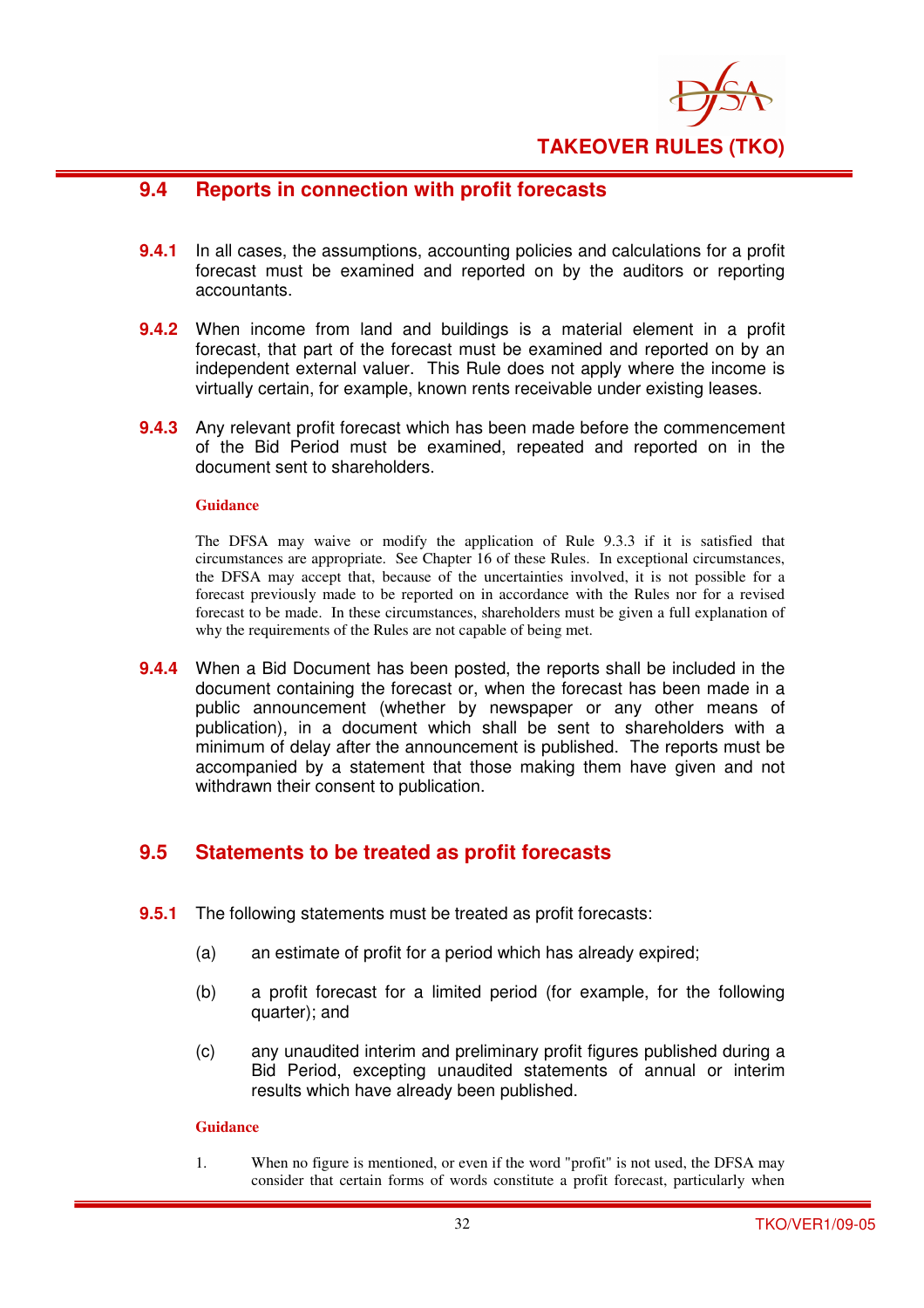

considered in context. Examples include statements that "profits will be somewhat higher than last year" and "performance in the second half year is expected to be similar to our performance and results in the first half year" (when interim figures have already been published). Whenever a form of words puts a floor under, or a ceiling on, the likely profits of a particular period or contains the data necessary to calculate an approximate figure for future profits, it will be treated by the DFSA as a profit forecast which must be reported on in accordance with this Rule. In cases of doubt the DFSA must be consulted.

2. A dividend forecast will not normally be considered a profit forecast unless, for example, it is accompanied by an estimate as to dividend cover.

## **9.6 Miscellaneous rules relating to forecasts**

- **9.6.1** When a Bidder or Target includes a forecast in a document, any document subsequently sent out by that entity in connection with that Bid must contain a statement by the Directors that:
	- (a) the forecast remains valid for the purpose of the Bid; and
	- (b) the accountants and others who reported on the forecast have indicated that they have no objection to their reports continuing to apply.
- **9.6.2** When a forecast of profit before taxation appears in a document addressed to shareholders, it must be accompanied by a forecast of earnings per Share arising from the profit.
- **9.6.3** Whenever a profit forecast is made in relation to a period in which trading has already commenced, any previously published profit figures in respect of any expired part of that trading period, together with comparable figures for the same part of the preceding year, must be stated.
- **9.6.4** All the relevant provisions of this Section apply also to a profit forecast prepared on an inflation-adjusted basis, in which case:
	- (a) the basis of computation underlying such a forecast must be stated; and
	- (b) the forecast must be accompanied by a corresponding forecast prepared on a historical cost basis.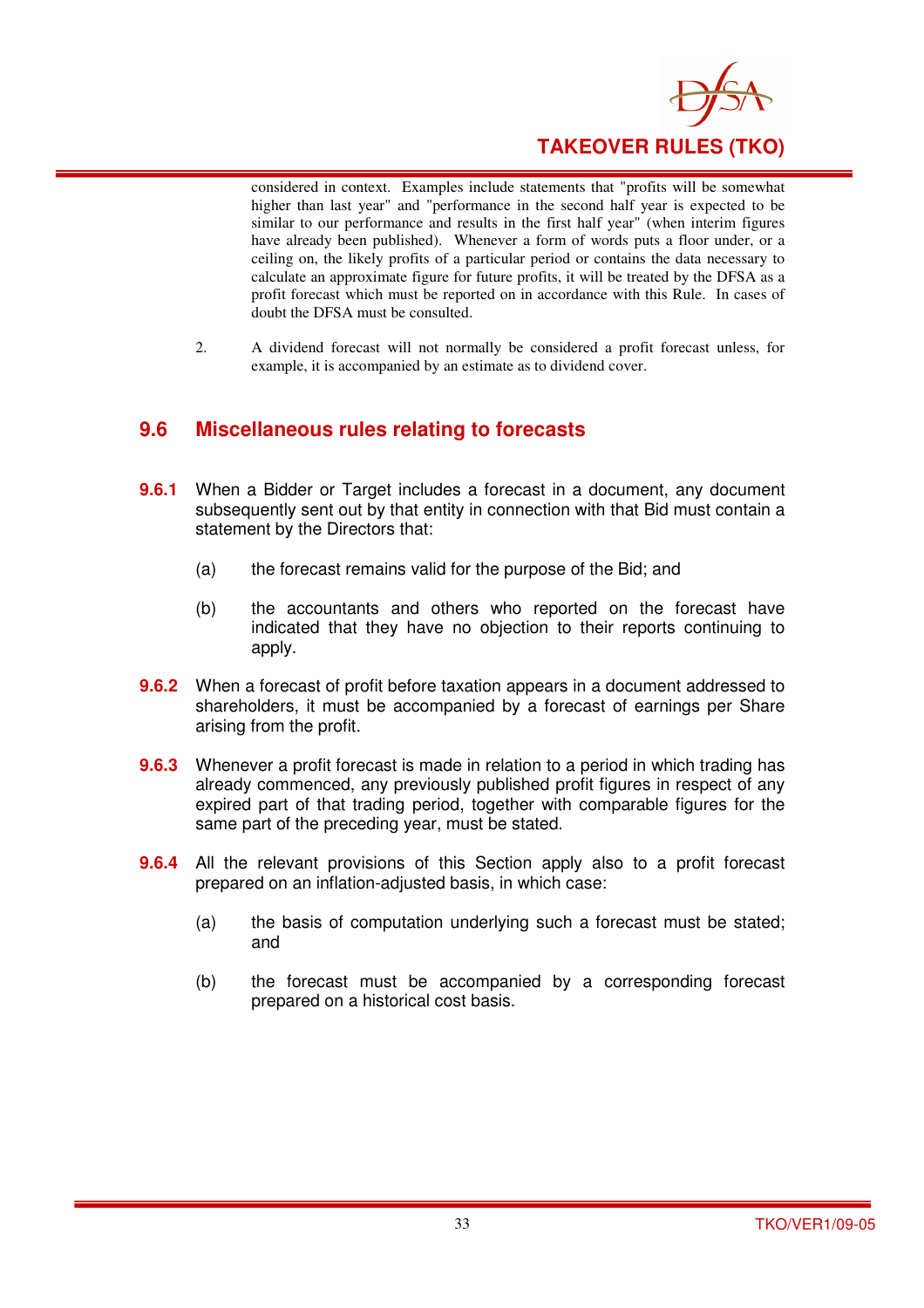

## **10 ASSET VALUATIONS**

## **10.1 Valuations in connection with a bid**

**10.1.1** When a Person provides a valuation of assets in connection with a Bid, the Person must ensure that the valuation is supported by the opinion of an appropriate external and independent valuer.

#### **Guidance**

- 1. Rule 10.1.1 applies not only to land, buildings and process plant and machinery but also to other assets, for example, inventory, ships, aircraft and individual parts of a business.
- 2. This Rule does not apply to an assessment of value carried out merely for the purpose of preparation of financial accounts.
- **10.1.2** The person must ensure that such a valuation states:
	- (a) the effective date as at which the assets were valued;
	- (b) the name, professional qualifications and address of the valuer; and
	- (c) if the valuation is not current, that a current valuation would not be materially different.
- **10.1.3** If a statement according with Rule 10.1.2 cannot be made, the Person must ensure that the valuation is updated.

- 1. In certain cases, Bid Documents and Target Circulars issued by the Bidder or the Target will include statements of assets reproducing Directors' estimates of asset values published with the entity's accounts. The DFSA will not regard such estimates as "given in connection with a Bid" except where asset values are a particularly significant factor in assessing the Bid and the estimates are, accordingly, given considerably more prominence in the relevant documents than merely being referred to in a note or appendix to a statement of assets.
- 2. In exceptional cases, certain Reporting Entities, in particular property companies, which are the subject of an unexpected Bid may find difficulty in obtaining, within the time available, the opinion of an appropriate external valuer to support an asset valuation, as required by this Section, before the Target Circular has to be sent out. In such cases, the DFSA may waive strict compliance with this requirement. The DFSA will only do this where the interests of shareholders appear on balance to be best served by permitting informal valuations to appear coupled with such substantiation as is available. Targets or their advisers who wish to make use of this procedure should consult the DFSA at the earliest opportunity.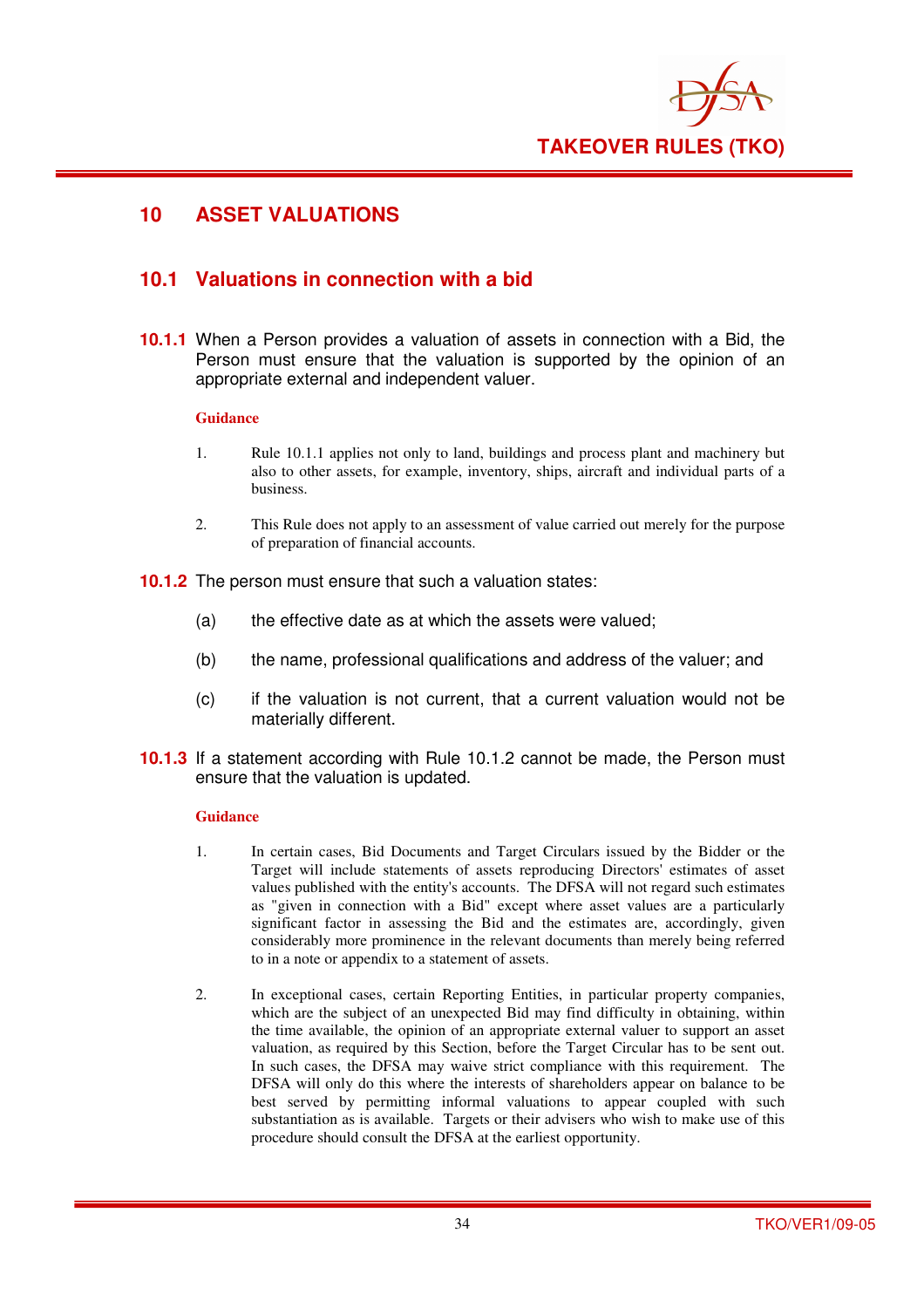

## **10.2 Opinion and consent letters**

- **10.2.1** Where a valuation of assets is given in any document addressed to shareholders:
	- (a) the document must include:
		- (i) the opinion of the valuer; and
		- (ii) a statement that the valuer has given and not withdrawn his consent to the publication of his valuation certificate;

and

(b) the valuation certificate must be made available for inspection in the manner described in Rule 8.4.1, together with an associated report or schedule containing details of the aggregate valuation.

#### **Guidance**

Where the DFSA is satisfied that disclosure under Rule 10.2.1(b) may be commercially disadvantageous to the entity concerned, it may modify these requirements so as to allow the report or schedule to appear in a summarised form. In certain cases, the DFSA may require any of these documents to be reproduced in full in a document sent to shareholders.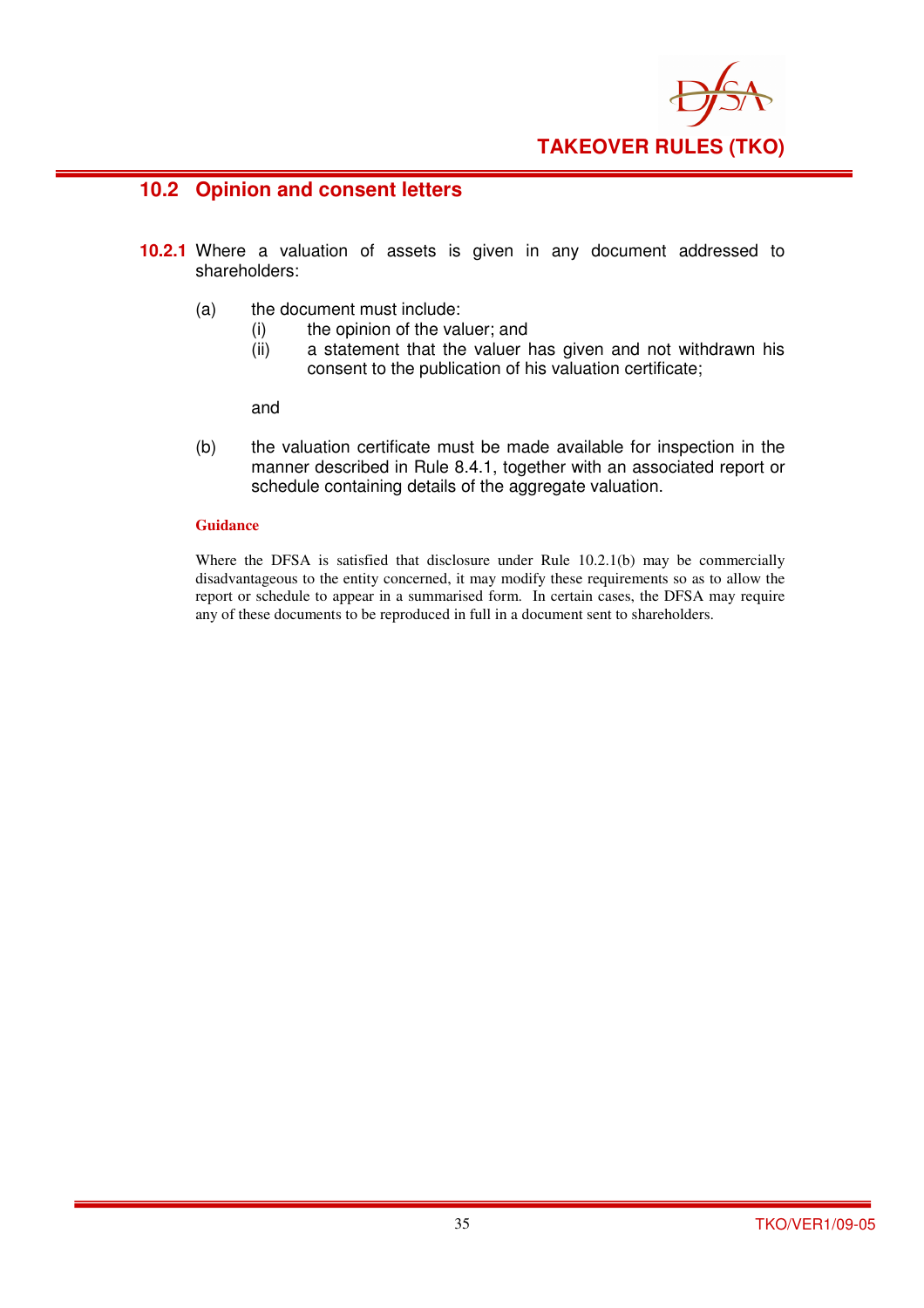

## **11 BID TIMING AND REVISION**

## **11.1 Filing and posting the bid document and target circular**

#### **11.1.1** A Bidder must:

- (a) post the Bid Document to shareholders within 21 days of its announcement of a firm intention to make a Bid; and
- (b) give prior notice to the DFSA by filing a copy of the Bid Document with the DFSA at least 1 full day (24 hours) prior to such posting.

#### **Guidance**

- 1. The DFSA must be consulted if it is considered inappropriate or unlikely that the Bid Document is posted within this period and may, in considering any appropriate waiver or modification, require that interest for the period of delay be included in the Bid.
- 2. The DFSA will not consider the merits of the Bid. It should not be assumed that because of this prior notification, the DFSA will not use powers available to it where the need for remedial action is subsequently identified.
- **11.1.2** The Governing Body of the Target must:
	- (a) advise the Target's shareholders of its views on the Bid by posting a Target Circular to the shareholders within 21 days of publication of the Bid Document; and
	- (b) give prior notice to the DFSA by filing a copy of the Target Circular with the DFSA at least 1 full day (24 hours) prior to such posting.

#### **Guidance**

- 1. See also Rule 8.2.2.
- 2. The DFSA will not consider the merits of the response to the Bid. It should not be assumed that because of this prior notification, the DFSA will not use powers available to it where the need for remedial action is subsequently identified.

## **11.2 Closing dates and extensions**

- **11.2.1** A Bidder must ensure that its Bid remains open for at least 35 days following the date on which the Bid Document is posted.
- **11.2.2** Where a Bidder announces an extension of a Bid, either the next closing date must be stated or, if the Bid is unconditional as to acceptances, a statement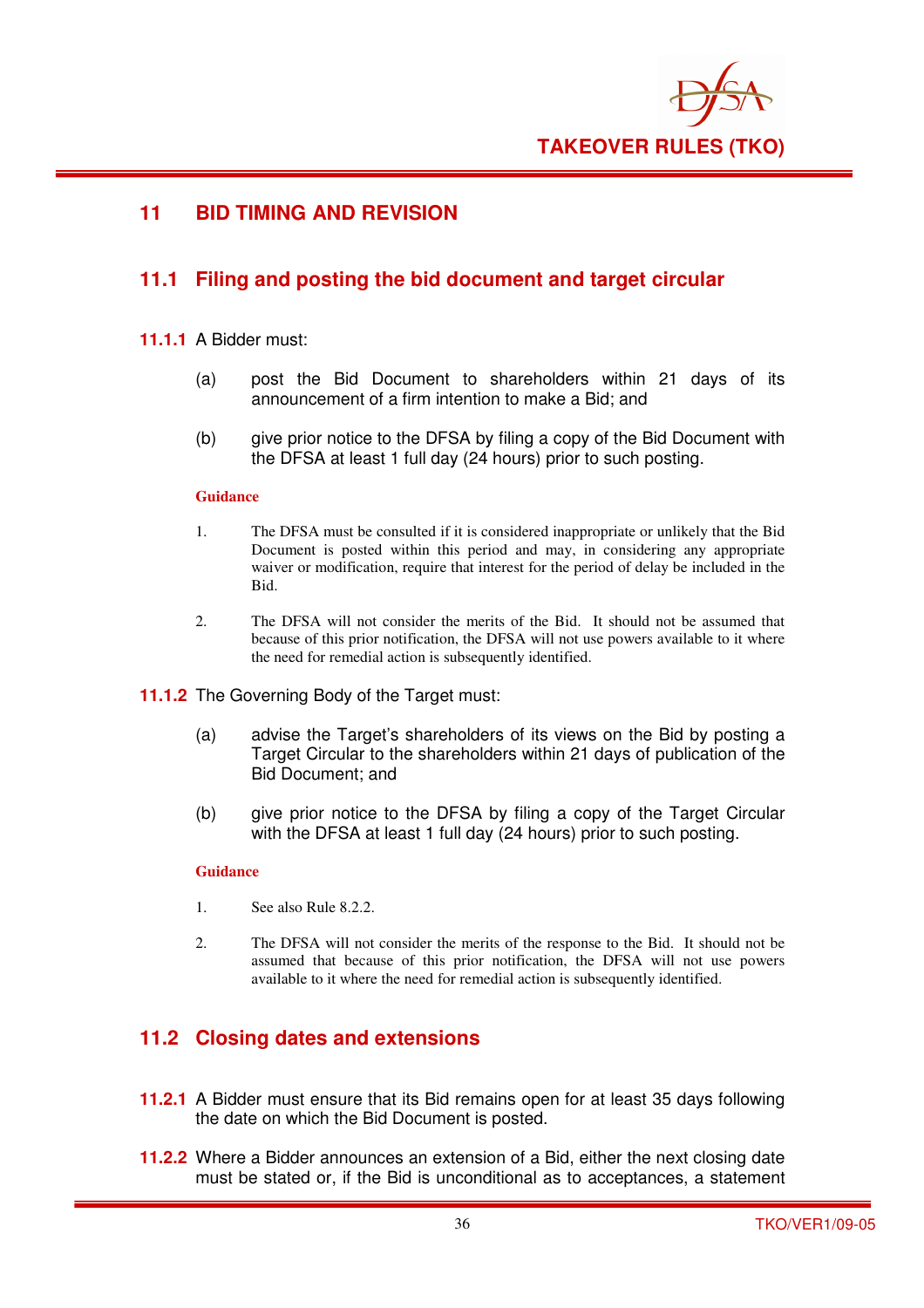

may be made that the Bid will remain open until further notice. In the latter case, at least 14 days' notice in writing must be given, before the Bid is closed, to those shareholders who have not accepted.

#### **Guidance**

There is no obligation to extend a Bid, the conditions of which are not met by the first or any subsequent closing date.

- **11.2.3** After a Bid has become or is declared unconditional as to acceptances, the Bidder must ensure that its Bid remains open for acceptance for not less than 14 days after the date on which it would otherwise have expired. When, however, a Bid is unconditional as to acceptances from the outset, a 14 day extension is not required but the Bidder must clearly and prominently set out the position in the Bid Document.
- **11.2.4** A Bidder must comply with any firm statement made by it as to the duration of its Bid.

#### **Guidance**

If statements in relation to the duration of a Bid such as "the Bid will not be extended beyond a specified date unless it is unconditional as to acceptances" ("no extension statements") are included in documents sent to shareholders in the Target, or are made by or on behalf of a Bidder, its Directors, officials or advisers, and not withdrawn immediately if incorrect, then only in exceptional circumstances will the DFSA allow a Bidder subsequently to extend its Bid beyond the stated date except where the right to do so has been specifically reserved.

**11.2.5** A Bidder must not allow or declare its Bid (whether revised or not) to become unconditional as to acceptances after midnight (Dubai time) on the 67th day after the day the initial Bid Document was posted.

#### **Guidance**

The DFSA may waive or modify the application of these Rules if it is satisfied that circumstances are appropriate. See Chapter 16 of these Rules. Note that a waiver of Rule 11.2.5 will normally only be granted:

- a. if a competing Bid has been announced (in which case both Bidders will normally be bound by the time-table established by the posting of the competing Bid Document); or
- b. if the Governing Body of the Target consents to an extension.
- **11.2.6** On the 67th day after the day upon which the initial Bid Document was posted (or any other date beyond which the Bidder has stated that its Bid will not be extended) the Bidder must make an announcement by 5.00pm (Dubai time) as to whether the Bid is unconditional as to acceptances or has lapsed.
- **11.2.7** All conditions must be fulfilled or the Bid will lapse within 21 days of:
	- (a) the first closing date; or
	- (b) the date on which the Bid becomes unconditional as to acceptances;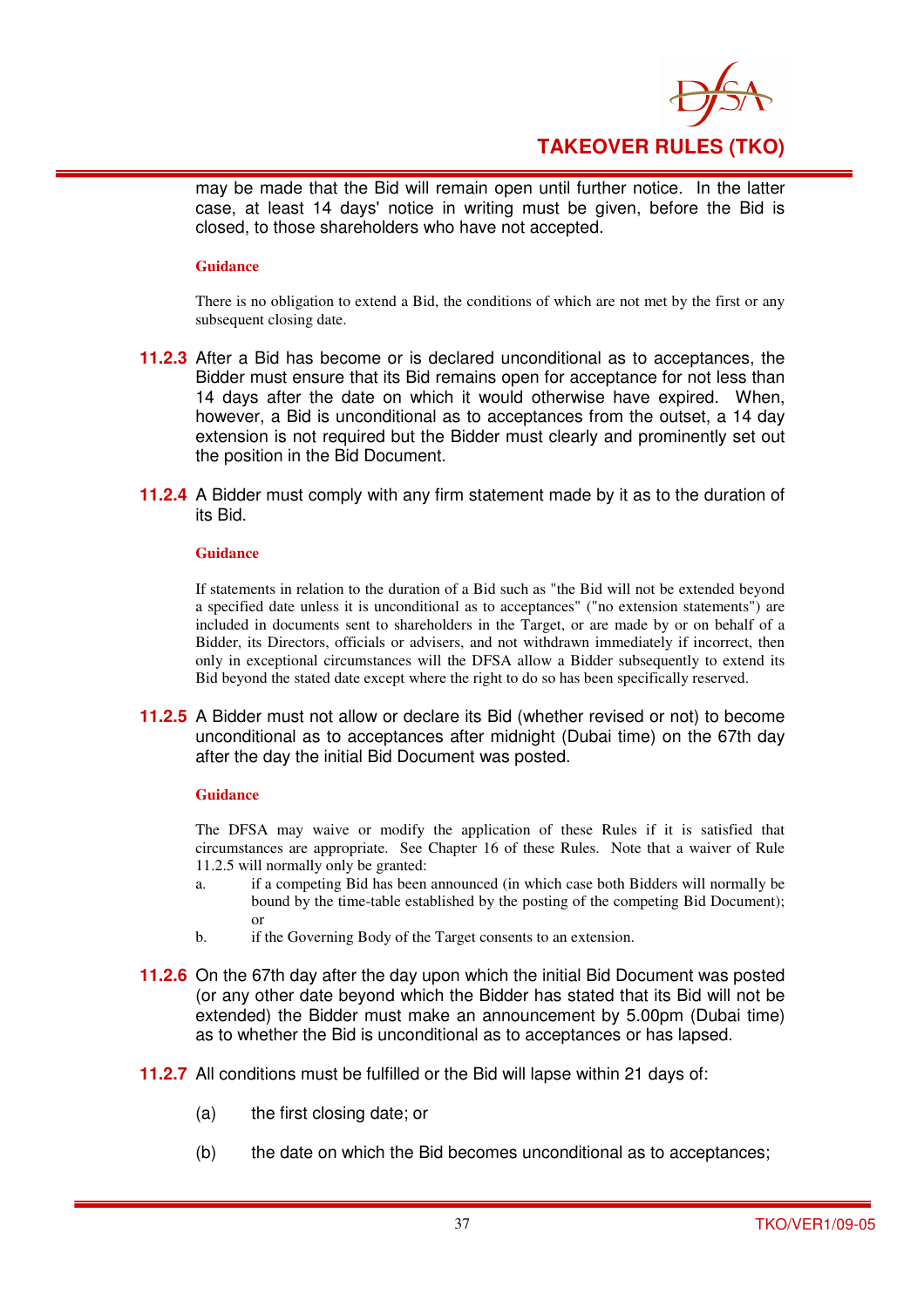

whichever is the later.

**11.2.8** If the Governing Body of the Target proposes to announce any material new information after the  $46<sup>th</sup>$  day following the posting of the Bid Document, it must consult the DFSA in advance of making any such announcement.

#### **Guidance**

- 1. The DFSA should be consulted in good time. This Rule does not displace the obligation upon a reporting entity to make timely disclosure of material information.
- 2. Where a matter which might give rise to such an announcement being made after the  $46<sup>th</sup>$  day is known to the Target, every effort should be made to bring forward the date of the announcement.
- 3. If an announcement of the kind referred to in this Rule is made after the  $46<sup>th</sup>$  day, the DFSA will normally be prepared to grant an extension (by waiver or modification as necessary) to "Day 53" (see Rule 11.4.1) and/or "Day 67" (see Rule 11.2.5).
- 4. For the purpose of Rule 11.2.8, material new information would include trading results, profit or dividend forecasts, asset valuations and proposals for dividend payments or for any material acquisition or disposal.

## **11.3 Settlement of consideration**

**11.3.1** The consideration must be paid within 14 days of the date of the Bid becoming or being declared unconditional and acceptance thereof, whichever is the later.

## **11.4 Revision of bids**

**11.4.1** A Bidder must ensure that its Bid, if revised, is kept open for at least 14 days following the date on which the revised Bid Document is posted.

- 1. No document revising the Bid may therefore be posted within the 14 days ending on the last day the Bid may become unconditional as to acceptances.
- 2. Rule 11.2.4 also applies in relation to revised bids. If statements in relation to the value or type of consideration such as "the Bid will not be further increased" or "our Bid remains at x cents per Share and it will not be raised" ("no increase statements") are included in documents sent to Target shareholders, or are made by or on behalf of a Bidder, its Directors, officials or advisers, and not withdrawn immediately if incorrect, then only in exceptional circumstances will the DFSA permit the Bidder to subsequently amend the terms of its Bid in any way, even if the amendment would not result in an increase of the value of the Bid, except where the right to do so has been specifically reserved.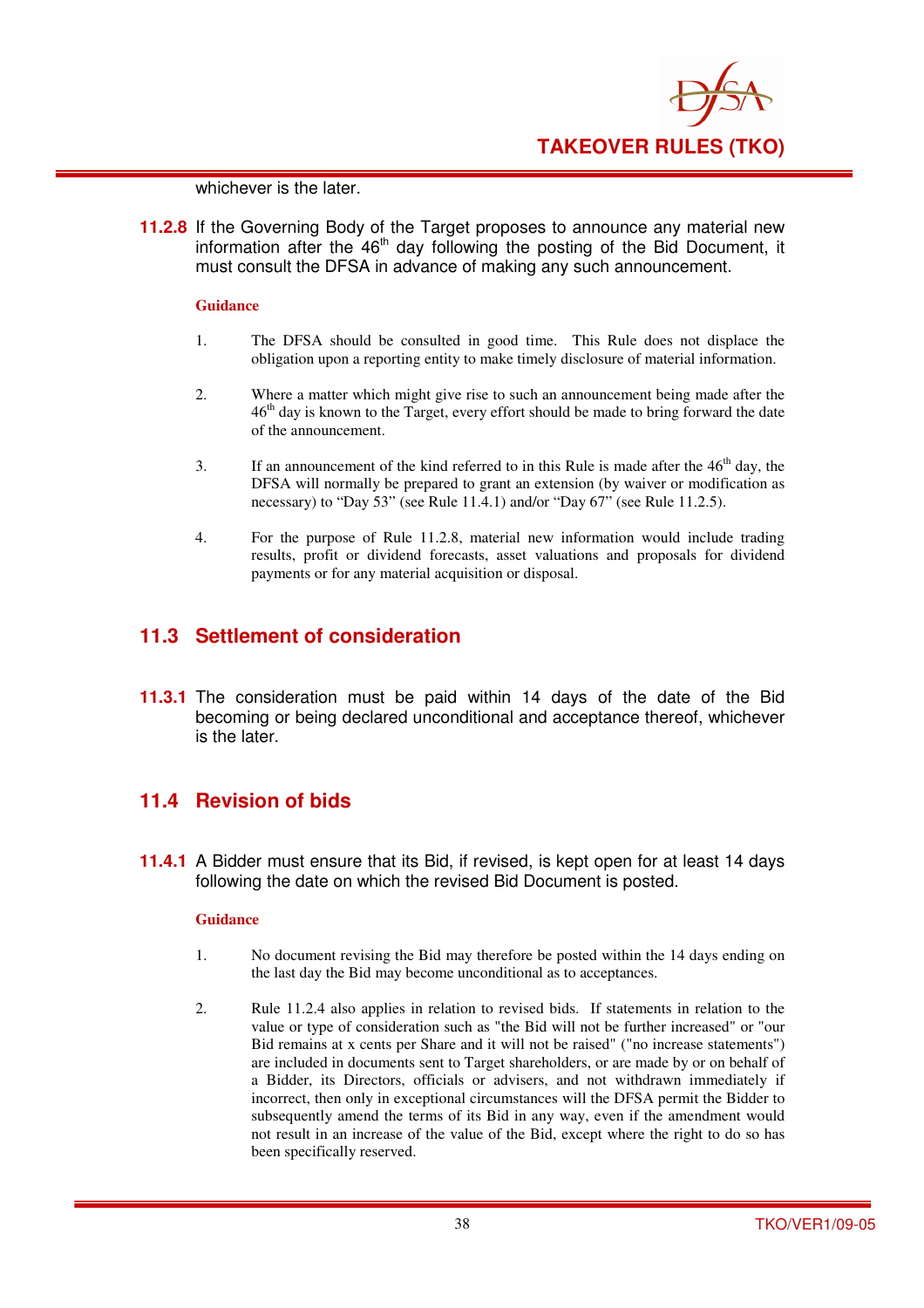

- **11.4.2** Where a Bid is revised, all shareholders who accepted the original Bid must be entitled to the revised consideration.
- **11.4.3** The Bidder may introduce new conditions only to the extent necessary to implement an increased or improved Bid.

## **11.5 Alternative bids**

- **11.5.1** The provisions of the Rules in Sections 11.2, 11.3 and 11.4 apply equally to alternative Bids, including cash alternatives.
- **11.5.2** Where a firm statement has been made that an alternative Bid will not be extended or reintroduced and that that alternative Bid has ceased to be open for acceptance, neither that alternative, nor any substantially similar alternative, may be reintroduced. Where, however, such a statement has not been made and an alternative Bid has closed for acceptance, a Bidder is not precluded from reintroducing that alternative at a later date.

#### **Guidance**

Reintroduction would constitute a revision of the Bid and would, therefore, be subject to the requirements of, and only be permitted as provided in, the Rules in Section 11.4.

## **11.6 Withdrawal of acceptances**

- **11.6.1** A shareholder of the Target who has accepted the Bid may withdraw his acceptance:
	- (a) from the date which is 14 days after the first closing date of the initial Bid, if the Bid has not by such date become or been declared unconditional as to acceptances; and
	- (b) no later than the time that the Bid becomes or is declared unconditional as to acceptances.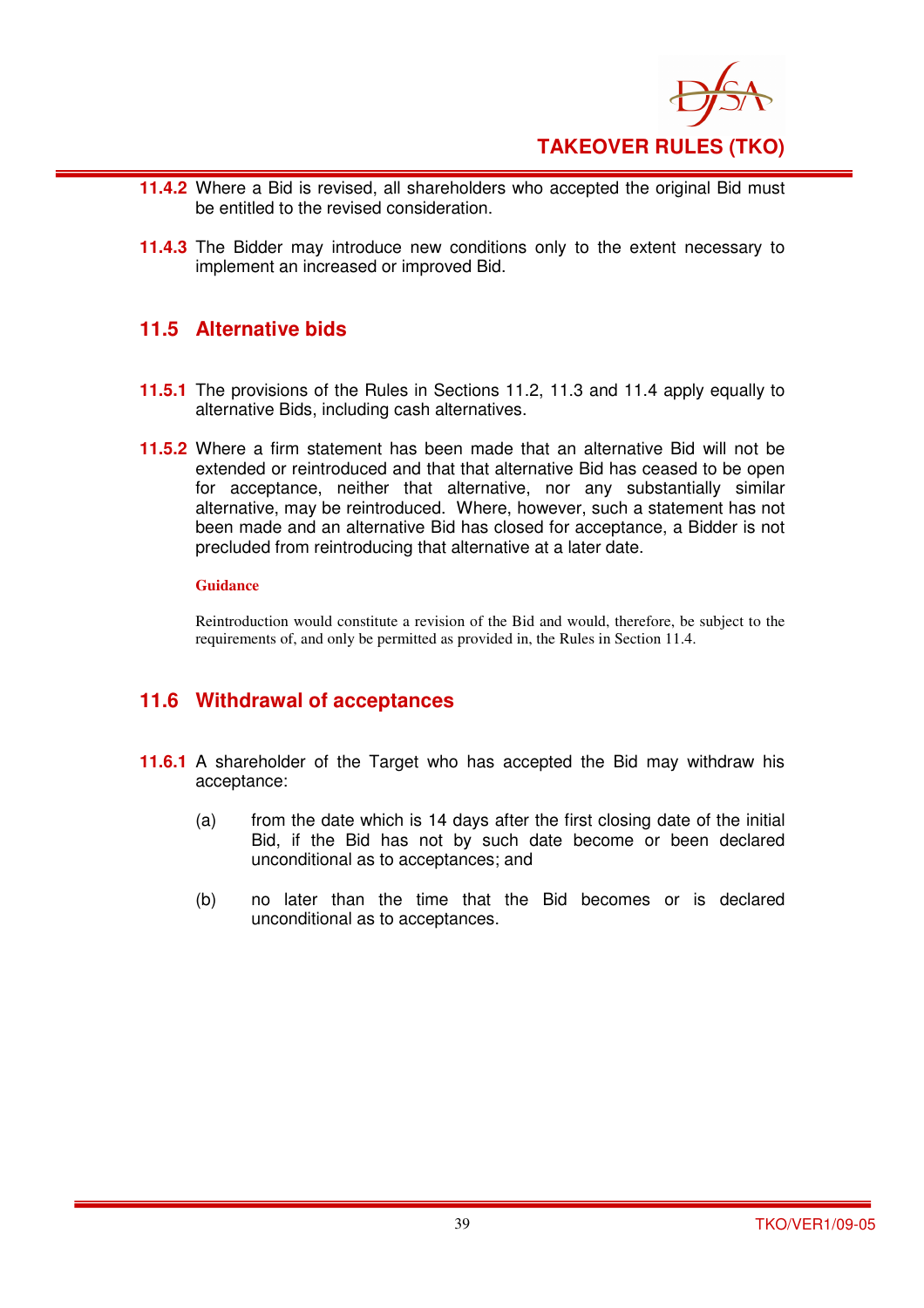

## **12 RESTRICTIONS FOLLOWING BIDS**

## **12.1 Delay of twelve months**

- **12.1.1** Where a Bid has been announced or posted but has not become or been declared unconditional and has been withdrawn or has lapsed, neither the Bidder, nor any Person who acted in concert with the Bidder in the course of the original Bid, nor any Person who is subsequently acting in concert with any of them, may within 12 months from the date on which such Bid is withdrawn or lapses either:
	- (a) make a Bid for the relevant Shares of the Target (including a partial Bid which could result in the Bidder holding Shares carrying 30% or more of the voting rights of the Target); or
	- (b) acquire any Shares of the Target if the Bidder or any such Person would thereby become obliged under Chapter 4 to make a Bid;
	- (c) acquire any Shares of the Target or any rights over such Shares if the Shares and rights over Shares held by any such Person, together with Persons acting in concert with him, would in aggregate carry 30% or more of the voting rights of the Target.
- **12.1.2** The restrictions in Rule 12.1.1 also apply following a partial Bid which could result in a holding of not less than the 30% and not more than 50% of the voting rights of the Target whether or not the Bid has become or been declared unconditional. When such a Bid has become or been declared unconditional, the period of 12 months runs from that date.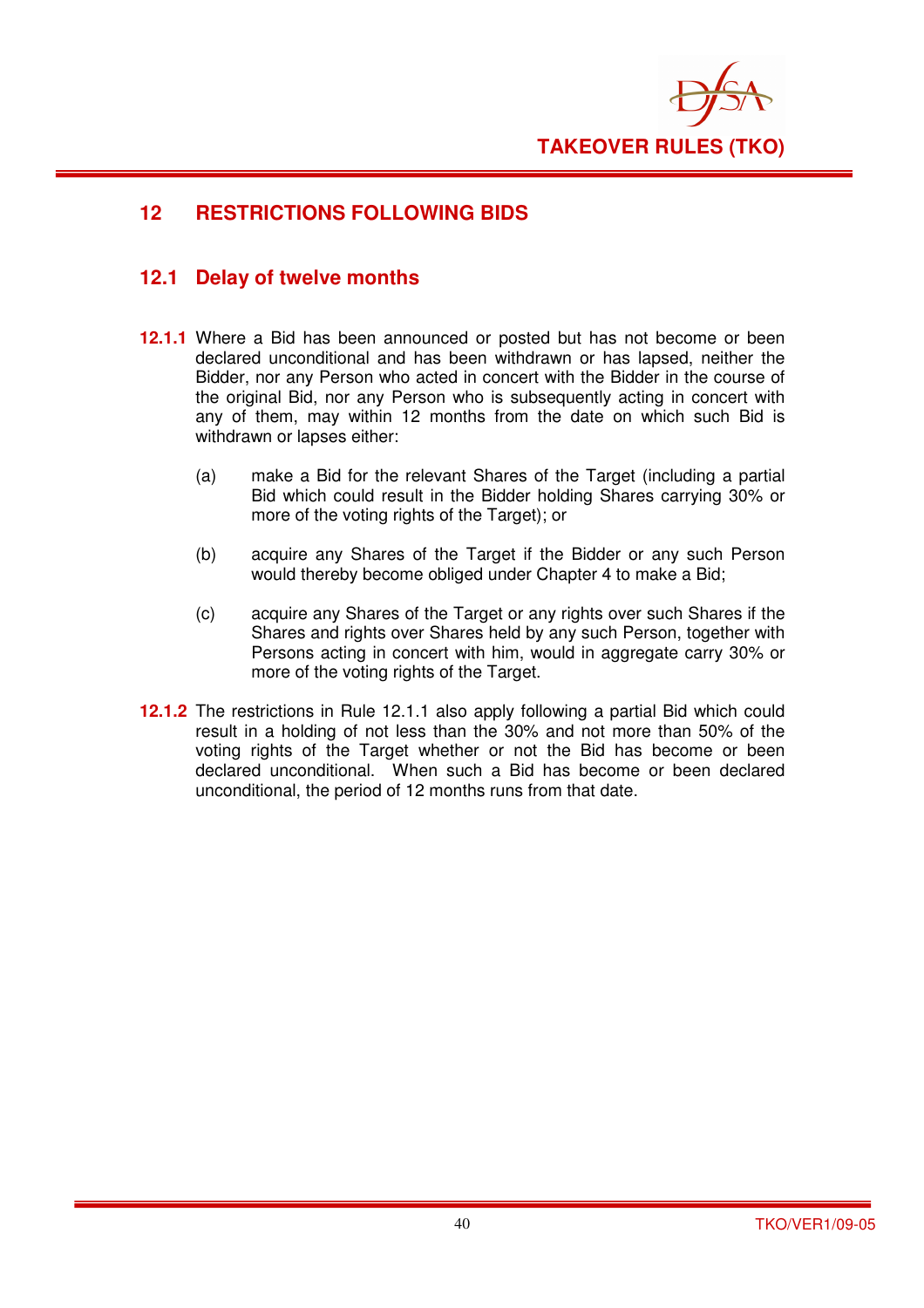

## **13 PARTIAL BIDS**

## **13.1 Application of this chapter**

**13.1.1** The provisions of this Chapter 13 apply to partial Bids.

## **13.2 DFSA consent required**

**13.2.1** A potential Bidder must obtain the DFSA's prior consent for any partial Bid.

#### **Guidance**

- 1. Consent will normally be granted under Rule 13.2.1 where a Bid could not result in the Bidder holding Shares carrying 30% or more of the voting rights of a Target.
- 2. In the case of a Bid which could result in the Bidder holding Shares carrying 30% or more but less than 100% of the voting rights of a Target, such consent will not normally be granted if the Bidder or Persons acting in concert with it have acquired, selectively or in significant numbers, Shares in the Target during the 12 months preceding the application for consent or if Shares have been purchased at any time after the partial Bid was reasonably in contemplation.

## **13.3 Restrictions and requirements**

- **13.3.1** The Bidder and Persons acting in concert with it must not purchase Shares in the Target during the Bid Period.
- **13.3.2** In the case of a successful partial Bid, neither the Bidder, nor any Person who acted in concert with the Bidder in the course of the partial Bid, nor any Person who is subsequently acting in concert with any of them, may purchase such Shares during a period of 12 months after the end of the Bid Period.
- **13.3.3** When a Bid is made which may result in the Bidder holding Shares carrying not less than 30% and not more than 50% of the voting rights of a Target, the Bidder must:
	- (a) state the precise number of Shares sought to be acquired; and
	- (b) ensure that the Bid is not declared unconditional as to acceptances unless acceptances are received for not less than that number.
- **13.3.4** A Bidder must ensure that any Bid which could result in the Bidder holding Shares carrying 30% or more of the voting rights of a Target is conditional on: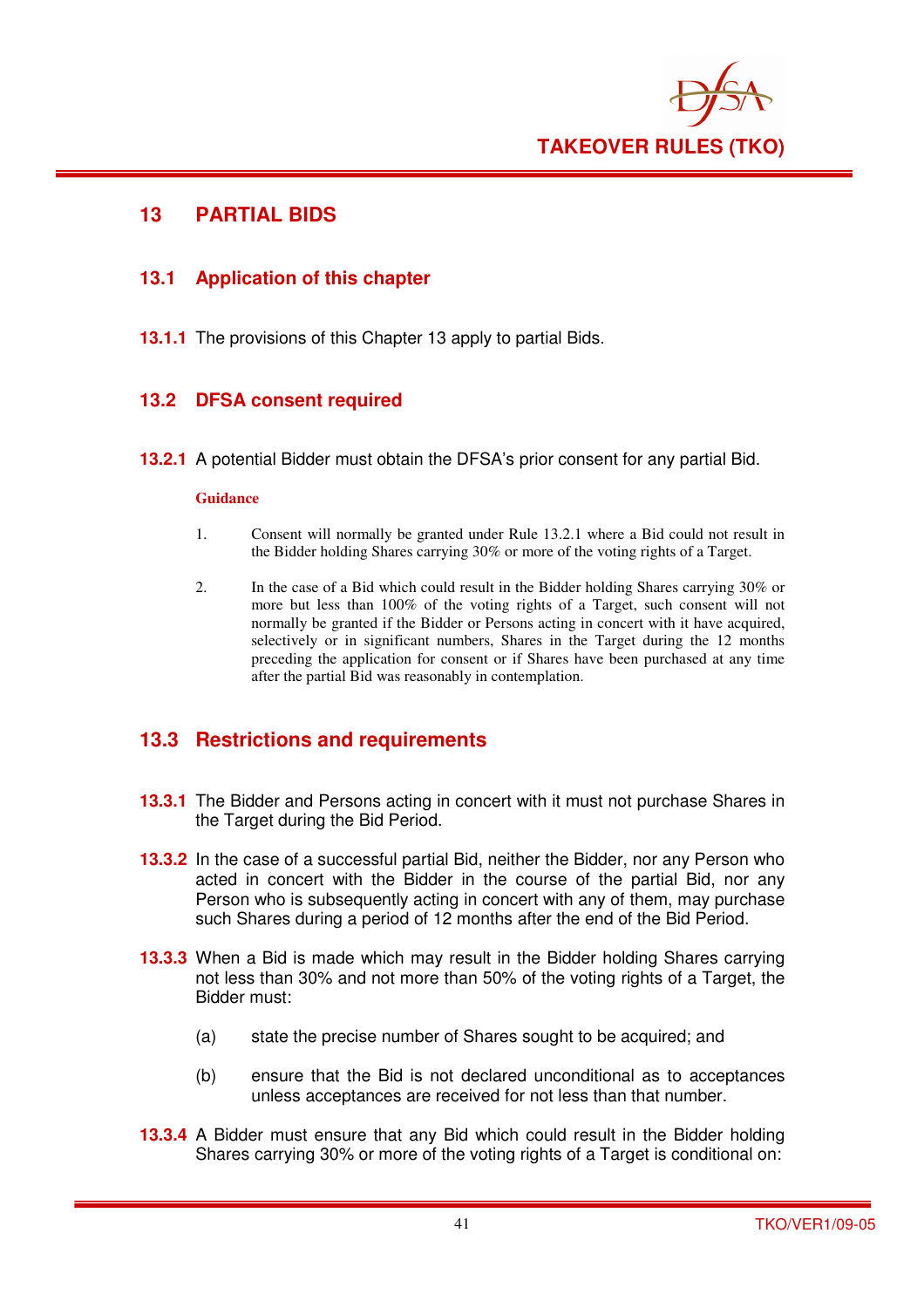

- (a) a specified number of acceptances being received, and
- (b) approval of the Bid being given by shareholders holding over 50% of the voting rights not held by the Bidder and Persons acting in concert with it.

- 1. Approval is normally signified by means of a separate box on the form of acceptance.
- 2. The requirement under Rule 13.3.4 may on occasion be waived if over 50% of the voting rights of the Target are held by one shareholder.

**13.3.5** In making a partial Bid, the Bidder must:

- (a) make the Bid to all shareholders of a class;
- (b) make arrangements for those shareholders who wish to do so to accept in full for the relevant percentage of their holdings;
- (c) ensure that Shares tendered in excess of this percentage are accepted by the Bidder from each shareholder in the same proportion to the number tendered to the extent necessary to enable it to obtain the total number of Shares which it has sought to acquire.
- **13.3.6** When a Bid is made for a Target with more than one class of equity Share capital which may result in the Bidder holding Shares carrying 30% or more of the voting rights, Bids for each class must be fair and appropriate.

#### **Guidance**

The DFSA should be consulted in advance of any such case.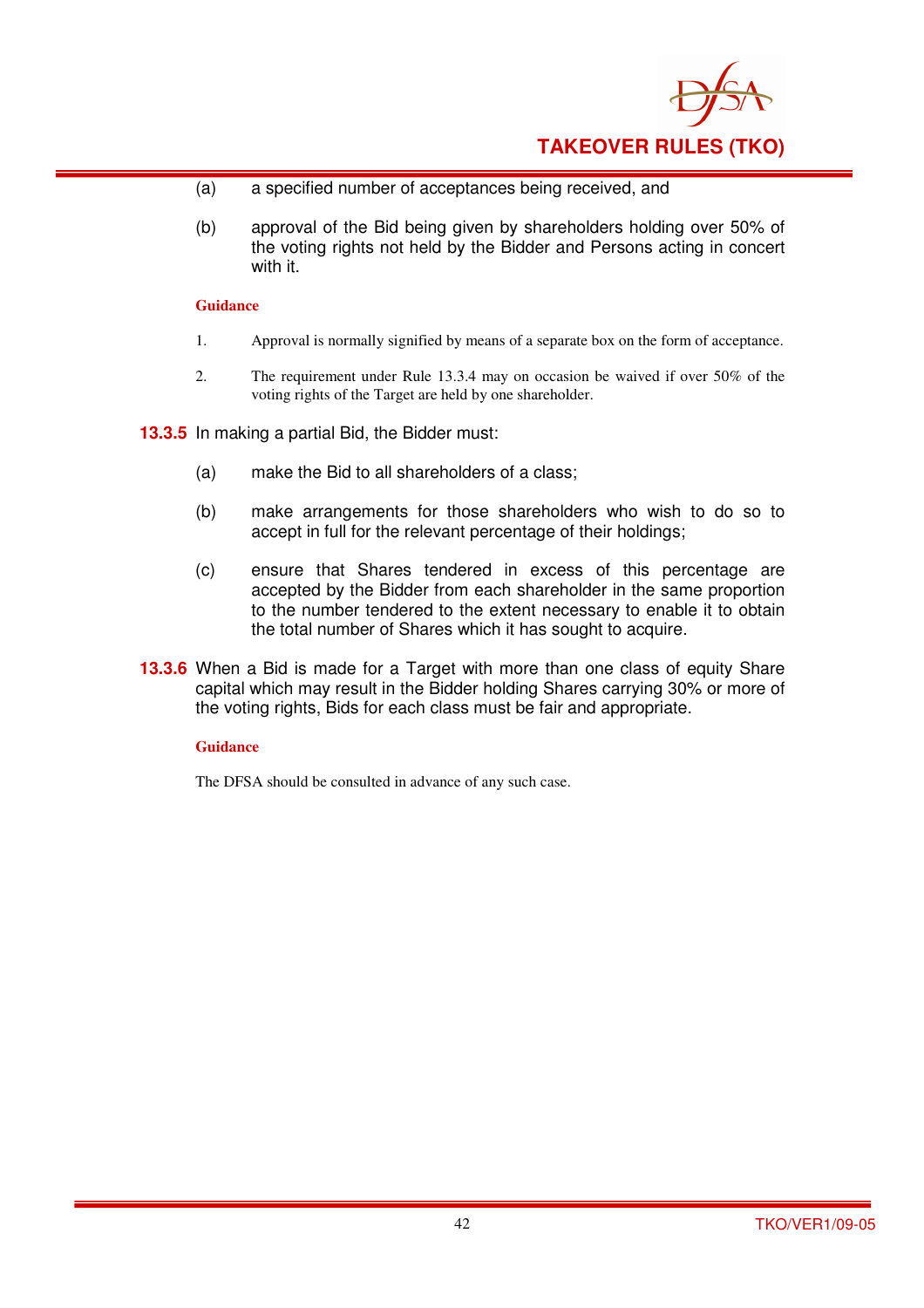

## **14 REDEMPTION OR ACQUISITION OF OWN CAPITAL**

## **14.1 Redemption or acquisition of own shares**

**14.1.1** When a Reporting Entity redeems or acquires its own voting Shares, any resulting increase in the percentage of voting rights held by a shareholder or group of shareholders acting in concert must be treated as an acquisition for the purpose of the Rules in Chapter 4.

#### **Guidance**

- 1. The DFSA should be consulted in advance in any case where this Rule may become relevant. In appropriate circumstances the DFSA may waive any resulting obligation to make a general Bid if there is a vote of independent shareholders and appropriate procedures are followed. See Chapter 16.
- 2. In the case of a redemption or reduction of capital which has as its purpose the elimination of a minority shareholding, the DFSA may in appropriate circumstances require that at the relevant meetings the majority votes must be excluded.
- **14.1.2** Where an obligation to extend a Bid arises as a consequence of application of Rule 14.1.1, then, for the purposes of these Rules:
	- (a) the Reporting Entity undertaking the redemption or acquisition is deemed to be the Target;
	- (b) where the obligation to extend the Bid arises as a consequence of a shareholder obtaining or consolidating control as a result of the redemption or purchase by the Reporting Entity of its own shares, that shareholder must extend a Bid;
	- (c) where the obligation to extend the Bid arises as a consequence of a group of Persons acting in concert obtaining or consolidating control as a result of the redemption or purchase by the Reporting Entity of its own shares, each such Person must extend a Bid; and
	- (d) the provisions of these Rules relating to disclosure and, where possible, timing and periods of notice will apply with any necessary adaptation to meet that purpose.

#### **Guidance**

Where an obligation to make a Bid arises as a consequence of Persons acting in concert, the DFSA should be consulted at the earliest opportunity to determine whether any waiver or modification of this Rule is appropriate. See also Rule 4.1.1 and accompanying Guidance.

**14.1.3** Any redemption or acquisition of Securities of the Bidder or Shares of the Target made or to be made in terms of a Bid or any such redemption or acquisition effected within 12 months prior to the commencement of the Bid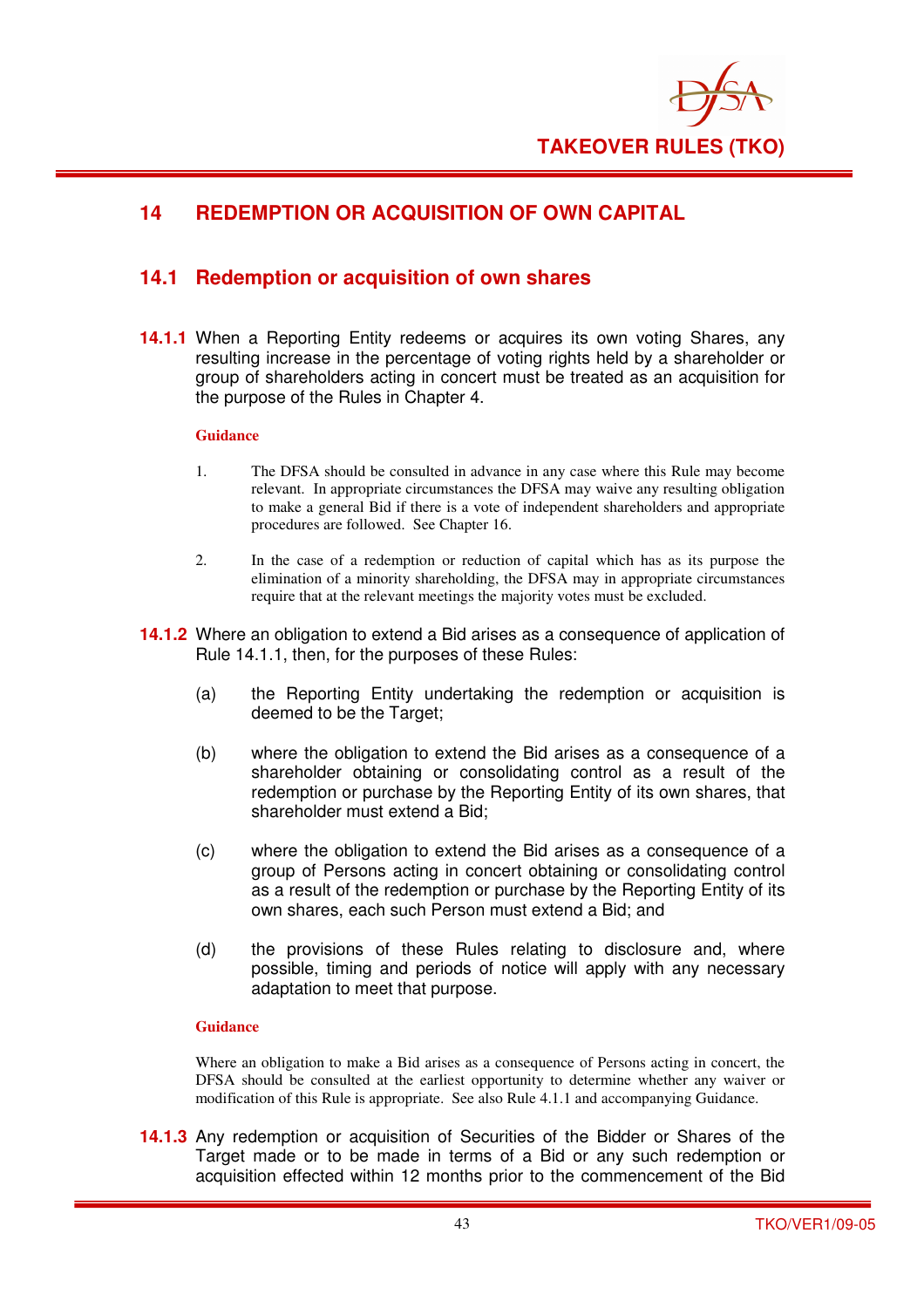

Period must be disclosed in accordance with Section 3.4 and in all relevant Bid Documents and Target Circulars.

#### **Guidance**

Nothing in this Rule limits or displaces any obligation of disclosure that a Bidder or Target or other Person may have aside from these Rules and irrespective of the existence of, or obligation to extend, a Bid.

## **14.2 Other methods of bid**

- **14.2.1** Where a Bid is implemented by a scheme of arrangement or conversion of Securities or any other method, then, for the purposes of these Rules:
	- (a) the DFSA must be consulted in advance;
	- (b) in the case of a scheme of arrangement, the Reporting Entity in respect of which the scheme is proposed is deemed to be the Target, and the Persons who will be the holders of Shares of the Reporting Entity after the scheme of arrangement has been sanctioned are deemed to be the Bidder; and
	- (c) the provisions of these Rules relating to disclosure and, where possible, timing and periods of notice will apply with any necessary adaptation to meet that purpose.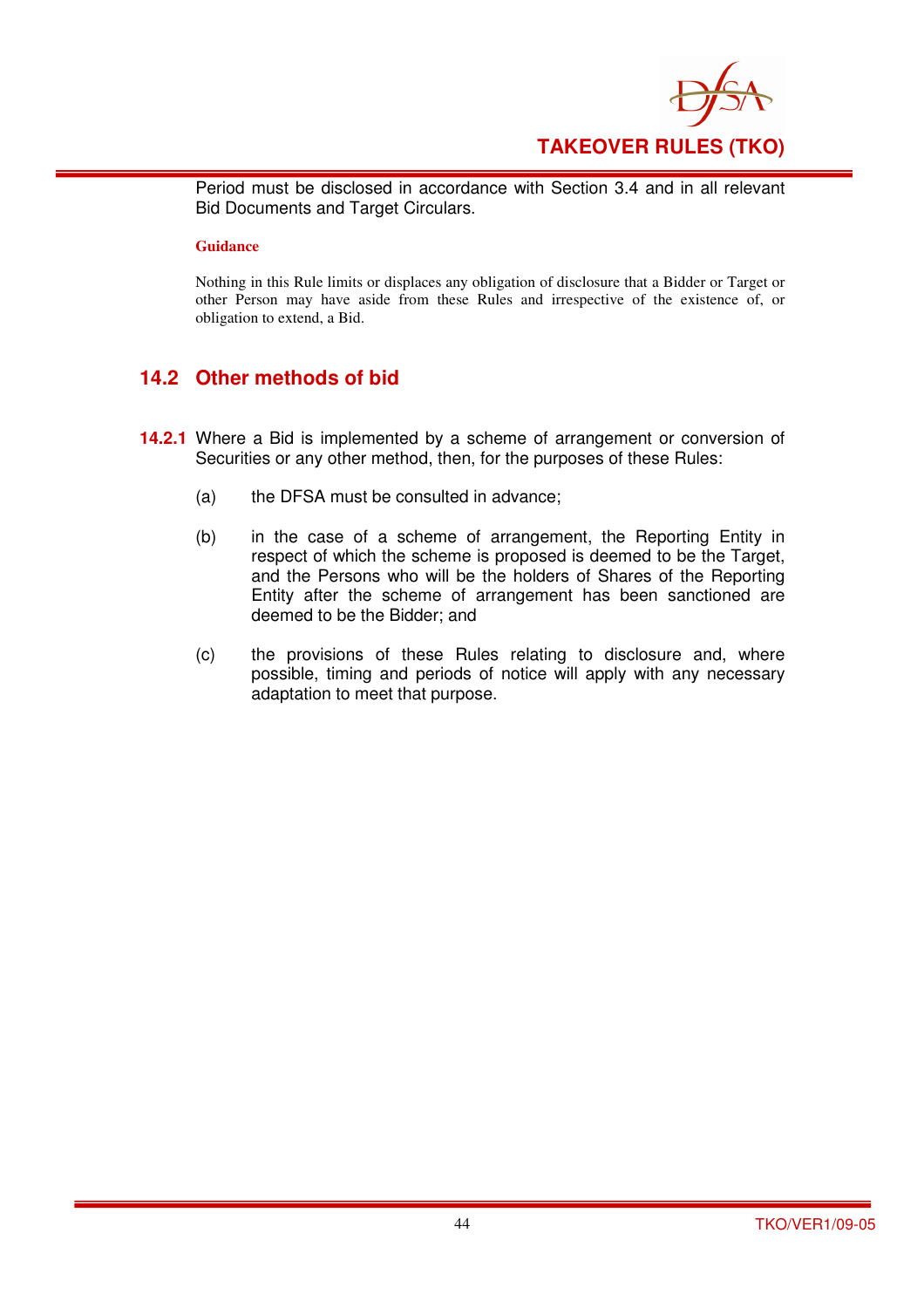

## **15 FEES**

## **15.1 Imposition and calculation of a fee**

**15.1.1** Fees are payable on Bid Documents as set out in the scale of fees in App4. The amount of the fee depends on the value of the Bid according to the scale as set out in that appendix.

#### **Guidance**

Where a Bidder issues a revised Bid Document that increases the value of the Bid, the DFSA will require payment of the difference between the fee that would be applicable under App4 in respect of the value of the revised Bid, and the fee previously paid in respect of the value of the initial Bid.

**15.1.2** When the fee falls to be calculated on the basis of the value of the Securities to be issued as consideration, it will be computed by reference to the closing price of the relevant Securities at the last practicable date before the publication of the Bid Document as stated in that document and/or, as the case may be, by reference to the estimated value of any unlisted Securities consideration given in the document.

#### **Guidance**

In relation to the giving of an estimated value of any unlisted Securities consideration, see App1.4.1(m).

- **15.1.3** Where there are alternative Bids, the alternative with the highest value will be used to calculate the value of the Bid. Bids for all classes of equity Share capital will be included in the calculation of the value of the Bid, but Bids for non-equity Share capital, Convertibles, Options, etc. will not.
- **15.1.4** When a merger is effected by Bids for both entities by a new entity created to make the Bids, the fee will be determined by the value of the lower of the two Bids.
- **15.1.5** The DFSA may reduce, waive or refund all or part of any fee if it considers that, in the circumstances of a particular case, it would be equitable to do so.

## **15.2 Responsibility and timing for payment**

- **15.2.1** The Bidder is responsible for the payment of the relevant fee to the DFSA.
- **15.2.2** Payment must be made to the DFSA:
	- (a) at the time of filing of the Bid Document with the DFSA; and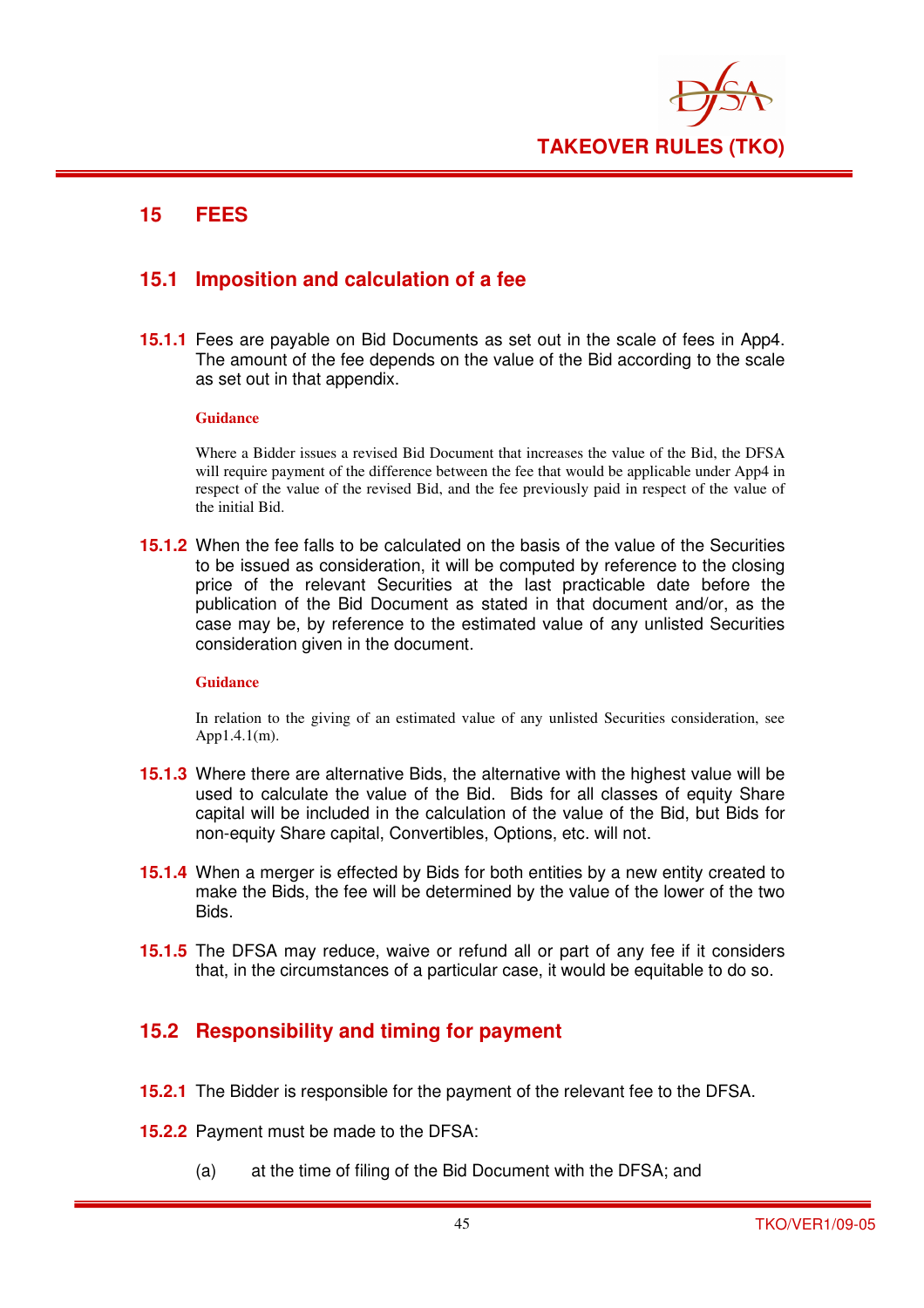

- (b) before the document is posted.
- **15.2.3** In all cases a note setting out the calculation of the fee must accompany the Bid Document provided to the DFSA. If the Bid is revised, a similar note must be provided with the revised Bid Document and any necessary further payment.
- **15.2.4** Where payment of a fee is not made at or before the date on which it is due, without limiting the right of the DFSA to take any other action, the sum due will be increased by 1% for each calendar month, or part of a calendar month, that it remains outstanding beyond the due date.

If a fee is not paid by the date on which it becomes due, this may constitute a breach of a Rule and the DFSA is entitled to take action including, but not limited to, taking steps to suspend or cancel listing.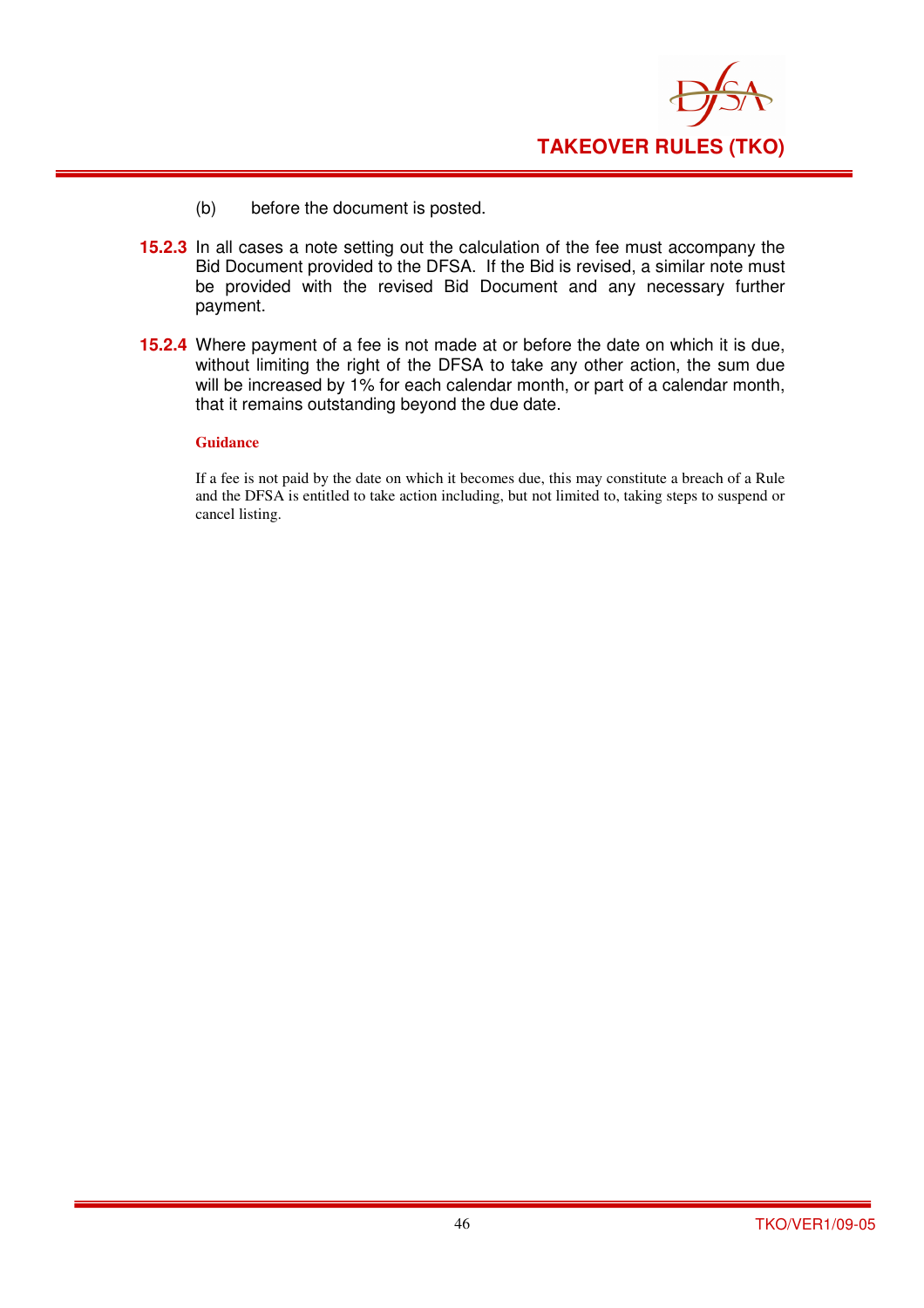

## **16 WAIVERS OR MODIFICATIONS**

## **16.1 Applications to waive or modify the Markets Law 2004 and rules**

- **16.1.1** A Person wishing to seek a waiver or modification of a provision of the Law or Rules as it applies to him, must:
	- (a) apply in writing to the DFSA;
	- (b) clearly identify the provision in relation to which he seeks a waiver or modification;
	- (c) ensure that the application is accompanied by a statement of the reasons supporting the application; and
	- (d) pay the prescribed fee (if any).

**16.1.2** In considering the application, the DFSA may:

- (a) carry out any enquiries which it considers appropriate;
- (b) require the applicant to provide additional information in such form as the DFSA considers appropriate;
- (c) require any information furnished by the applicant to be verified in such manner as the DFSA may specify; and
- (d) take into account any information which it considers appropriate in relation to the application.

- 1. Under Article 58 of the Markets Law 2004 and Article 25 of the Regulatory Law 2004, the DFSA may waive or modify the application of the Markets Law 2004 and of the Rules.
- 2. The DFSA may grant a waiver or modification from the application of the Rules where a Takeover transaction is subject to the dual jurisdiction of the DFSA and a regulator or agency of a jurisdiction other than the DIFC. While applications will be considered on a case by case basis, it should be expected that the factors that the DFSA will take into account in considering such an application will include:
	- (a) whether the application of legislation or procedures of that other jurisdiction will or will not adequately and properly govern the transaction;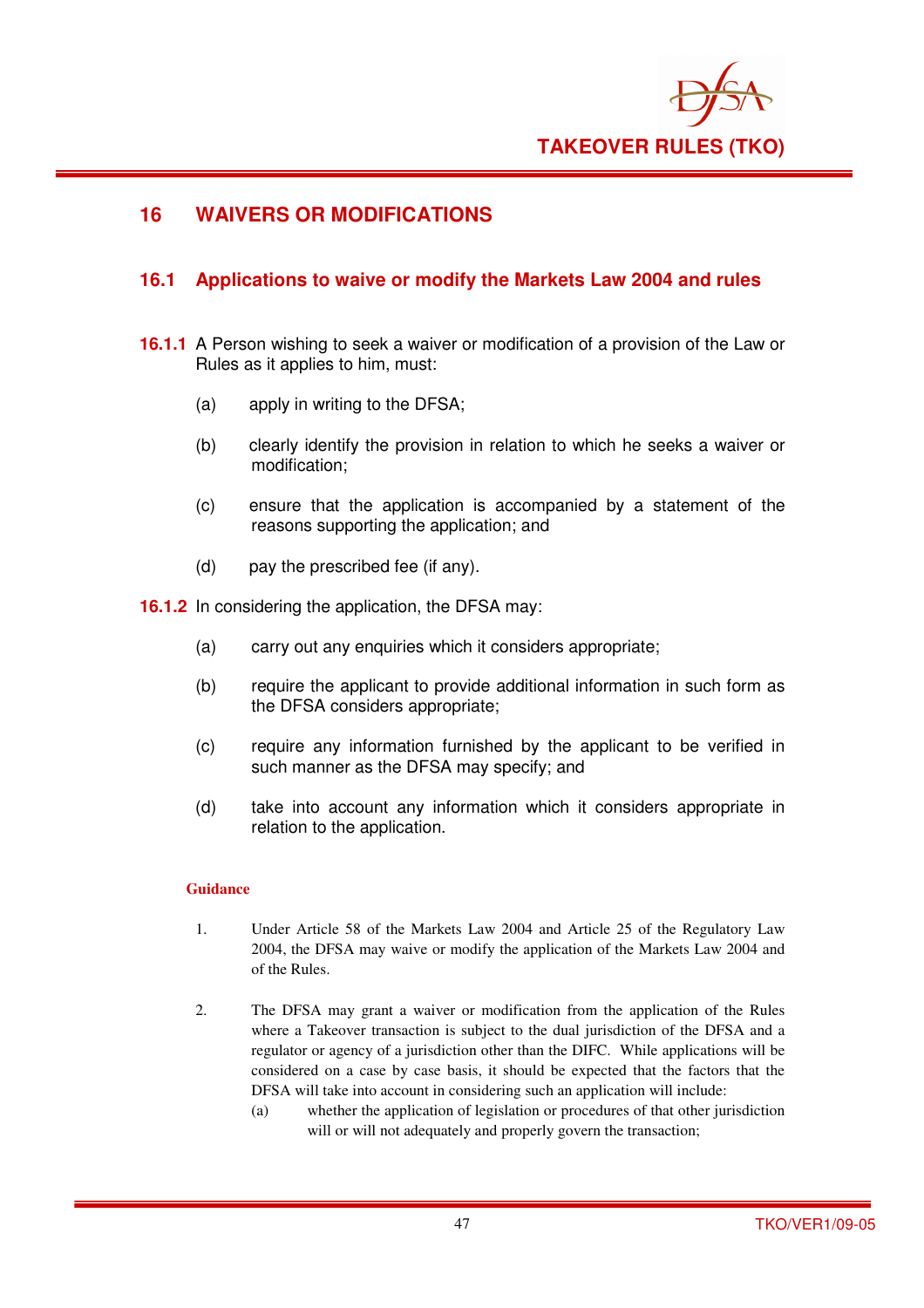

- (b) whether such legislation or procedures will or will not provide shareholder protection in a manner commensurate with these Rules, DIFC Law and international best practice;
- (c) whether the grant of the application is or is not in the interests of the DIFC.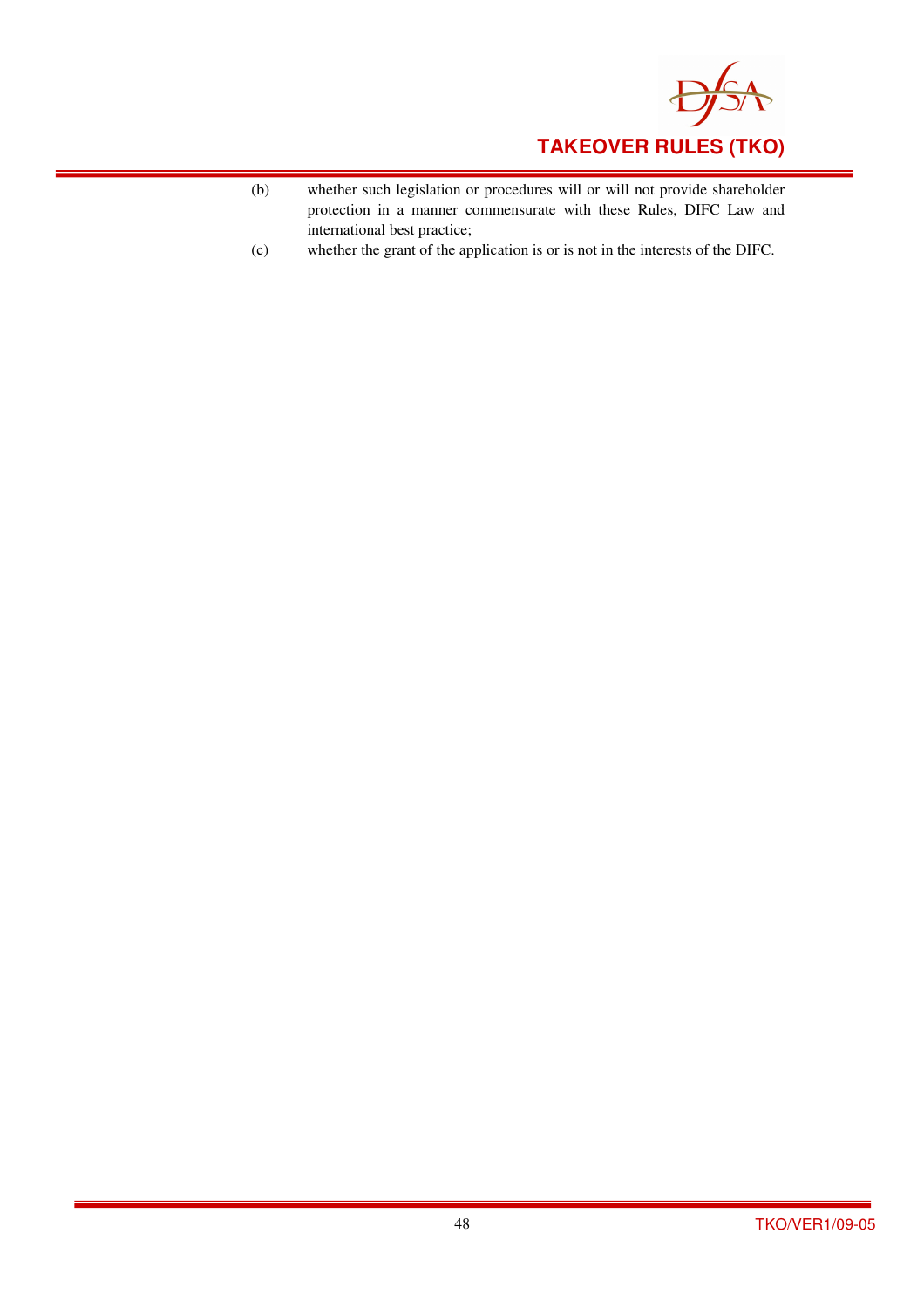

## **17 ENFORCEMENT**

## **17.1 Applicable provisions**

- 1. The Takeover Rules (including the Takeover Principles in Section 1.5) have the force of law. As acknowledged in Article 52 of the Markets Law 2004, a failure to comply with a Rule may constitute a contravention by virtue of Article 85 of the Regulatory Law 2004. Those that seek to take advantage of the facilities of the Securities markets in the DIFC should conduct themselves in matters relating to Takeovers not only in accordance with the Takeover Rules but also in accordance with the highest business standards.
- 2. Part 8 of the Markets Law 2004 addresses prevention of market misconduct, and Part 9 addresses contraventions and proceedings. Article 54 of the Markets Law 2004 provides that the DFSA may apply to the Court or the Financial Markets Tribunal to obtain an order or orders against a Person who has contravened the Markets Law  $2004$  or the Rules. These include, by Article  $54(1)(e)$ , orders in relation to activities relating to Takeovers. By Article 57(3), the Financial Markets Tribunal also has jurisdiction to make a finding or declaration of unacceptable circumstances and additional orders as it sees fit.
- 3. As reflected in Article 56(4) of the Markets Law 2004, an appeal may be made from the Financial Markets Tribunal to the Court pursuant to Article 32(5) of the Regulatory Law 2004.
- 4. The purpose of the provisions of Part 9 of the Markets Law 2004, along with the powers of the DFSA, is set out in the Enforcement module (ENF) of the Rules. The enforcement powers of the DFSA will be exercised in accordance with the DFSA's enforcement philosophy as set out in ENF.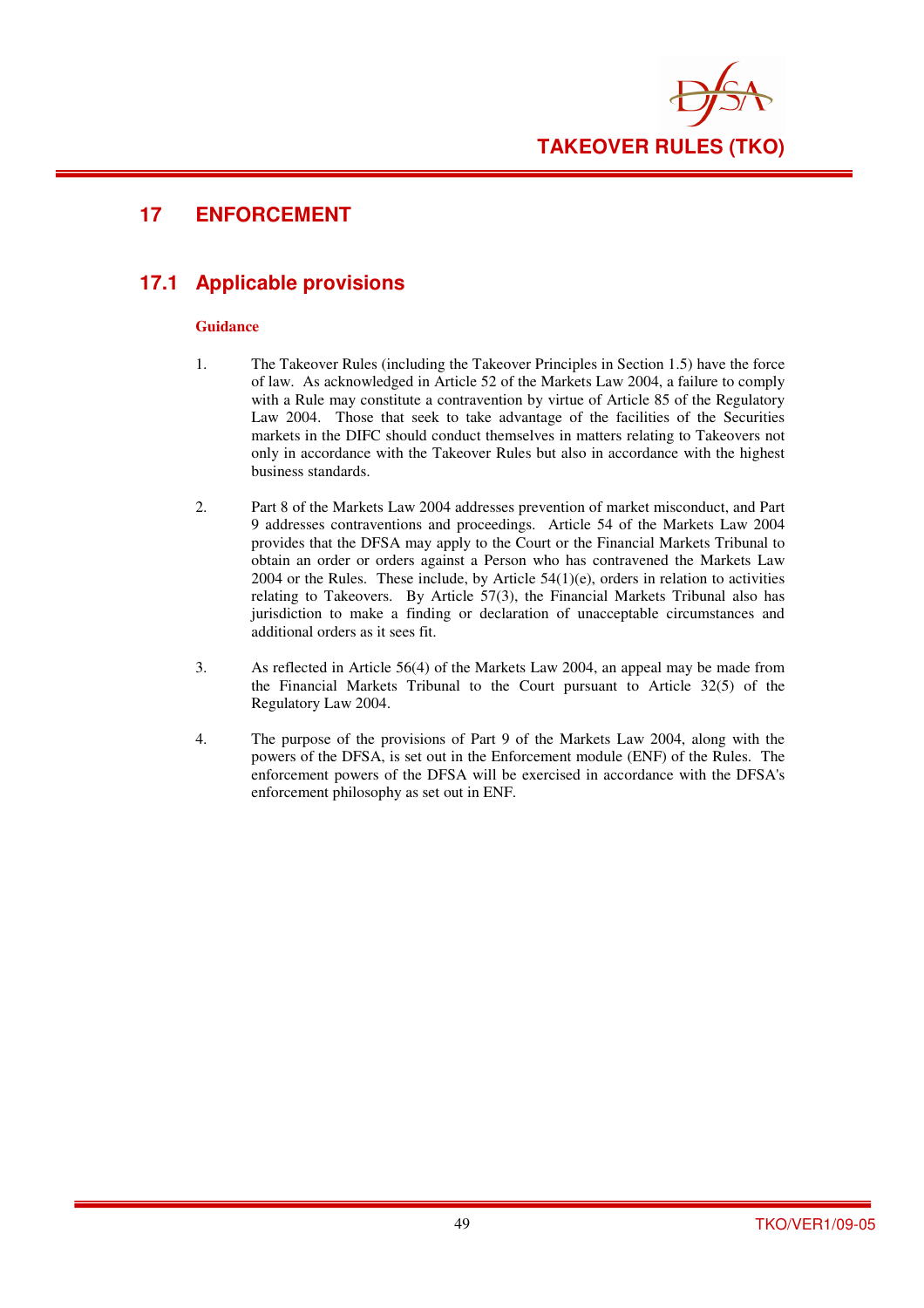

## **App1 CONTENTS OF BID DOCUMENTS**

## **A1.1 Disclosure as to the bidder and its intentions**

- **A1.1.1** The Bidder must disclose the following information:
	- (a) the name and address of the Bidder;
	- (b) the name and address of any financial adviser or other person making the Bid on behalf of the Bidder;
	- (c) the identity of any Persons acting in concert with the Bidder;
	- (d) whether or not any Securities acquired in pursuance of the Bid will be transferred to any other Persons and, if so, the names of any such Persons and details of any such agreement, arrangement or understanding;
	- (e) the names of the Directors of the Bidder and their direct and indirect interests, if any, in the Bidder and Target;
	- (f) the nature and particulars of the business of the Bidder and its financial and trading prospects;
	- (g) the Bidder's reasons for the Bid;
	- (h) the Bidder's intentions regarding the continuation of the business of the Target;
	- (i) the Bidder's intentions regarding any major changes to be introduced in the business of the Target, including any redeployment of the fixed assets of the Target;
	- (j) the Bidder's intentions with regard to the continued appointment of Directors and employment of the employees of the Target and of its subsidiaries.

## **A1.2 Financial Disclosure in Securities Exchange Bid**

- **A1.2.1** In the case of a Securities Exchange Bid, the Bidder must disclose the following information relating to the financial affairs of the Bidder:
	- (a) for the past 3 financial years for which the information has been published, turnover, net profit or loss before and after taxation, the amount of tax, extraordinary items, minority shareholders' interests, the amount absorbed by dividends and earnings and dividends per Share;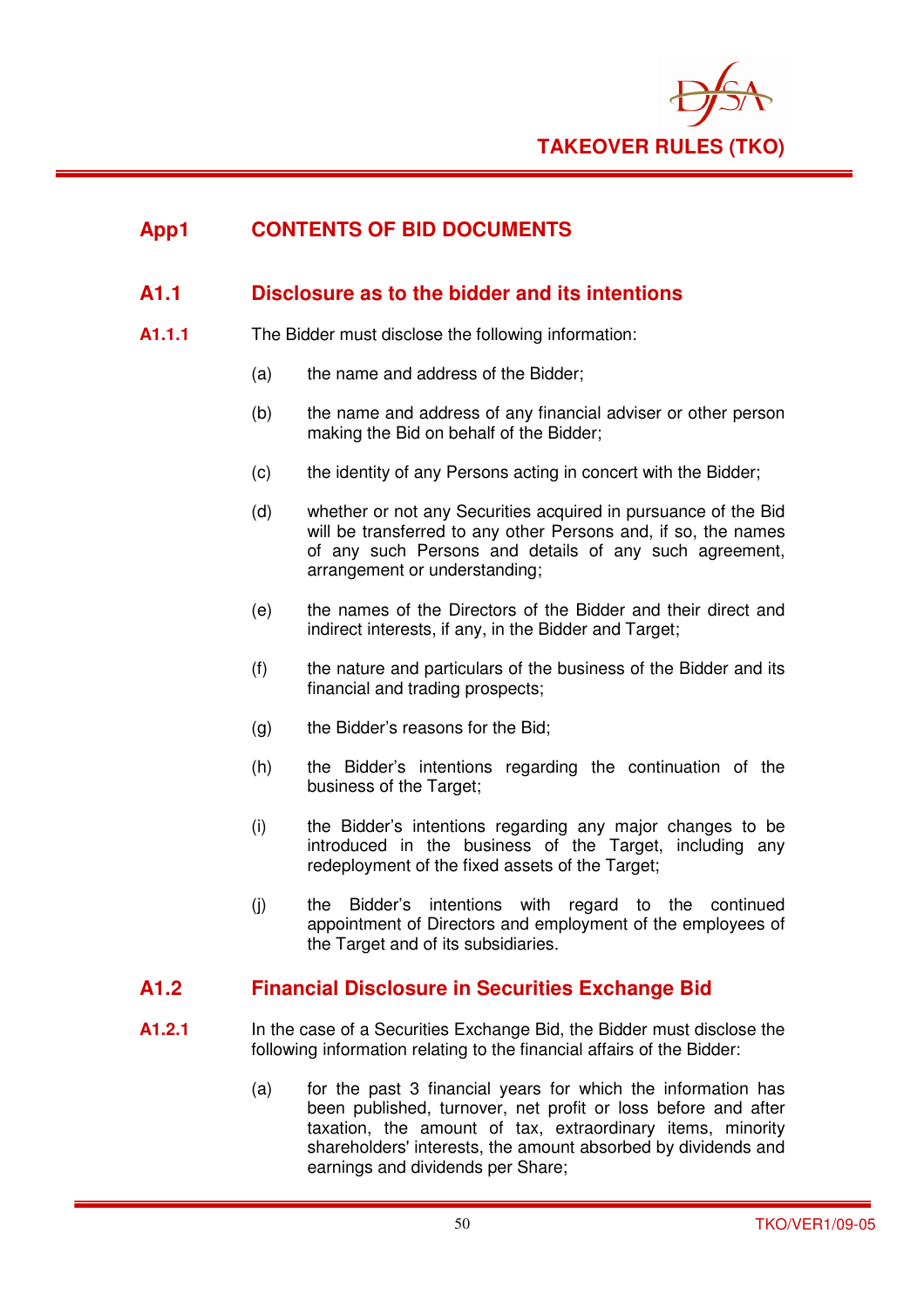

- (b) a statement of the assets and liabilities shown in the latest published audited accounts;
- (c) a cash flow statement if provided in the latest published audited accounts;
- (d) all known material changes in the financial or trading position of the Bidder subsequent to the latest published audited accounts or a statement that there are no known material changes;
- (e) details relating to items referred to in paragraph (a) above in respect of any interim statement or preliminary announcement made since the latest published audited accounts;
- (f) inflation-adjusted information relating to paragraphs (a) and (b) if any has been published;
- (g) significant accounting policies together with any points from the notes to the accounts which are of major relevance to an appreciation of the figures, including those relating to inflation adjusted information;
- (h) a description of how the Bid is to be financed and the source of the finance, including details of the principal lenders or arrangers of such finance;
- (i) details of any reorganisation of capital including capital raisings during the two financial years preceding the commencement of the Bid Period; and
- (j) details of any bank overdrafts or loans, or other similar indebtedness, mortgages, charges or guarantees or other material contingent liabilities of the Bidder and any of its subsidiaries, or, if there are no such liabilities, a statement to such effect.
- **A1.2.2** The figures to be disclosed under A1.2.1 (a) and (b) must be adjusted to eliminate material unusual and non-recurring items and the nature of the adjustments made must be disclosed.
- **A1.2.3** Where, because of a change in accounting policy, figures are not comparable to a material extent, this must be disclosed and where possible the approximate amount of the resultant variation must be stated.

## **A1.3 Disclosure of shareholdings and dealings**

**A1.3.1** The Bidder must disclose: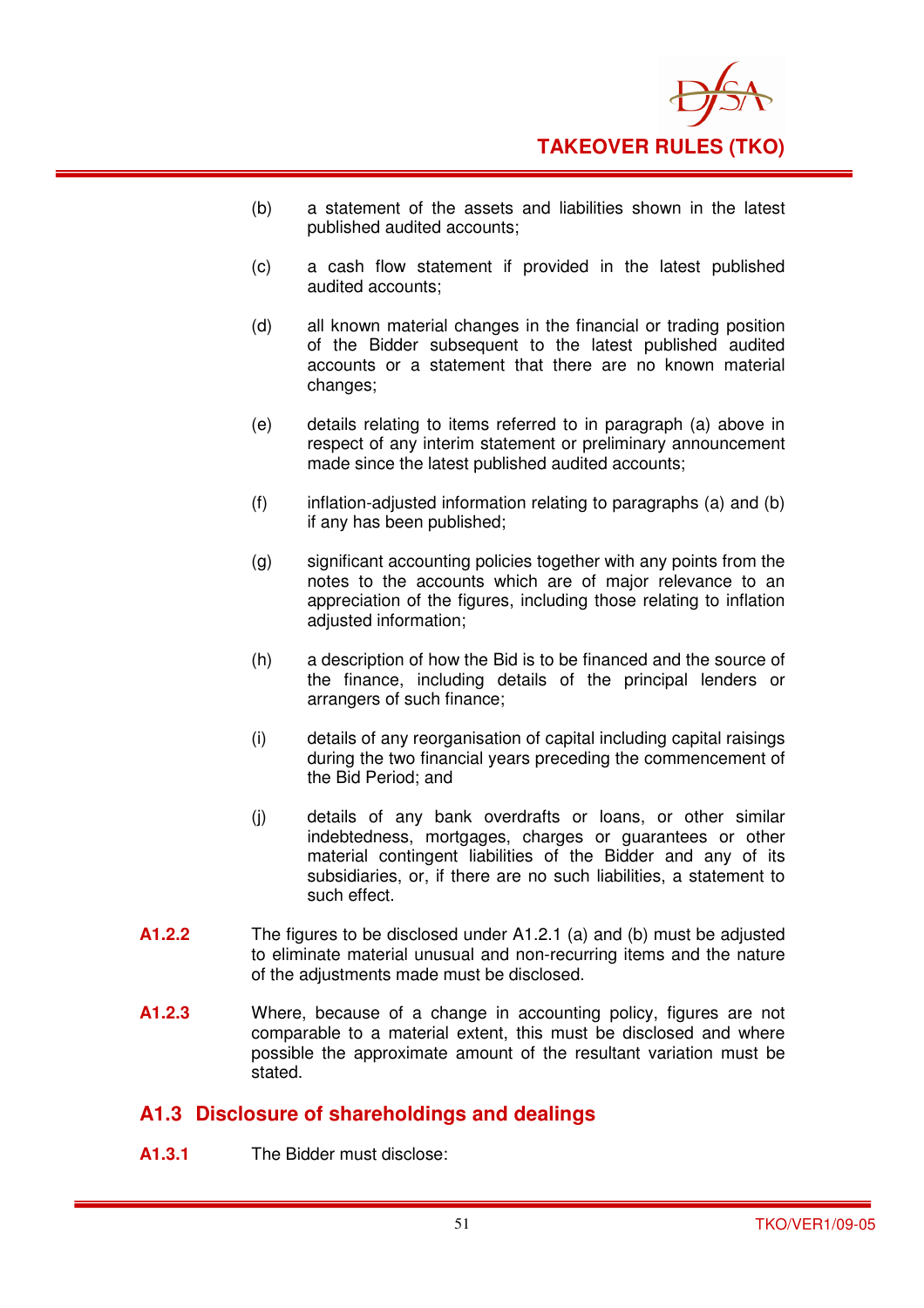

- (a) the shareholdings of the Bidder in the Target;
- (b) the holdings of Securities in the Bidder (in the case of a Securities Exchange Bid only) and in the Target in which each Director of the Bidder is directly or indirectly interested;
- (c) the holdings of Securities in the Bidder (in the case of a Securities Exchange Bid only) and in the Target which any Person acting in concert with the Bidder owns or controls, together with the name of such Person acting in concert;
- (d) the holdings of Securities in the Bidder (in the case of a Securities Exchange Bid only) and in the Target owned or controlled by any Person who, prior to the posting of the Bid Document, has irrevocably committed himself to accept the Bid, together with the name of such Person.
- **A1.3.2** If in any of the above categories there are no holdings of Shares or Securities, this fact must be stated, provided that this does not apply to the category in A1.3.1(d) if there are no such irrevocable commitments.
- **A1.3.3** If any Person whose holdings of Shares or Securities are required by this Section to be disclosed has dealt for value in the Shares in question during the period beginning six months prior to the Bid Period and ending with the latest practicable date prior to the posting of the Bid Document, the details, including dates and prices, must be stated. If no such dealings have taken place, this fact must be stated.

## **A1.4 Other disclosures**

- **A1.4.1** The Bidder must disclose the following information:
	- (a) the price or other consideration to be paid for the Shares;
	- (b) precise particulars of the Shares in respect of which the Bid is made and whether they are to be acquired cum or ex any dividend or other distribution which has been or may be declared;
	- (c) the terms of the Bid and its proposed implementation and the mechanics thereof;
	- (d) all conditions applicable to the Bid;
	- (e) a statement to the effect that settlement of the consideration to which any shareholder is entitled under the Bid will be implemented in full in accordance with the terms of the Bid without regard to any lien, right of set-off, counterclaim or other analogous right to which the Bidder may otherwise be, or claim to be, entitled against such shareholder;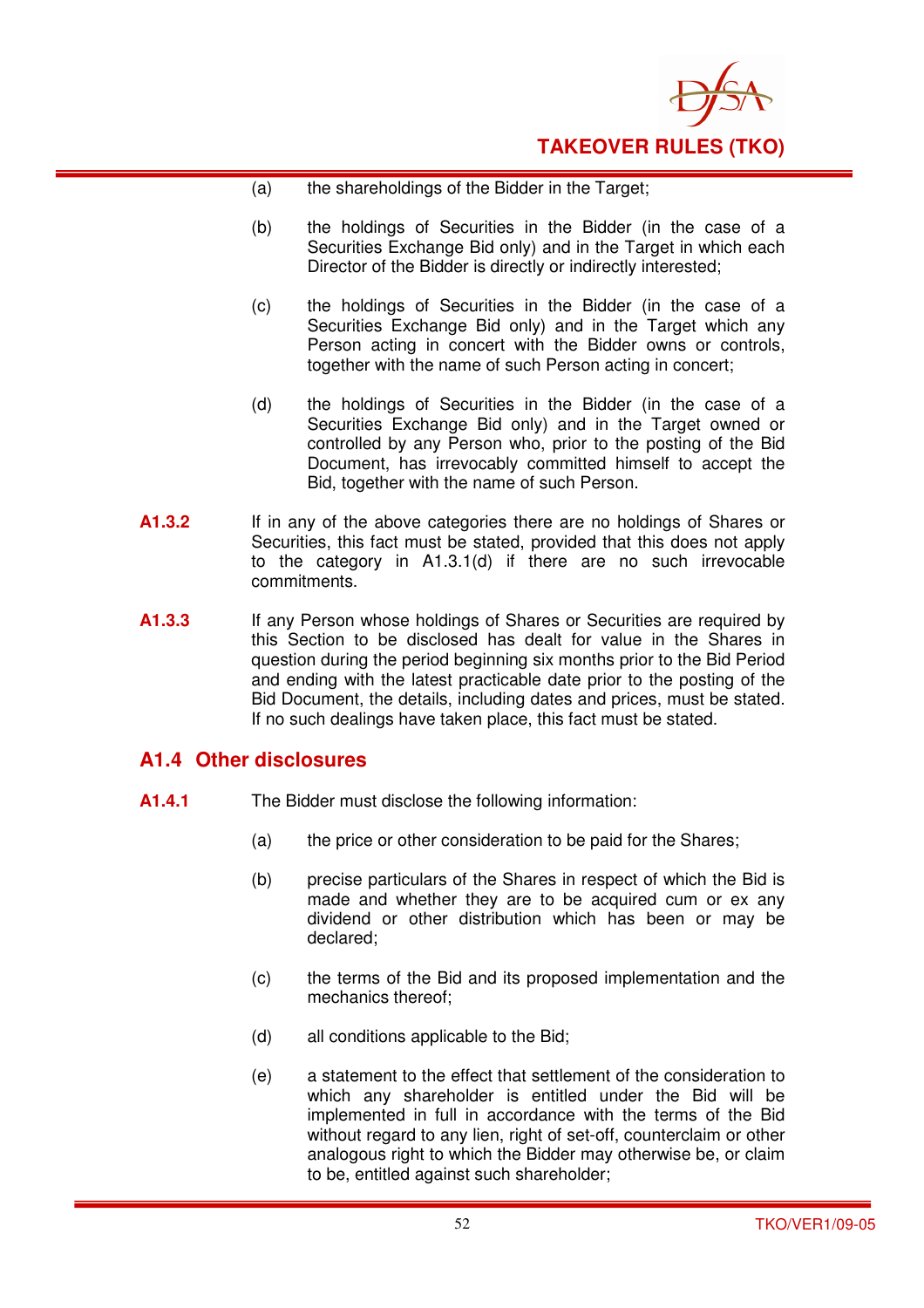

- (f) particulars of all documents required, and procedures to be followed, for acceptance of the Bid;
- (g) whether the Bidder intends to avail itself of any powers of compulsory acquisition;
- (h) in the case of a partial Bid, the reasons for making a partial Bid rather than a full Bid;
- (i) where the Bid is for cash or includes an element of cash or other assets not comprising Securities, the Bid Document must include confirmation by a financial adviser or by an appropriate external and independent Person (for example, the Bidder's bank) that resources are available to the Bidder sufficient to satisfy full acceptance of the Bid;
- (j) a statement on whether or not any agreement, arrangement or understanding (including any compensation arrangement) exists between the Bidder or any Person acting in concert with it and any of the Directors of the Target or Persons who were Directors within the preceding 12 months, or shareholders or Persons who were shareholders within the preceding 12 months, having any connection with or dependence upon the Bid;
- (k) a statement on whether or not any agreement, arrangement or understanding exists between a Bidder and the Target and Persons acting in concert with them in relation to the Shares;
- (l) full particulars of any such agreement, arrangement or understanding referred to in (j) and (k); and
- (m) where the Bid involves the issue of unlisted Securities, an estimate of the value of such Securities provided by an external independent adviser, together with the assumptions and methodology used in arriving at that value.

- 1. For the purposes of A1.4.1(i), the Person confirming that resources will be available will not be expected to produce the cash itself if, in giving the confirmation, it acts responsibly and has taken all reasonable steps to assure itself that the cash will be available.
- 2. The DFSA may waive or modify the application of certain provisions of this A1.4 if it is satisfied that circumstances are appropriate. See Chapter 16 of these Rules. In relation to A1.4.1(e), note that the DFSA will only grant a waiver or modification in exceptional circumstances and where all shareholders are to be treated equally.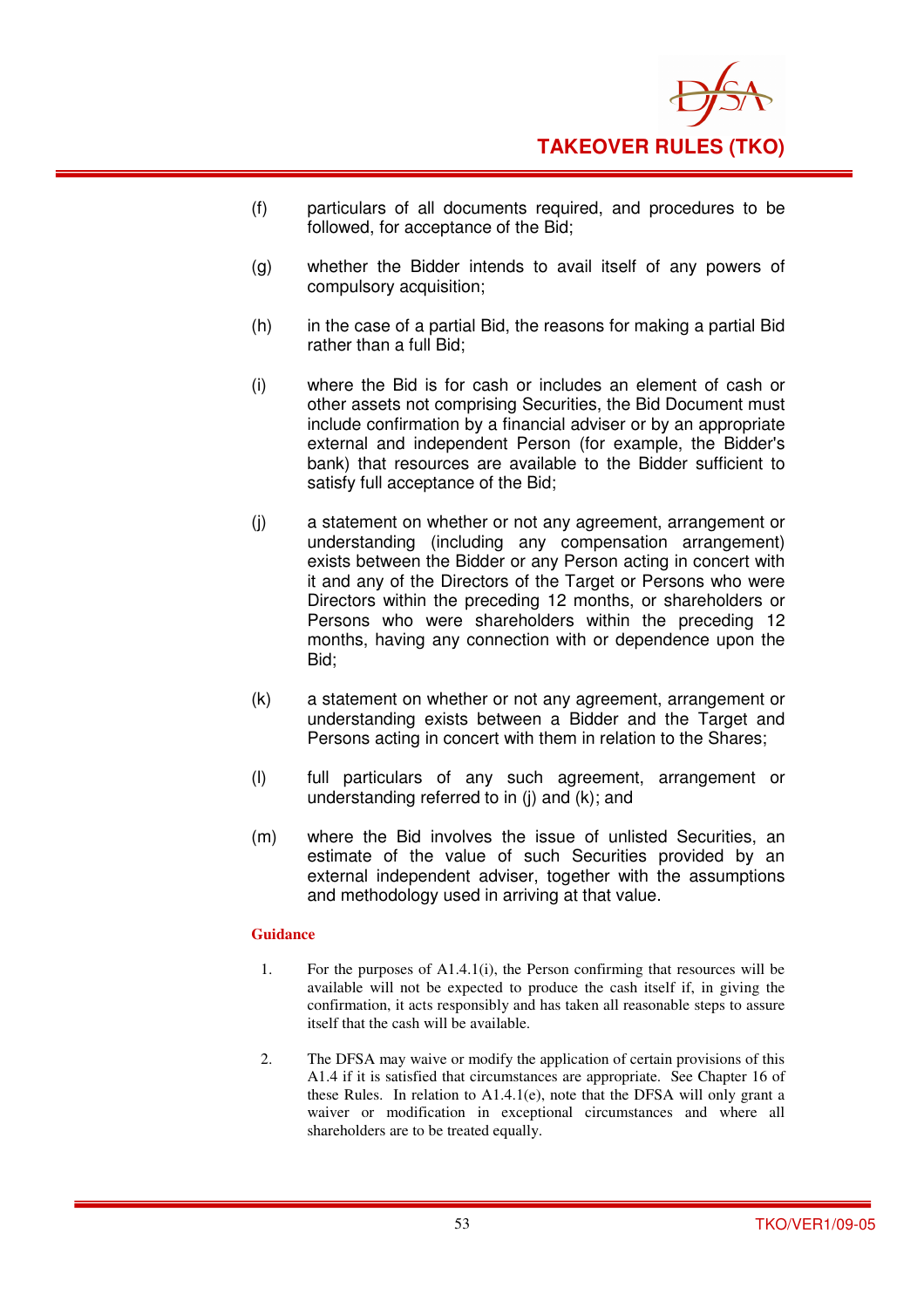

- **A1.4.2** In the case of a Securities Exchange Bid, the Bidder must provide the following additional information:
	- (a) a summary of the principal contents of each material contract (not being a contract entered into in the ordinary course of business) entered into by the Bidder or any of its subsidiaries during the period beginning two years before the commencement of the Bid Period, including particulars of dates, parties, terms and conditions and any consideration passing to or from the Bidder or any of its subsidiaries;
	- (b) whether and in what manner the emoluments of the Directors of the Bidder will be affected by the acquisition of the Target or by any other associated transaction, or, if there will be no affect, a statement to that effect;
	- (c) details of the authorised and issued Share capital and the rights of shareholders in respect of capital, dividends and voting;
	- (d) details of any material litigation to which the Bidder is, or may become, a party; and
	- (e) how and when the documents of title to the Securities will be issued.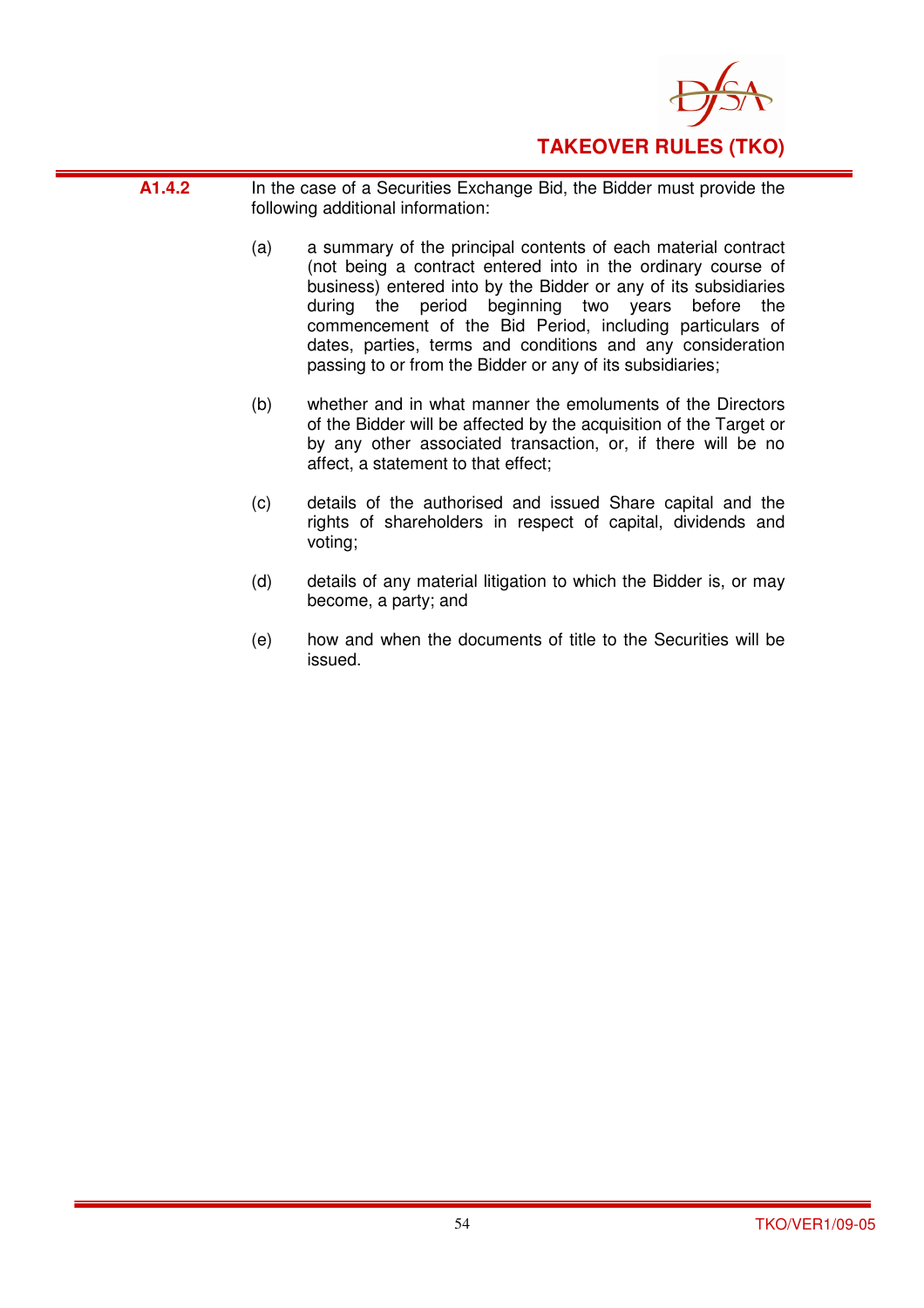

## **App2 CONTENTS OF TARGET CIRCULARS**

## **A2.1 Disclosure in initial target circular**

- **A2.1.1** The Governing Body of the Target must disclose the following information:
	- (a) the substance of the advice given to it by its external advisers;
	- (b) where relevant, its views on the statements in the Bid Document regarding the Bidder's intentions in respect of the Target and its Directors made pursuant to A1.1;
	- (c) details of the holdings of Securities of the Target in the Bidder;
	- (d) details of the holdings of Shares in the Target and Securities in the Bidder in which Directors of the Target are directly or indirectly interested;
	- (e) details of the holdings of Shares in the Target and (in the case of a Securities Exchange Bid only) of Securities in the Bidder which any Person acting in concert with the Target owns or controls and the holdings of Shares in the Target and, (in the case of a Securities Exchange Bid only) of Securities in the Bidder, owned or controlled by a subsidiary of the Target, or by any Person acting in concert with it;
	- (f) details of the holdings of Shares in the Target and (in the case of a Securities Exchange Bid only) of Securities in the Bidder owned or controlled by a Person who has any agreements, arrangements or understandings of the kind referred to in A1.4.1 (j) and (k) with the Target or with any Person acting in concert with the Target;
	- (g) details of any agreements, arrangements or understandings of the kind referred to in A1.4.1 (j) and (k) or, if there are none, a statement to that effect;
	- (h) material particulars of all service contracts of any Director or proposed Director of the Target with the entity or any of its subsidiaries, or, if there are none, a statement to that effect; and
	- (i) whether the Directors of the Target intend, in respect of their own beneficial holdings of Shares, to accept or reject the Bid.
- **A2.1.2** If any Person whose holdings of Shares or Securities are required by A2.1.1 to be disclosed has dealt for value in the Shares or Securities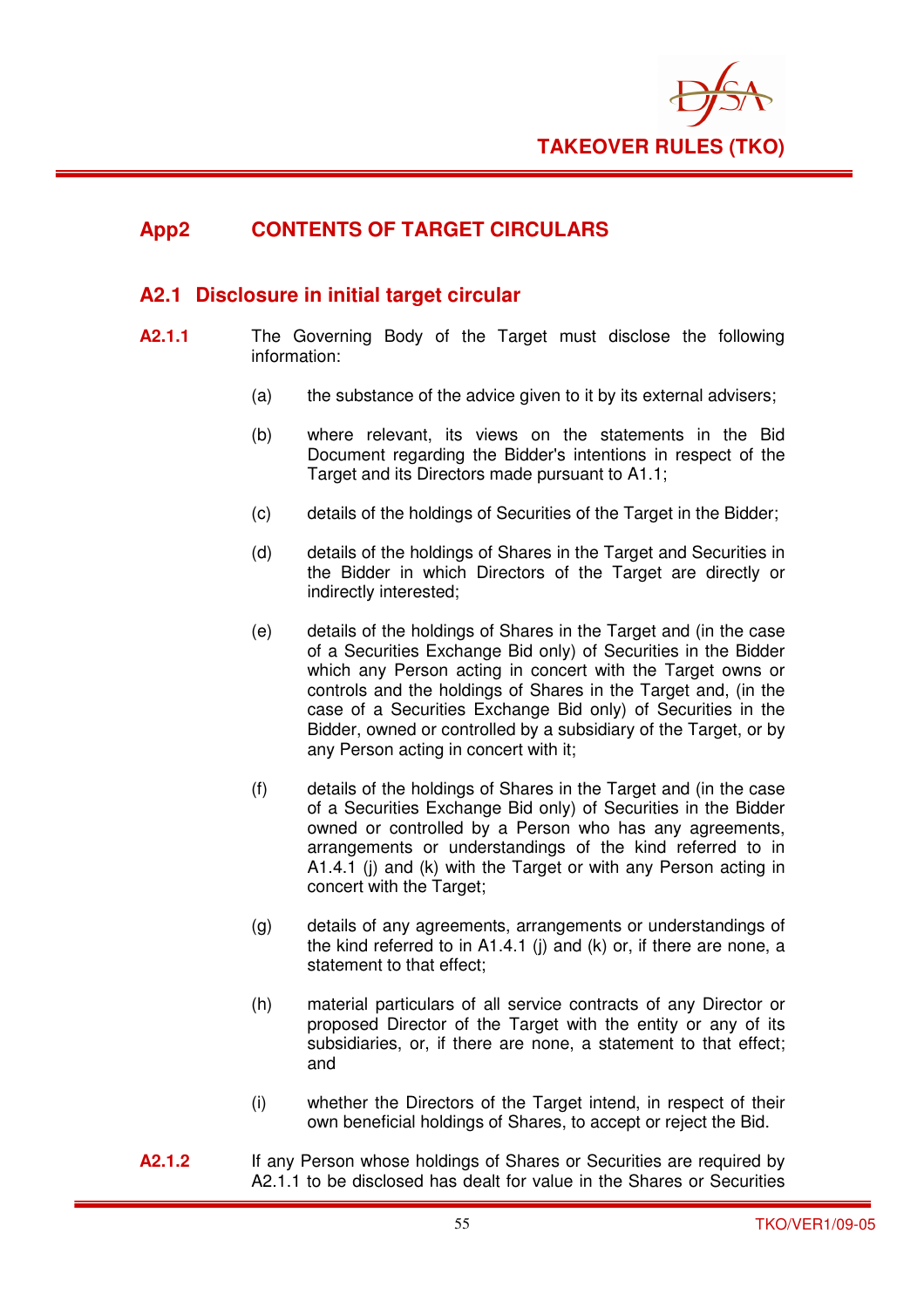

in question during the period beginning six months prior to the Bid Period and ending with the latest practicable date prior to the posting of the Target Circular, the details, including dates and prices, must be stated. If no such dealings have taken place, that fact must be stated.

## **A2.2 Financial disclosure**

- **A2.2.1** The Target must disclose the following information relating to its financial affairs:
	- (a) for the past 3 financial years for which the information has been published, turnover, net profit or loss before and after taxation, the amount of tax, extraordinary items, minority shareholders' interests, the amount absorbed by dividends and earnings and dividends per Share;
	- (b) a statement of the assets and liabilities shown in the latest published audited accounts;
	- (c) a cash flow statement if provided in the latest published audited accounts;
	- (d) all known material changes in the financial or trading position of the Target subsequent to the latest published audited accounts or a statement that there are no known material changes;
	- (e) details relating to items referred to in paragraph (a) above in respect of any interim statement or preliminary announcement made since the latest published audited accounts;
	- $(f)$  inflation-adjusted information relating to paragraphs (a) and (b) if any has been published;
	- (g) significant accounting policies together with any points from the notes to the accounts which are of major relevance to an appreciation of the figures, including those relating to inflation adjusted information;
	- (h) details of any reorganisation of capital including capital raisings during the two financial years preceding the commencement of the Bid Period; and
	- (i) details of any bank overdrafts or loans, or other similar indebtedness, mortgages, charges or guarantees or other material contingent liabilities of the Target and any of its subsidiaries, or, if there are no such liabilities, a statement to such effect.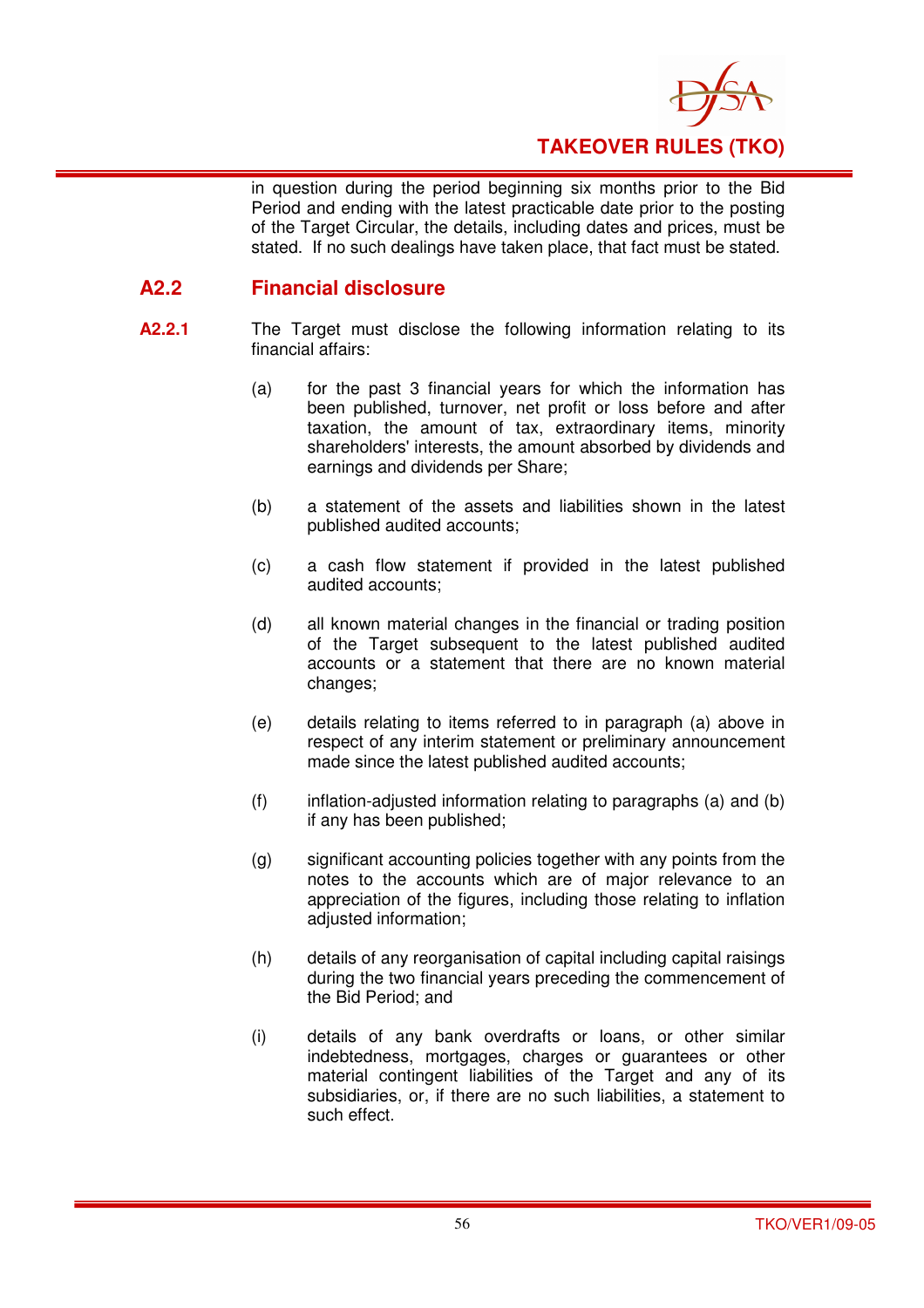

## **App3 CONTENTS OF SUBSEQUENT DOCUMENTS**

## **A3.1 Obligation to update material information**

- **A3.1.1** Documents subsequently sent to shareholders of the Target by either the Bidder or Target must contain details of any material changes in information previously published by or on behalf of the relevant Bidder or Target during the Bid Period. If there have been no such changes, this must be stated.
- **A3.1.2** Without limiting the application of A3.1.1, the following matters must be updated:
	- (a) holdings of relevant Shares and Securities and dealings  $(A1.3.1 \text{ and } A2.1.1(c)-(f));$
	- (b) Directors' emoluments (A1.4.2(b));
	- (c) special arrangements (A1.4.1(j));
	- (d) ultimate owner of Shares acquired under the Bid  $(A1.1.1(d))$ ;
	- (e) changes to Directors' service contracts (A2.1.1(h)); and
	- (f) agreements, arrangements or understandings in relation to Bids (Rules A1.4.1(j) and (k) and A2.1.1(f) and (g)).